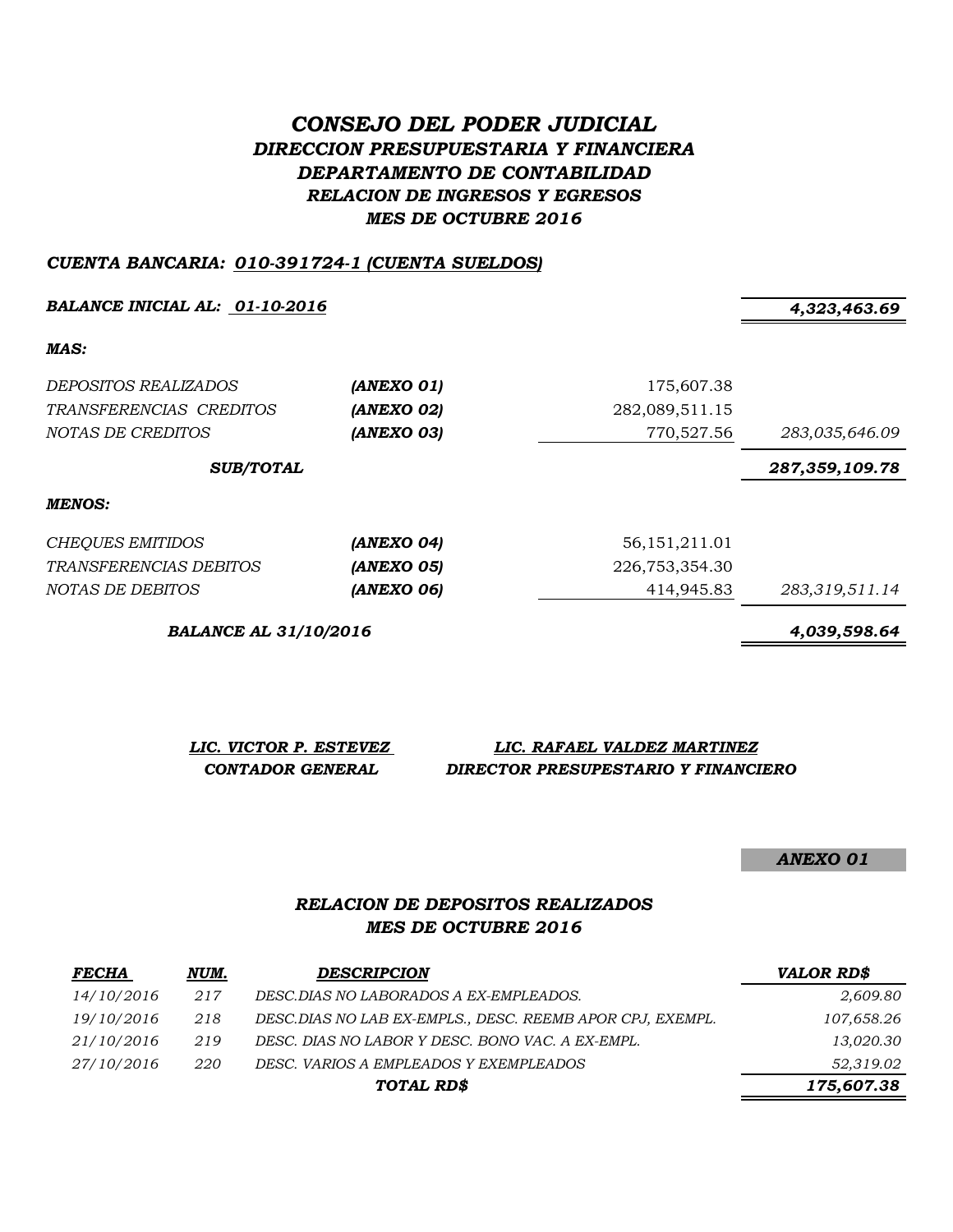#### *RELACION DE TRANSFERENCIAS CREDITOS MES DE OCTUBRE 2016*

| <i>FECHA</i> | NUM. | <b>DESCRIPCION</b>                                | <b>VALOR RDS</b> |
|--------------|------|---------------------------------------------------|------------------|
| 05/10/2016   | 85   | REEMBOLSO SUELDOS PAGADOS POR CPJ SEPTIEMBRE 2016 | 229,520.26       |
| 19/10/2016   | 86   | TRANSF. DE FONDO DE LA CTA. OPERCIONES            | 281,859,990.89   |
|              |      | TOTAL RD\$                                        | 282,089,511.15   |

### *RELACION NOTAS DE CREDITOS MES DE OCTUBRE 2016*

| <b>FECHA</b>      | NUM. | <b>DESCRIPCION</b>                               | <b>VALOR RD\$</b> |
|-------------------|------|--------------------------------------------------|-------------------|
| 31/10/2016        | 669  | EMPLEADOS EXCL. NOMINA ELECTRONICA OCTUBRE/2016. | 568,906.62        |
| 19/10/2016        | 670  | REINTEGRO CHQ100186                              | 39,204.00         |
| <i>25/10/2016</i> | 671  | REINTEGRO CHQ100132                              | 12,750.00         |
| 31/10/2016        | 672  | REINTEGRO CHQ92440                               | 6,018.18          |
| 31/10/2016        | 673  | REINTEGRO CHQ93743                               | 6,018.18          |
| 31/10/2016        | 674  | REINTEGRO CHQ95045                               | 6,018.18          |
| 31/10/2016        | 675  | REINTEGRO CHQ96362                               | 6,018.18          |
| 31/10/2016        | 676  | REINTEGRO CHQ97714                               | 6,018.18          |
| 31/10/2016        | 677  | REINTEGRO CHQ99185                               | 6,018.18          |
| 31/10/2016        | 678  | REINTEGRO CHQ101001                              | 6,000.00          |
| 31/10/2016        | 679  | REINTEGRO CHO101011                              | 5,000.00          |
| 31/10/2016        | 680  | REINTEGRO CHQ101010                              | 5,500.00          |
| 31/10/2016        | 681  | REINTEGRO CHO101030                              | 5,200.00          |
| 31/10/2016        | 682  | REINTEGRO CHO98975                               | 15,059.45         |
| 31/10/2016        | 683  | RETENCION BONO VACACIONAL DE NOVIEMBRE/2016      | 72,798.41         |
| 31/10/2016        | 684  | REINTEGRO POR CADUCIDAD CHQ90459 OCTUBRE 2016.   | 4,000.00          |
|                   |      | TOTAL RD\$                                       | 770,527.56        |

*ANEXO 04*

*ANEXO 02*

*ANEXO 03*

## *RELACION DE CHEQUES EMITIDOS MES DE OCTUBRE 2016*

| <b>FECHA</b> | NUM.   | <b>BENEFICIARIO</b>               | <b>VALOR RD\$</b> |
|--------------|--------|-----------------------------------|-------------------|
| 12/10/2016   | 100338 | CONSEJO DEL PODER JUDICIAL        | 3,500.00          |
| 12/10/2016   | 100329 | FONDO DE PENSIONES Y JUBILACIONES | 14,643.25         |
| 12/10/2016   | 100336 | ROSANNA M. ZAFRA RAMIREZ          | 8,252.08          |
| 12/10/2016   | 100323 | ALBA N. COLLADO HALLS             | 169,171.93        |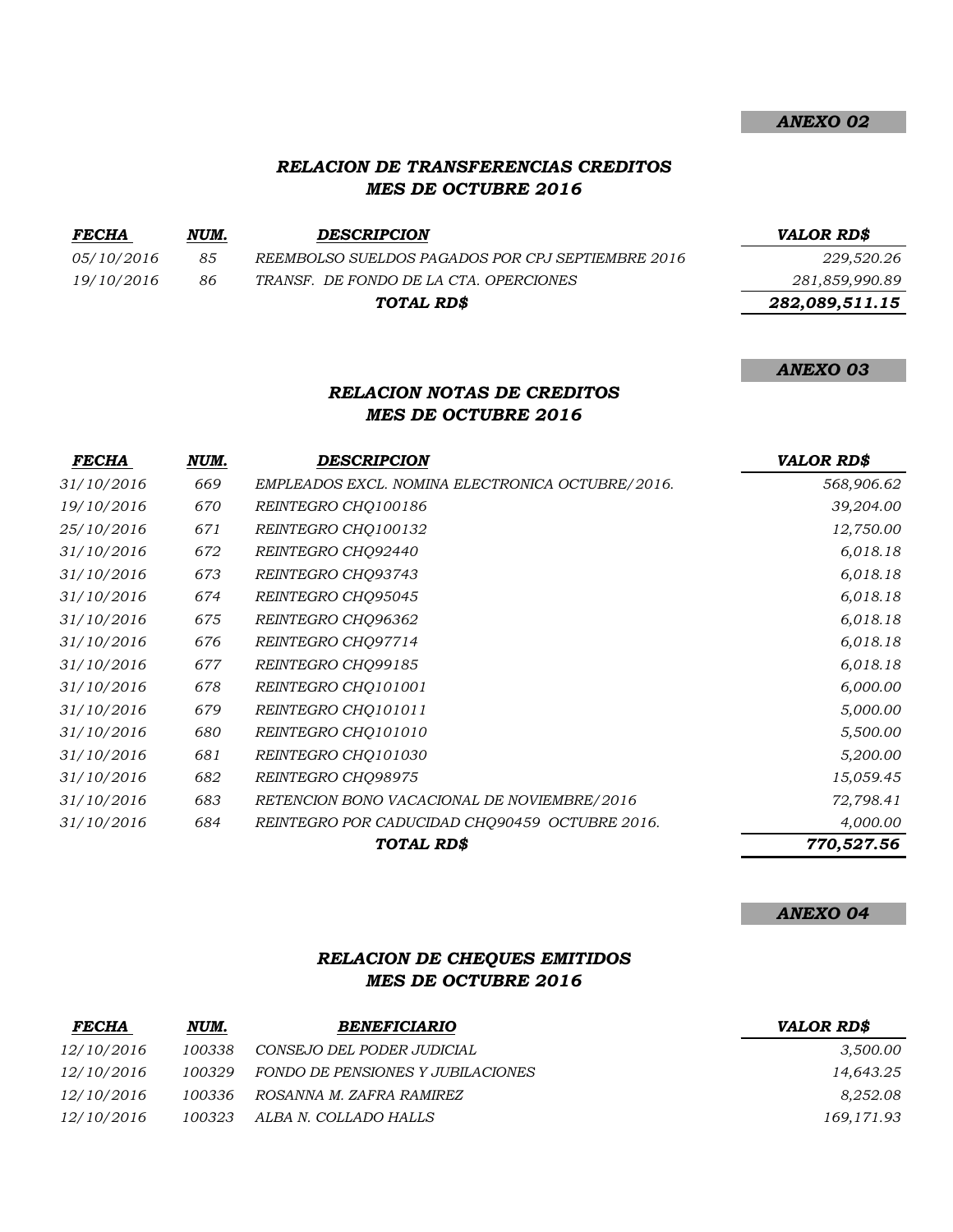| 12/10/2016 | 100322 | <b>COLECTOR DE IMPUESTOS INTERNOS</b> | 16,960.70  |
|------------|--------|---------------------------------------|------------|
| 12/10/2016 | 100335 | RICHARDS ALVAREZ DE LEON              | 10,984.43  |
| 12/10/2016 | 100337 | CONSEJO DEL PODER JUDICIAL            | 609.80     |
| 12/10/2016 | 100332 | ARISTILDA MERCEDES RODRIGUEZ          | 77,832.68  |
| 12/10/2016 | 100333 | CRISALIDA ESTEVEZ RONDON              | 20,253.33  |
| 12/10/2016 | 100330 | FONDO DE PENSIONES Y JUBILACIONES     | 181,606.43 |
| 12/10/2016 | 100328 | ANA M. DOMINGUEZ DE LA CRUZ           | 20,908.34  |
| 12/10/2016 | 100324 | CRISTOBALINA ACOSTA MENDEZ            | 30,558.34  |
| 12/10/2016 | 100334 | LUIS A. VERAS JIMENEZ                 | 79,320.91  |
| 12/10/2016 | 100325 | MANUEL CARRASCO FELIZ                 | 18,825.83  |
| 12/10/2016 | 100327 | SOFIA D. PAYANO DE LOS SANTOS         | 15,983.33  |
| 12/10/2016 | 100339 | COOPNASEJU                            | 138,134.99 |
| 12/10/2016 | 100326 | MIGUEL A. GUZMAN DE LA CRUZ           | 12,559.22  |
| 12/10/2016 | 100331 | PATRICIO VENTURA HIRALDO              | 27,727.40  |
| 13/10/2016 | 100340 | CONSEJO DEL PODER JUDICIAL            | 2,000.00   |
| 14/10/2016 | 100342 | COLECTOR DE IMPUESTOS INTERNOS        | 58,847.14  |
| 14/10/2016 | 100341 | COLECTOR DE IMPUESTOS INTERNOS        | 17,523.20  |
| 18/10/2016 | 100350 | CONSEJO DEL PODER JUDICIAL            | 46,971.03  |
| 18/10/2016 | 100343 | COLECTOR DE IMPUESTOS INTERNOS        | 249.27     |
| 18/10/2016 | 100347 | PRISCILA P. SEWER BERAS               | 9,189.53   |
| 18/10/2016 | 100346 | WILSON JOAQUIN GUZMAN                 | 3,344.64   |
| 18/10/2016 | 100349 | HELAYNNE E. GUZMAN DE JESUS           | 13,746.78  |
| 18/10/2016 | 100351 | CONSEJO DEL PODER JUDICIAL            | 14,916.67  |
| 18/10/2016 | 100345 | CARMEN J. TERRERO                     | 10,409.21  |
| 18/10/2016 | 100352 | COOPNASEJU                            | 31,677.99  |
| 18/10/2016 | 100344 | JOCELIN RODRIGUEZ BENCOSME            | 12,125.43  |
| 18/10/2016 | 100348 | JULIO E. URENA MARTINEZ               | 96,456.79  |
| 19/10/2016 | 100551 | 2DO. TTE. ANA F. ORTEGA POLANCO       | 12,000.00  |
| 19/10/2016 | 100595 | CAP. CARLOS ROSARIO MORILLO           | 14,000.00  |
| 19/10/2016 | 101151 | SGTO. ELVIN ENCARNACION OGANDO        | 5,000.00   |
| 19/10/2016 | 100522 | MARIA SEVERINO DE LEON                | 6,018.18   |
| 19/10/2016 | 100591 | TTE. COR. SECUNDINO MERCEDES PEGUERO  | 20,000.00  |
| 19/10/2016 | 101052 | RASO RUDDY R. RUIZ GARCIA             | 4,000.00   |
| 19/10/2016 | 101071 | CABO JOSE ANT. TAVERAS ARIAS          | 4,000.00   |
| 19/10/2016 | 100464 | JUAN SEBASTIAN RODRIGUEZ              | 6,018.18   |
| 19/10/2016 | 100574 | 2DO. TTE. JOSE VLADIMIR UREÑA ORTEGA  | 11,950.00  |
| 19/10/2016 | 101051 | SGTO. MR. JUAN G. BONIFACIO GUTIERREZ | 5,500.00   |
| 19/10/2016 | 100461 | PEDRO HERNANDEZ CRUCEY                | 6,018.18   |
| 19/10/2016 | 100565 | RASO WILLIAM VALDEZ CABRERA           | 8,000.00   |
| 19/10/2016 | 100735 | CAP. KAROL R. MENDEZ ROSARIO          | 15,000.00  |
| 19/10/2016 | 100749 | CABO ENRIQUE RESTITUYO                | 7,945.00   |
| 19/10/2016 | 101045 | CABO JOSE M. MINAYA GOMEZ             | 4,000.00   |
| 19/10/2016 | 100555 | 2DO. TTE. LAISY VASQUEZ SEGURA        | 12,000.00  |
| 19/10/2016 | 100580 | SGTO. MR. JUAN ALB. ACOSTA MEJIA      | 10,000.00  |
| 19/10/2016 | 100651 | 1ER. TTE. MANUEL A. CUEVAS ROSARIO    | 7,500.00   |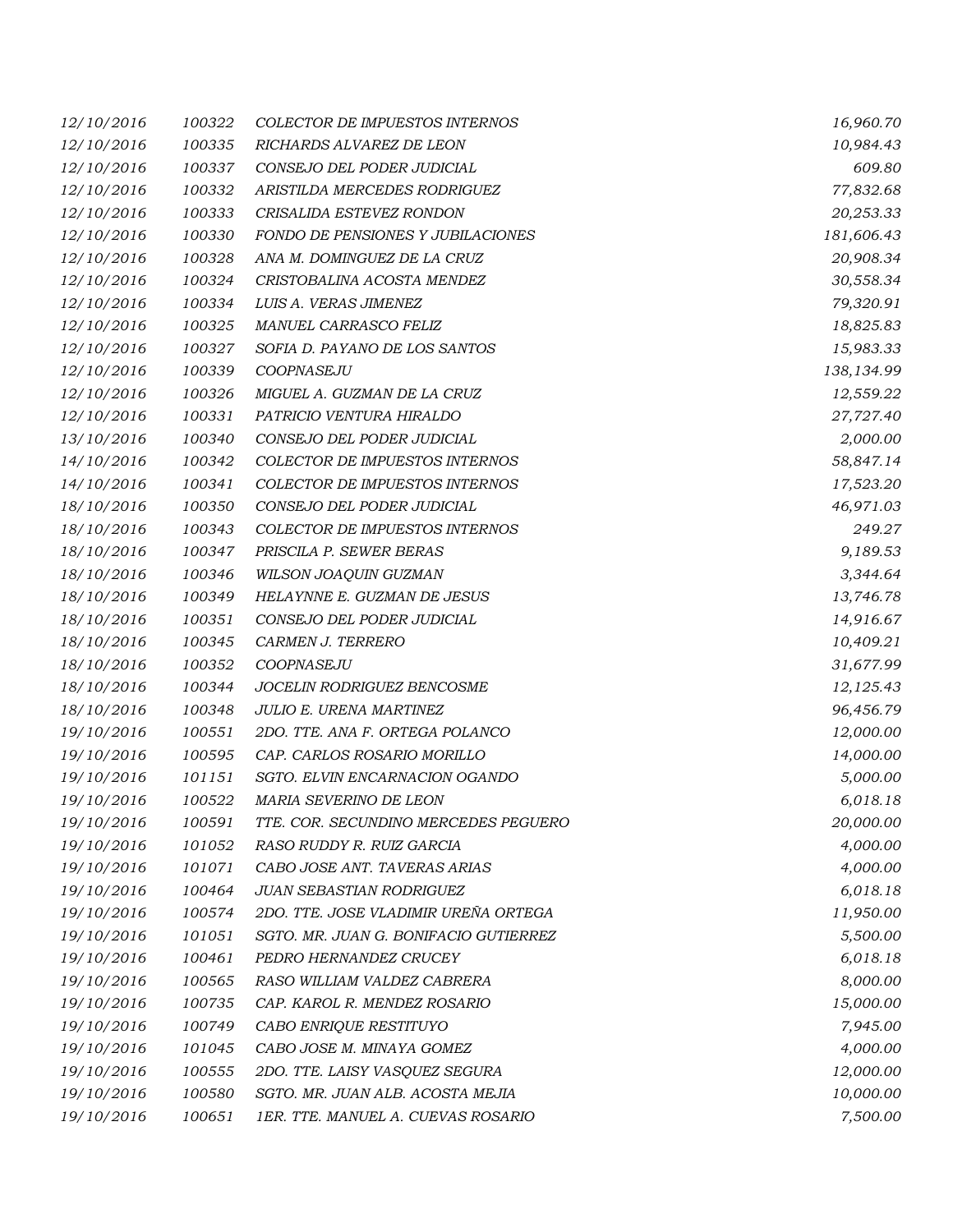| 19/10/2016 | 100777 | 2DO. TTE, ANA Y. BURGOS DURAN           | 6,000.00  |
|------------|--------|-----------------------------------------|-----------|
| 19/10/2016 | 100936 | SGTO. HELIN E. SANCHEZ PIÑA             | 8,000.00  |
| 19/10/2016 | 101036 | SGTO. CARLOS O. BRITO PEÑA              | 7,200.00  |
| 19/10/2016 | 101367 | CABO ALFI A. URIBE EMILIANO             | 4,000.00  |
| 19/10/2016 | 100597 | TTE. DE FRAGATA ARSENIO DIAZ RAMIREZ    | 12,000.00 |
| 19/10/2016 | 100652 | 1ER. TTE. FRANCISCO ALB. MORA           | 7,500.00  |
| 19/10/2016 | 100848 | 1ER. TTE. ALCADIO HERRERA DE LA CRUZ    | 11,000.00 |
| 19/10/2016 | 101211 | RASO KELVIN A. FRANCO TURBI             | 4,000.00  |
| 19/10/2016 | 101225 | SGTO. CRISTINO SOTO SOTO                | 5,000.00  |
| 19/10/2016 | 101245 | SGTO. MR. JUAN ALB. REED GOMEZ          | 7,200.00  |
| 19/10/2016 | 101350 | SGTO. MR. NANCY SUSANA HERNANDEZ CASADO | 4,000.00  |
| 19/10/2016 | 100874 | 2DO TTE. CIPRIAN ROSARIO SUERO          | 6,000.00  |
| 19/10/2016 | 101218 | 1ER. TTE. MANUEL DE LOS R DOTEL MATOS   | 9,200.00  |
| 19/10/2016 | 101260 | SGTO. MR. WILSON S. CUELLO              | 5,500.00  |
| 19/10/2016 | 101393 | SGTO. JOSE L. SEGURA ALCANTARA          | 4,000.00  |
| 19/10/2016 | 100479 | NEREIDA FLORIAN SANTANA                 | 6,018.18  |
| 19/10/2016 | 100830 | CABO JUAN PEÑA RAMIREZ                  | 4,000.00  |
| 19/10/2016 | 100853 | 1ER. TTE. SICTO HEREDIA                 | 5,500.00  |
| 19/10/2016 | 101246 | CABO ENMANUEL BAEZ YAN                  | 5,200.00  |
| 19/10/2016 | 101256 | 2DO. TTE. ANGEL ML. SOSA VANTERPOOL     | 6,000.00  |
| 19/10/2016 | 101409 | CABO AGUSTIN DE LOS SANTOS ADON         | 4,900.00  |
| 19/10/2016 | 100782 | 2DO. TTE. ALBERTO REYES SENA            | 6,000.00  |
| 19/10/2016 | 101073 | SGTO. JOSE A. FELIX PEREZ               | 5,000.00  |
| 19/10/2016 | 101127 | SGTO. MR. JAVIEL MEDINA GONZALEZ        | 5,500.00  |
| 19/10/2016 | 101215 | CABO CARLOS D. REYNOSO PEREYRA          | 4,000.00  |
| 19/10/2016 | 100368 | LOURDES M. LORA MEJIA                   | 24,152.04 |
| 19/10/2016 | 101056 | SGTO. NICOLAS HERRERA GRATEREAUX        | 5,000.00  |
| 19/10/2016 | 100759 | SGTO. MR. JICLIES A. RONDON PERALTA     | 8,200.00  |
| 19/10/2016 | 101064 | SGTO. MR. GLENNY K. RODRIGUEZ ALVAREZ   | 5,000.00  |
| 19/10/2016 | 100524 | MANUEL A. LEMONIER JIMENEZ              | 311.88    |
| 19/10/2016 | 100995 | CAP. JOSE L. MENDEZ CRUZ                | 7,000.00  |
| 19/10/2016 | 101182 | 2DO. TTE. FRANK FELIZ ALCANTARA         | 10,000.00 |
| 19/10/2016 | 101224 | <b>MAYOR JUAN B. DIPRE ISABEL</b>       | 5,000.00  |
| 19/10/2016 | 100398 | MARTA N. MONTAS RAMIREZ                 | 6,018.18  |
| 19/10/2016 | 100509 | RAMONA REYES CARRASCO                   | 6,018.18  |
| 19/10/2016 | 100583 | SGTO. BACILIO SILVERIO POLE             | 10,000.00 |
| 19/10/2016 | 100723 | RASO LUIS ANT. JAQUEZ DIAZ              | 8,000.00  |
| 19/10/2016 | 101157 | RASO ANYELA N. DE LOS SANTOS PIÑA       | 4,000.00  |
| 19/10/2016 | 100466 | VALENTIN SUAREZ G.                      | 6,018.18  |
| 19/10/2016 | 100842 | RASO TOMAS MARTINEZ                     | 4,000.00  |
| 19/10/2016 | 100998 | 2DO. TTE. BLAS FERNANDEZ GIL            | 6,000.00  |
| 19/10/2016 | 101038 | RASO FRANCISCO DURAN RAMIREZ            | 4,000.00  |
| 19/10/2016 | 101403 | 2DO. TTE. SANTO A. LARA                 | 8,900.00  |
| 19/10/2016 | 100540 | ASIMILADO ANGEL ANT. M. MORBAN GARCIA   | 16,000.00 |
| 19/10/2016 | 100637 | SGTO. ISRRAEL CABRERA CABRERA           | 12,000.00 |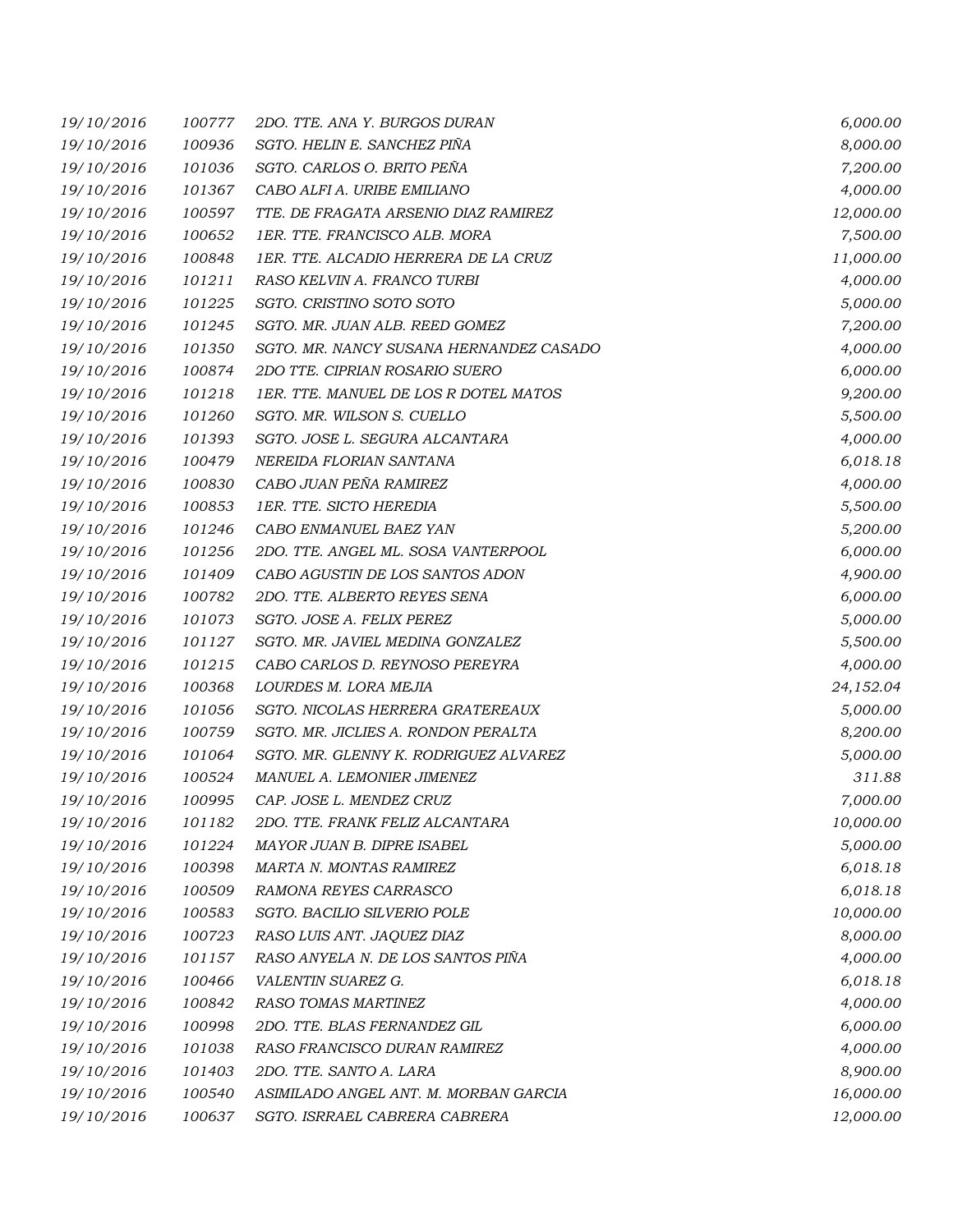| 19/10/2016 | 100666 | 2DO. TTE. DIONICIO DE LA ROSA CASILLA  | 7,000.00  |
|------------|--------|----------------------------------------|-----------|
| 19/10/2016 | 100786 | 2DO. TTE. JHONNY CADENA CORPORAN       | 6,000.00  |
| 19/10/2016 | 100833 | CAP. HAIROL LUCIANO MONTERO            | 6,500.00  |
| 19/10/2016 | 100861 | RASO NICOL S. FIGUEROA ZAPEY           | 4,000.00  |
| 19/10/2016 | 101318 | 1ER. TTE. SANTO A. BRUJAN AQUINO       | 11,000.00 |
| 19/10/2016 | 100412 | RAFAELA DE JS. PEÑA LORA               | 4,287.59  |
| 19/10/2016 | 100501 | RAMON A. GUTIERREZ GARCIA              | 6,018.18  |
| 19/10/2016 | 100673 | SGTO. MR. RICHARD RAMIREZ RAMIREZ      | 11,000.00 |
| 19/10/2016 | 100703 | CABO EDUARDO ENCARNACION AQUINO        | 5,000.00  |
| 19/10/2016 | 100692 | RASO DIANA K. PERDOMO DE LA CRUZ       | 5,000.00  |
| 19/10/2016 | 101188 | RASO MIGUEL L. CABRERA DEL ROSARIO     | 6,000.00  |
| 19/10/2016 | 101294 | RASO VLADIMIR ML. SANTANA PEÑA         | 4,900.00  |
| 19/10/2016 | 101394 | RASO ERNESTO F. MORONTA RUIZ           | 6,000.00  |
| 19/10/2016 | 100697 | CABO WILLIAM HERNANDEZ ROSARIO         | 7,900.00  |
| 19/10/2016 | 100814 | CABO WILLIAM M. MENDEZ FERNANDEZ       | 4,000.00  |
| 19/10/2016 | 101402 | SGTO. MR. JULIO L. CRUZ                | 8,200.00  |
| 19/10/2016 | 100366 | CARLOS FLORES DE JESUS                 | 19,903.10 |
| 19/10/2016 | 100798 | SGTO. ALTAGRACIA ACOSTA ACOSTA         | 5,000.00  |
| 19/10/2016 | 101060 | 2DO. TTE. JOSE D. TIFA                 | 6,000.00  |
| 19/10/2016 | 101334 | CAP. SAMUEL HERNANDEZ OTAÑO            | 7,000.00  |
| 19/10/2016 | 101346 | SGTO. MR. HENRY SOSA GOMEZ             | 5,500.00  |
| 19/10/2016 | 101426 | CABO MODESTO V. VALENZUELA LUGO        | 4,900.00  |
| 19/10/2016 | 100500 | ANERTA ALT. RODRIGUEZ                  | 32,683.32 |
| 19/10/2016 | 100546 | MAYOR FRANKLIN A. ESTEVEZ CONTRERAS    | 18,000.00 |
| 19/10/2016 | 101267 | CABO GASPAR ABREU CASTILLO             | 4,000.00  |
| 19/10/2016 | 100478 | EUDES M. ENCARNACION FELIZ             | 6,018.18  |
| 19/10/2016 | 100662 | 2DO. TTE. PABLO PAREDES DE JESUS       | 7,000.00  |
| 19/10/2016 | 100957 | 1ER. TTE. DIGNO JIMENEZ ROMERO         | 11,000.00 |
| 19/10/2016 | 101208 | SGTO. MR. SANTOS RODRIGUEZ RIVERA      | 9,000.00  |
| 19/10/2016 | 100537 | GRAL. DE BRIGADA LUIS DE PEÑA JIMENEZ  | 55,674.02 |
| 19/10/2016 | 100672 | 1ER. TTE. CARMENCITA NOVAS JAQUEZ      | 6,500.00  |
| 19/10/2016 | 101173 | 2DO. TTE. RAFAEL E. ENCARNACION ADAMES | 6,000.00  |
| 19/10/2016 | 101327 | SGTO. JORGE M. MARTE OLIVERO           | 5,200.00  |
| 19/10/2016 | 100705 | SGTO. MR. ANTONIO PEREZ VOLQUEZ        | 5,000.00  |
| 19/10/2016 | 100852 | 2DO. TTE. BERNARDO QUEZADA PERALTA     | 5,500.00  |
| 19/10/2016 | 100890 | 2DO. TTE. JOSE O. MENDOZA DE LA CRUZ   | 6,000.00  |
| 19/10/2016 | 100986 | SGTO, ALEXANDER A. MATEO AGUASVIVA     | 5,000.00  |
| 19/10/2016 | 101351 | CABO FEDERICO HERNANDEZ BERROA         | 4,000.00  |
| 19/10/2016 | 100434 | NEREYDA E. JAQUEZ LOZANO               | 6,018.18  |
| 19/10/2016 | 100449 | RAMONA DE JESUS ROSARIO                | 6,018.18  |
| 19/10/2016 | 100613 | SGTO. FRANCISCO DE LOS SANTOS CAPELLAN | 10,000.00 |
| 19/10/2016 | 100787 | 2DO. TTE. JOSE D. RODRIGUEZ VENTURA    | 6,000.00  |
| 19/10/2016 | 101047 | SGTO. ANTONIO CASTRO BELEN             | 8,000.00  |
| 19/10/2016 | 101153 | CABO HECTOR CALDERON CAPELLAN          | 4,000.00  |
| 19/10/2016 | 100432 | DAYSI R. VASQUEZ CRUZ                  | 6,018.18  |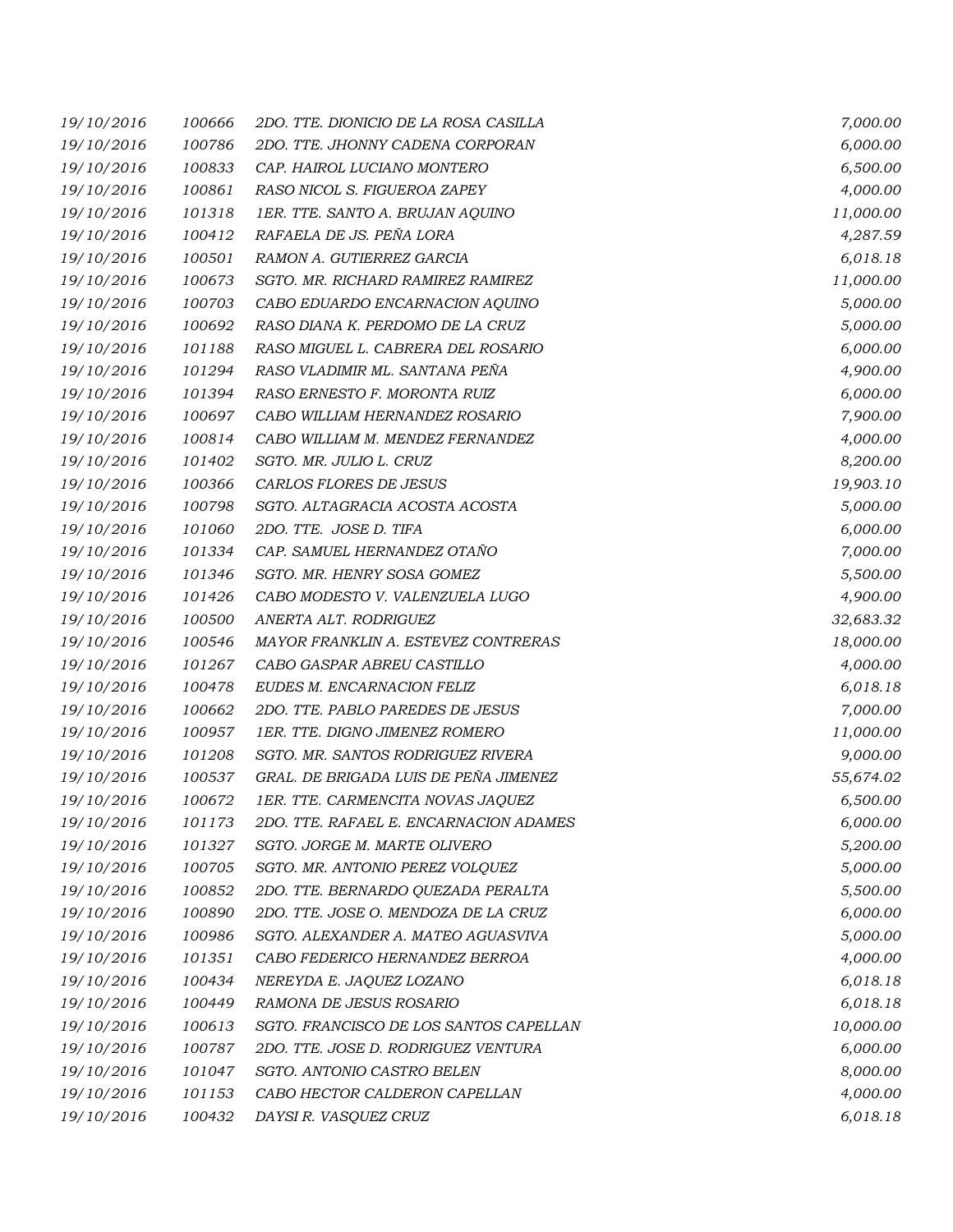| 19/10/2016 | 100700 | RASO RENE A. MARCELINO MORAN             | 5,000.00   |
|------------|--------|------------------------------------------|------------|
| 19/10/2016 | 100946 | SGTO. MR. CARLOS ML. SANCHEZ CUEVAS      | 9,000.00   |
| 19/10/2016 | 100769 | TTE. COR. KELVIN R. MARTE ALMONTE        | 9,000.00   |
| 19/10/2016 | 101192 | SGTO. NILSON M. CUEVAS CAPELLAN          | 5,000.00   |
| 19/10/2016 | 101287 | CABO MANUEL L. NUÑEZ SANCHEZ             | 4,900.00   |
| 19/10/2016 | 100545 | MAYOR RICARDO SUBERVI PEREZ              | 18,000.00  |
| 19/10/2016 | 100866 | RASO JACQUELINE MERCEDES MARTINEZ        | 4,000.00   |
| 19/10/2016 | 100895 | SGTO. MR. WENDY D. TEJEDA TORRES         | 5,500.00   |
| 19/10/2016 | 101306 | RASO ISMAEL ALB. PEGUERO GONZALEZ        | 4,000.00   |
| 19/10/2016 | 100389 | PACO PEREZ REYES                         | 6,018.18   |
| 19/10/2016 | 101021 | RASO LUIS ML. RODRIGUEZ SIGOLLEN         | 4,000.00   |
| 19/10/2016 | 101226 | 1ER. TTE. VIRGINIO ARISMENDY PEREZ       | 6,500.00   |
| 19/10/2016 | 101273 | RASO ELY E. DE LA ROSA AMBROSIO          | 4,000.00   |
| 19/10/2016 | 101277 | SGTO. ANGEL REYES BAEZ                   | 5,000.00   |
| 19/10/2016 | 100801 | SGTO. ROLANDO E. ENCARNACION ENCARNACION | 5,000.00   |
| 19/10/2016 | 101077 | 2DO. TTE. JOSE ML. PAULINO ACOSTA        | 5,000.00   |
| 19/10/2016 | 101085 | 1ER. TTE. RUBEN D. GARCIA DE LEON        | 6,500.00   |
| 19/10/2016 | 100954 | SGTO. GUILLERMO DEL ROSARIO MUÑOZ        | 8,000.00   |
| 19/10/2016 | 100972 | SGTO. MARINO ABAD PUELLO                 | 8,000.00   |
| 19/10/2016 | 101011 | SGTO. ALBERTO ANT. DE LA CRUZ MATA       | 5,000.00   |
| 19/10/2016 | 101396 | SGTO. ELEONARDO REGALADO SERRANO         | 5,000.00   |
| 19/10/2016 | 100378 | ANA FCA. FELIZ SANCHEZ                   | 6,018.18   |
| 19/10/2016 | 100568 | MAYOR MARIO O. PEREZ NOVAS               | 29,000.00  |
| 19/10/2016 | 100616 | SGTO. ELVIS RODRIGUEZ RODRIGUEZ          | 10,000.00  |
| 19/10/2016 | 100752 | SGTO. MR. JUAN C. HEREDIA DE LOS SANTOS  | 11,066.66  |
| 19/10/2016 | 101196 | SGTO. MR. VICTOR M. CASTILLO HERNANDEZ   | 9,000.00   |
| 19/10/2016 | 100523 | JULIANA PINEDA                           | 6,018.18   |
| 19/10/2016 | 100560 | SGTO. MR. RAULY LIZARDO LORENZO          | 11,000.00  |
| 19/10/2016 | 100736 | SGTO. PEDRO ANT. SERRANO DILONE          | 15,000.00  |
| 19/10/2016 | 100938 | SGTO. RICARDO ANT. CAMPUSANO TERRERO     | 6,200.00   |
| 19/10/2016 | 100987 | CABO CARLOS FLORENTINO FLORENTINO        | 4,000.00   |
| 19/10/2016 | 101137 | RASO MIGUELINA PEREZ BELTRE              | 4,000.00   |
| 19/10/2016 | 101187 | RASO SANDRO T. REYES LERBOURS            | 6,000.00   |
| 19/10/2016 | 101341 | 1ER. TTE. JOSE CASTRO HERNANDEZ          | 6,000.00   |
| 19/10/2016 | 100606 | SGTO. MR. CHARLES AMADO BENCOSME POLANCO | 11,000.00  |
| 19/10/2016 | 100664 | TTE. DE CORBETA DENNY ANT ANTIGUA PEÑA   | 7,000.00   |
| 19/10/2016 | 100768 | MAYOR HENRY A. MEDRANO                   | 10,000.00  |
| 19/10/2016 | 100792 | SGTO. MR. EZEQUIEL LARA                  | 5,500.00   |
| 19/10/2016 | 100835 | 2DO. TTE. CARLOS ANT. TRINIDAD MARINE    | 6,000.00   |
| 19/10/2016 | 100905 | 2DO. TTE. CRUZ ANT. FELIZ MEDRANO        | 6,000.00   |
| 19/10/2016 | 101006 | SGTO. MAYOR GUSTAVO A. ZARZUELA ARROYO   | 5,500.00   |
| 19/10/2016 | 101113 | RASO DIONERIS DE LA CRUZ LOPEZ           | 4,000.00   |
| 19/10/2016 | 101236 | CABO FRANKLIN ANT. RODRIGUEZ CASTILLO    | 4,900.00   |
| 19/10/2016 | 100359 | ROBERT C. PLACENCIA ALVAREZ              | 281,245.72 |
| 19/10/2016 | 100781 | 2DO. TTE. HAMLET JAQUEZ JIMENEZ          | 6,000.00   |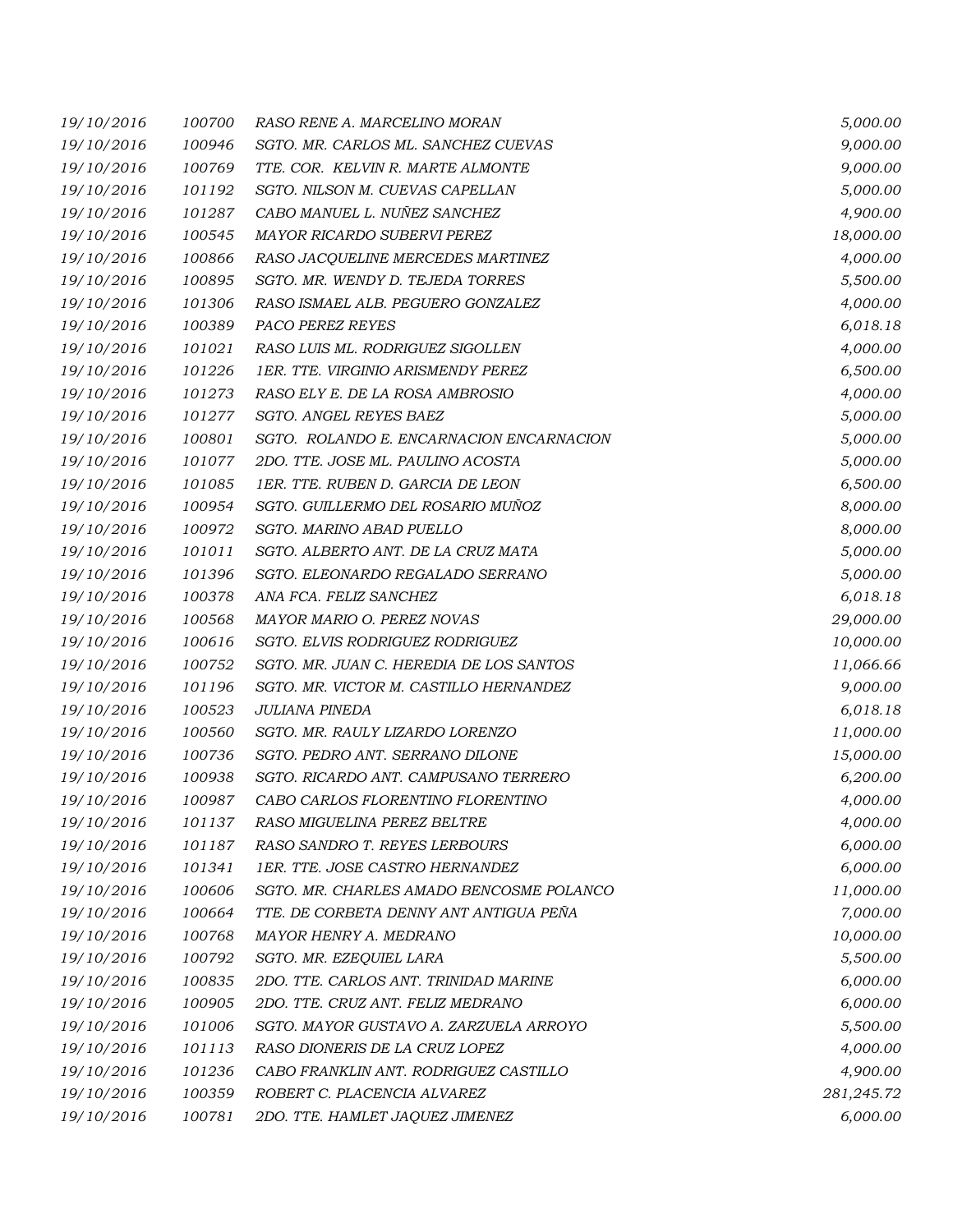| 19/10/2016 | 100996 | CAP. FELIPE ANT. GARCIA PERALTA         | 7,000.00  |
|------------|--------|-----------------------------------------|-----------|
| 19/10/2016 | 100363 | GLORIA A. QUERO CABRERA                 | 8,667.32  |
| 19/10/2016 | 100515 | ROSARIO N. ARIAS GERMAN                 | 6,018.18  |
| 19/10/2016 | 101155 | RASO ALTAGRACIA MATEO SOLIS             | 4,000.00  |
| 19/10/2016 | 100451 | <b>AGUSTINA MARTE</b>                   | 5,734.18  |
| 19/10/2016 | 100582 | SGTO. MR. JOSE P. REYES CONCEPCION      | 10,000.00 |
| 19/10/2016 | 100707 | SGTO. HONARKIN DE LOS SANTOS RODRIGUEZ  | 4,000.00  |
| 19/10/2016 | 101231 | 2DO. TTE. PASCUAL SEGURA OLIVERO        | 4,000.00  |
| 19/10/2016 | 101272 | RASO DANIEL ALCANTARA BARREIRO          | 4,000.00  |
| 19/10/2016 | 101359 | SGTO. MR. CONFESOR BERROA DE LOS SANTOS | 5,500.00  |
| 19/10/2016 | 100472 | DAVID A. FELIZ FELIZ                    | 6,018.18  |
| 19/10/2016 | 100589 | 2DO. TTE. YEAN E. ROBLES SOTO           | 22,000.00 |
| 19/10/2016 | 100619 | SGTO. EZEQUIEL ALCANTARA ALCANTARA      | 10,000.00 |
| 19/10/2016 | 100650 | 1ER. TTE. ISAAC VALDEZ CESPEDES         | 7,500.00  |
| 19/10/2016 | 100659 | 2DO. TTE. JOSE O. GUZMAN RAMIREZ        | 7,000.00  |
| 19/10/2016 | 100710 | 1ER. TTE. INRY J. ALCANTARA ROMERO      | 13,500.00 |
| 19/10/2016 | 100924 | RASO JOSE M. PEREZ CUEVAS               | 4,000.00  |
| 19/10/2016 | 100939 | CABO MARCIA MONTERO MONTERO             | 5,000.00  |
| 19/10/2016 | 101050 | SGTO. MR. ISMAEL DE LA CRUZ TAPIA       | 5,500.00  |
| 19/10/2016 | 101368 | CABO ARIEL SANCHEZ DE OLEO              | 4,000.00  |
| 19/10/2016 | 100475 | MIGUELINA PEÑA MENDEZ                   | 4,589.45  |
| 19/10/2016 | 100483 | <b>MIGUEL MEDINA PEREZ</b>              | 12,252.15 |
| 19/10/2016 | 100553 | 2DO. TTE. SANTIAGO CONTRERAS HERRERA    | 12,000.00 |
| 19/10/2016 | 100805 | 2DO. TTE. IGNACIO L. TRINIDAD           | 5,000.00  |
| 19/10/2016 | 100855 | MRO. JOSE ANT. MERCEDES BELLO           | 4,000.00  |
| 19/10/2016 | 100867 | SGTO. NELFRAN D. BAUTISTA FELIX         | 5,000.00  |
| 19/10/2016 | 101058 | CAP. MANUEL DE JS. SENA HERNANDEZ       | 7,000.00  |
| 19/10/2016 | 101160 | 2DO. TTE. SILVIO E. ZABALA OGANDO       | 6,000.00  |
| 19/10/2016 | 100424 | SILVESTRE COCO                          | 3,862.48  |
| 19/10/2016 | 100512 | GUARINA E. MERCEDES HERNANDEZ FERDINARD | 6,018.18  |
| 19/10/2016 | 100886 | 1ER. TTE. MAXIMO DIAZ VALDEZ            | 11,000.00 |
| 19/10/2016 | 101244 | RASO ROSELIO SOLANO SILVESTRE           | 5,200.00  |
| 19/10/2016 | 101400 | RASO LUISA MA. LEDESMA                  | 4,000.00  |
| 19/10/2016 | 100528 | <b>JULIA ARRIAGA PONTIER</b>            | 6,018.18  |
| 19/10/2016 | 100577 | 2DO. TTE. EDDY ANT. OVALLE              | 12,000.00 |
| 19/10/2016 | 100685 | SGTO. VINICIO ROSARIO SANCHEZ           | 10,000.00 |
| 19/10/2016 | 100538 | 2DO. TTE. NELSON G. SUAREZ MOREL        | 16,000.00 |
| 19/10/2016 | 101100 | CAP. NOEL S. SOSA PAULINO               | 7,000.00  |
| 19/10/2016 | 100390 | ROSA J. DE LOS SANTOS G.                | 6,018.18  |
| 19/10/2016 | 100397 | YDALIA PORTORREAL                       | 6,018.18  |
| 19/10/2016 | 100443 | CARMEN L. EDUARDO ICIANO                | 6,018.18  |
| 19/10/2016 | 100502 | JUAN DE LA C. TEJEDA ACOSTA             | 10,020.54 |
| 19/10/2016 | 100521 | CARMELA MATOS TEJEDA                    | 6,018.18  |
| 19/10/2016 | 100988 | 2DO. TTE. WILLIAN DISLA BAEZ            | 6,000.00  |
| 19/10/2016 | 101108 | 2DO. TTE. PABLO GARCIA MONTERO          | 6,000.00  |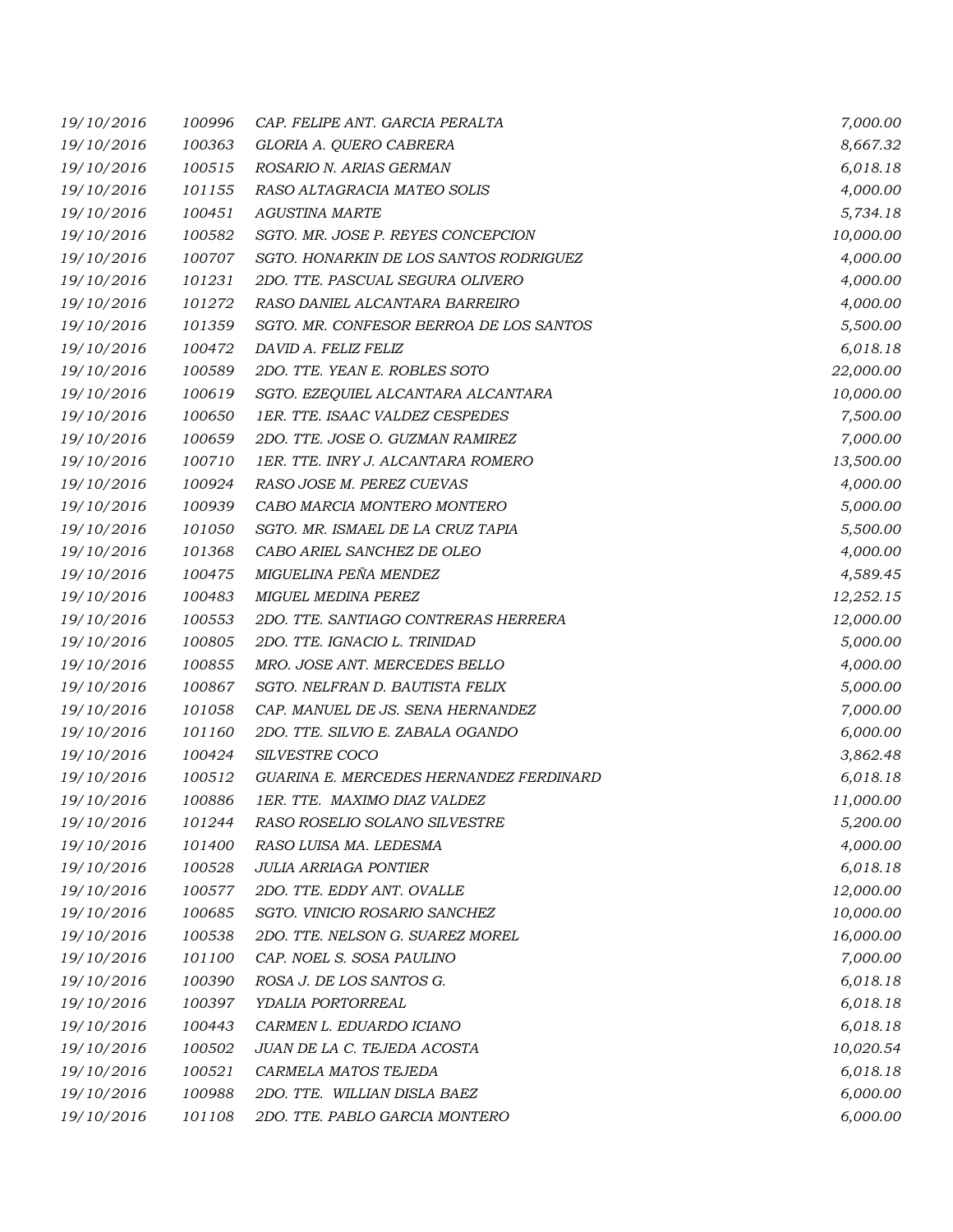| 19/10/2016 | 101179 | SGTO. GUILLERMO E. RODRIGUEZ              | 6,900.00  |
|------------|--------|-------------------------------------------|-----------|
| 19/10/2016 | 100459 | ROSA PAREDES GARCIA                       | 6,018.18  |
| 19/10/2016 | 100799 | SGTO. DOMINGO DE S. HERRAND ESPINOSA      | 5,000.00  |
| 19/10/2016 | 101216 | 2DO. TTE. JUAN FCO. JIMENEZ DE LOS SANTOS | 6,000.00  |
| 19/10/2016 | 101380 | 2DO. TTE. ENEROLIZA RUIZ                  | 6,000.00  |
| 19/10/2016 | 101304 | SGTO. BELKIS A. RICHARDSON GUILLEN        | 5,000.00  |
| 19/10/2016 | 100722 | CABO DOMINGO DE LEON MORENO               | 8,000.00  |
| 19/10/2016 | 100952 | 1ER. TTE. JUAN B. OLMOS HERNANDEZ.        | 10,000.00 |
| 19/10/2016 | 101072 | CAP. CANDIDO AMPARO JEREZ                 | 7,000.00  |
| 19/10/2016 | 100663 | 1ER. TTE. DIOMEDES VALLEJO ALCANTARA      | 7,000.00  |
| 19/10/2016 | 100695 | 2DO. TTE. EDGAR ANT. RODRIGUEZ VEGA       | 5,000.00  |
| 19/10/2016 | 100930 | SGTO. DOMINGO E. MONTERO PEÑA             | 8,000.00  |
| 19/10/2016 | 100949 | 1ER. TTE. SANTOS E. GARCIA OGANDO         | 11,000.00 |
| 19/10/2016 | 101384 | SGTO. WILYERIS GARCIA MEDRANO             | 5,000.00  |
| 19/10/2016 | 100392 | FIDIAS GONZALEZ VICIOSO                   | 5,418.18  |
| 19/10/2016 | 100446 | ADRIANO GONZALEZ PANTALEON                | 5,418.18  |
| 19/10/2016 | 100699 | RASO RICHARDSON OGANDO MELO               | 5,000.00  |
| 19/10/2016 | 101178 | CABO ALEXANDER Y. TAPIA CRUZ              | 4,000.00  |
| 19/10/2016 | 101243 | CABO GUDRICH M. ORTIZ CABREJA             | 6,000.00  |
| 19/10/2016 | 101031 | SGTO. MARTIRES ULLOA HERNANDEZ            | 5,000.00  |
| 19/10/2016 | 101410 | SGTO. JUAN R. ROSARIO VASQUEZ             | 5,000.00  |
| 19/10/2016 | 100542 | SGTO. MR. GERARDO A. ENCARNACION RINCON   | 16,000.00 |
| 19/10/2016 | 100581 | SGTO. JOSE ML. SOSA MARTE                 | 10,000.00 |
| 19/10/2016 | 100729 | 1ER. TTE. VICTOR ML. PEREZ JIMENEZ        | 17,000.00 |
| 19/10/2016 | 100947 | SGTO. LUIS ML. GONZALEZ CARPIO            | 8,000.00  |
| 19/10/2016 | 101356 | CABO ELIEZER HIRALDO CARRASCO             | 4,000.00  |
| 19/10/2016 | 101373 | 1ER. TTE. AURA C. HERASME TEJEDA          | 6,500.00  |
| 19/10/2016 | 100612 | SGTO. JOSE MONTERO VALDEZ                 | 10,000.00 |
| 19/10/2016 | 100728 | 2DO. TTE. JUAN A. MERCEDES VASQUEZ        | 18,000.00 |
| 19/10/2016 | 100802 | <b>SGTO. WILLIAM BAEZ TAVAREZ</b>         | 5,000.00  |
| 19/10/2016 | 100999 | 1ER. TTE. ISIDRO A. HERRERA MADERA        | 6,000.00  |
| 19/10/2016 | 101138 | CABO WILKINS E. HERNANDEZ GARCIA          | 6,000.00  |
| 19/10/2016 | 101249 | CABO JOHNNY OZORIA DANIEL                 | 4,000.00  |
| 19/10/2016 | 101265 | SGTO. PAULA C. BELEN PAULINO              | 5,000.00  |
| 19/10/2016 | 100725 | COR. PAUL CORDERO MONTES DE OCA           | 59,674.02 |
| 19/10/2016 | 100733 | CABO ANDRES A. MERCEDES MORILLO           | 16,000.00 |
| 19/10/2016 | 100937 | 2DO. TTE. ORLANDO DUVAL MELENDEZ          | 5,500.00  |
| 19/10/2016 | 101078 | RASO DELKIN L. ROSARIO GUZMAN             | 4,900.00  |
| 19/10/2016 | 101125 | 2DO. TTE. PATRICIO GOMEZ SEGURA           | 6,000.00  |
| 19/10/2016 | 101385 | MARINERO BERNARDO ANT. PEREZ LOPEZ        | 4,000.00  |
| 19/10/2016 | 100453 | GENOVEVA I. ROSARIO                       | 6,018.18  |
| 19/10/2016 | 100607 | SGTO. MR. JEUDY V. READ TINEO             | 11,000.00 |
| 19/10/2016 | 100916 | SGTO. MR. BOLIVIA B. TERRERO PEREZ        | 5,500.00  |
| 19/10/2016 | 100385 | ESTHER M. AMOR PEÑA                       | 6,018.18  |
| 19/10/2016 | 100402 | MAXIMO S. ROSARIO RODRIGUEZ               | 6,018.18  |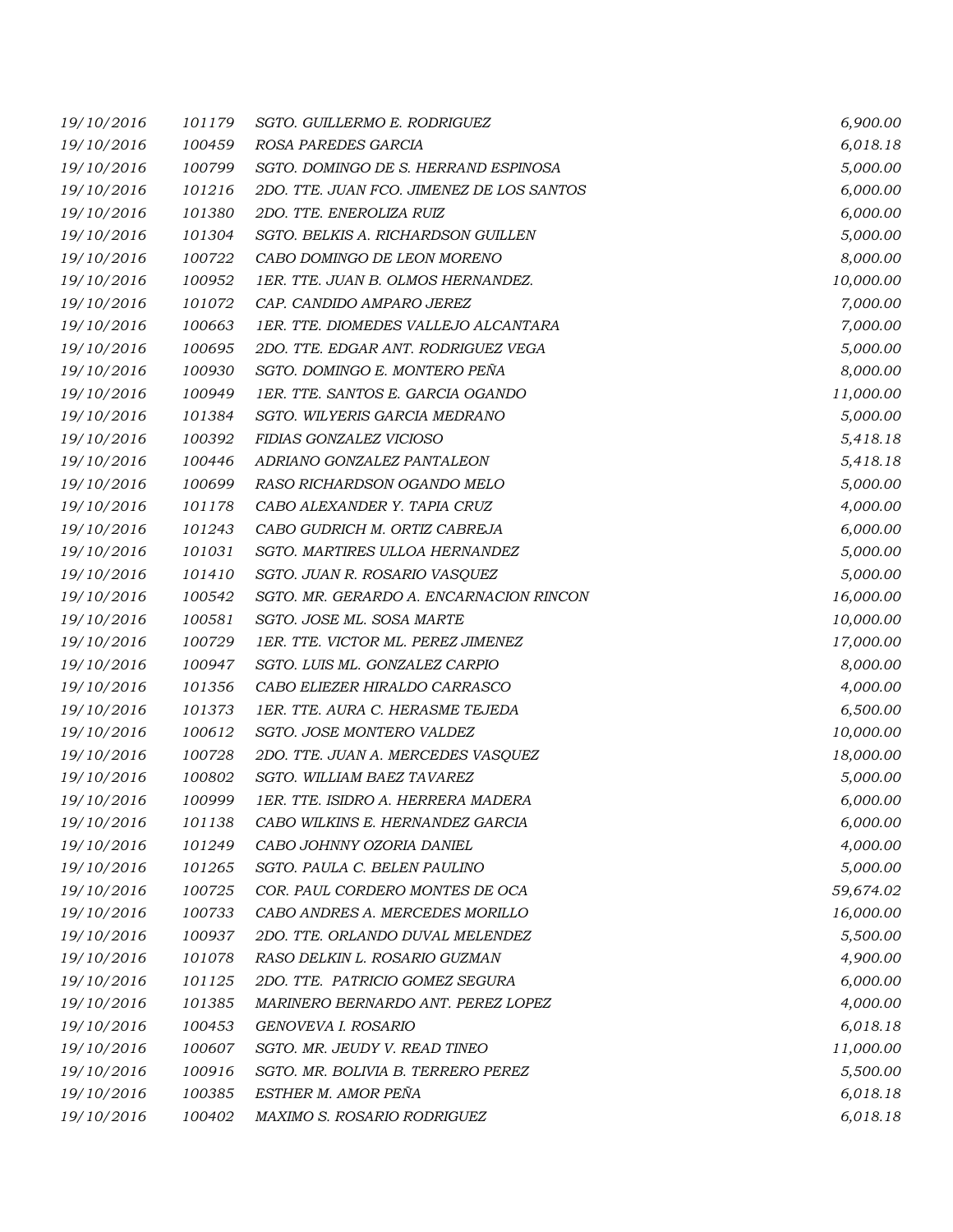| 19/10/2016 | 100776 | 1ER. TTE. JOSE L. REYES BAUTISTA          | 6,500.00  |
|------------|--------|-------------------------------------------|-----------|
| 19/10/2016 | 100899 | CABO IRENO BAUTISTA MANZUETA              | 4,000.00  |
| 19/10/2016 | 100983 | SGTO. MR. LEANDRO ALB. JAVIER ENCARNACION | 9,000.00  |
| 19/10/2016 | 101040 | CAP. LUCILO PEÑA PASCUAL                  | 6,500.00  |
| 19/10/2016 | 101241 | RASO FELIX F. REYNOSO REYES               | 6,000.00  |
| 19/10/2016 | 101313 | SGTO. MR. BIENVENIDO ALFONSECA JAVIER     | 4,000.00  |
| 19/10/2016 | 101362 | 2DO. TTE. ABRAHAN D. FELIZ FELIZ          | 10,000.00 |
| 19/10/2016 | 100441 | FRANCISCO J. NUÑEZ GOMEZ                  | 37,742.61 |
| 19/10/2016 | 100681 | SGTO. DIACONA LORENZO GARCIA              | 6,000.00  |
| 19/10/2016 | 100904 | RASO JUAN D. PEREZ ROJAS                  | 4,000.00  |
| 19/10/2016 | 101053 | RASO ROSA ANT. RODRIGUEZ JORAN            | 4,000.00  |
| 19/10/2016 | 100362 | ARIEL A. VOLQUEZ MATOS                    | 7,107.79  |
| 19/10/2016 | 100702 | SGTO. FELIX J. PUELLO JIMENEZ             | 5,000.00  |
| 19/10/2016 | 100809 | RASO RICHARD R. JACINTO MONTERO           | 4,000.00  |
| 19/10/2016 | 100871 | SGTO. MR. JAINER CUEVAS FERRERAS          | 8,200.00  |
| 19/10/2016 | 100974 | RASO CARLOS ML. ROSARIO NUÑEZ             | 6,000.00  |
| 19/10/2016 | 101361 | 2DO. TTE. FRANCISCO ROA GONZALEZ          | 6,000.00  |
| 19/10/2016 | 100411 | ALTAGRACIA A. GIL NOBLE                   | 6,018.18  |
| 19/10/2016 | 100544 | SGTO. FRANCISCO DE LA CRUZ DE LA CRUZ     | 10,133.34 |
| 19/10/2016 | 100836 | 2DO. TTE. ADRIANO ENCARNACION ESCOTO      | 6,000.00  |
| 19/10/2016 | 101283 | SGTO. FRANKLIN S. ACOSTA SOLIS            | 5,000.00  |
| 19/10/2016 | 100417 | LUCIA M. REYES PEREZ                      | 17,301.77 |
| 19/10/2016 | 100513 | LUIS J. BOURGET FROMETA                   | 38,387.50 |
| 19/10/2016 | 100767 | TTE. COR. MANUEL R. ROJAS POLANCO         | 15,600.00 |
| 19/10/2016 | 101163 | SGTO. SALVADOR DE LOS SANTOS TURBI        | 7,200.00  |
| 19/10/2016 | 101312 | SGTO. LISANDRO CHALAS TRINIDAD            | 4,000.00  |
| 19/10/2016 | 100903 | RASO MARIA H. ESPINAL FABIAN              | 4,000.00  |
| 19/10/2016 | 101156 | CABO RAMONA MATEO BUGUE                   | 4,000.00  |
| 19/10/2016 | 101263 | SGTO. PEDRO OZORIA EMILIANO               | 5,000.00  |
| 19/10/2016 | 101321 | SGTO. MR. NIORVIS M. FABIAN TOLENTINO     | 8,000.00  |
| 19/10/2016 | 101325 | SGTO. MR. WILLIAM DE LA CRUZ CABRAL       | 8,200.00  |
| 19/10/2016 | 101419 | SGTO. MR. DANIEL ANT. VERAS GERMOSEN      | 5,500.00  |
| 19/10/2016 | 100620 | CABO ELISAUL FELIZ BATISTA                | 8,000.00  |
| 19/10/2016 | 100906 | MAYOR JOEL SANTANA HERNANDEZ              | 20,000.00 |
| 19/10/2016 | 100678 | SGTO. JEOVANNY H. PEÑA ORTIZ              | 6,000.00  |
| 19/10/2016 | 101387 | 1ER. TTE. MILAGROS ESPINOSA MONTERO       | 6,500.00  |
| 19/10/2016 | 100535 | MARINA VASQUEZ M.                         | 6,018.18  |
| 19/10/2016 | 100724 | SGTO. EYOEL TOLENTINO DE LA CRUZ          | 10,000.00 |
| 19/10/2016 | 101048 | SGTO. JAIME Y. VERAS QUEZADA              | 12,000.00 |
| 19/10/2016 | 101027 | SGTO. MR. JOSE ANT. ROSARIO MARTINEZ      | 4,000.00  |
| 19/10/2016 | 101145 | SGTO. MR. FERNANDO MATEO                  | 5,500.00  |
| 19/10/2016 | 100856 | CABO RADHAIRSA GUZMAN DE LA CRUZ          | 4,000.00  |
| 19/10/2016 | 101061 | SGTO. MARIA L. ADAMES MARTE               | 5,000.00  |
| 19/10/2016 | 101169 | SGTO. LUIS ALB. DE LA ROSA GONZALEZ       | 6,200.00  |
| 19/10/2016 | 100572 | 1ER. TTE. ANGEL A. NERO ACOSTA            | 13,000.00 |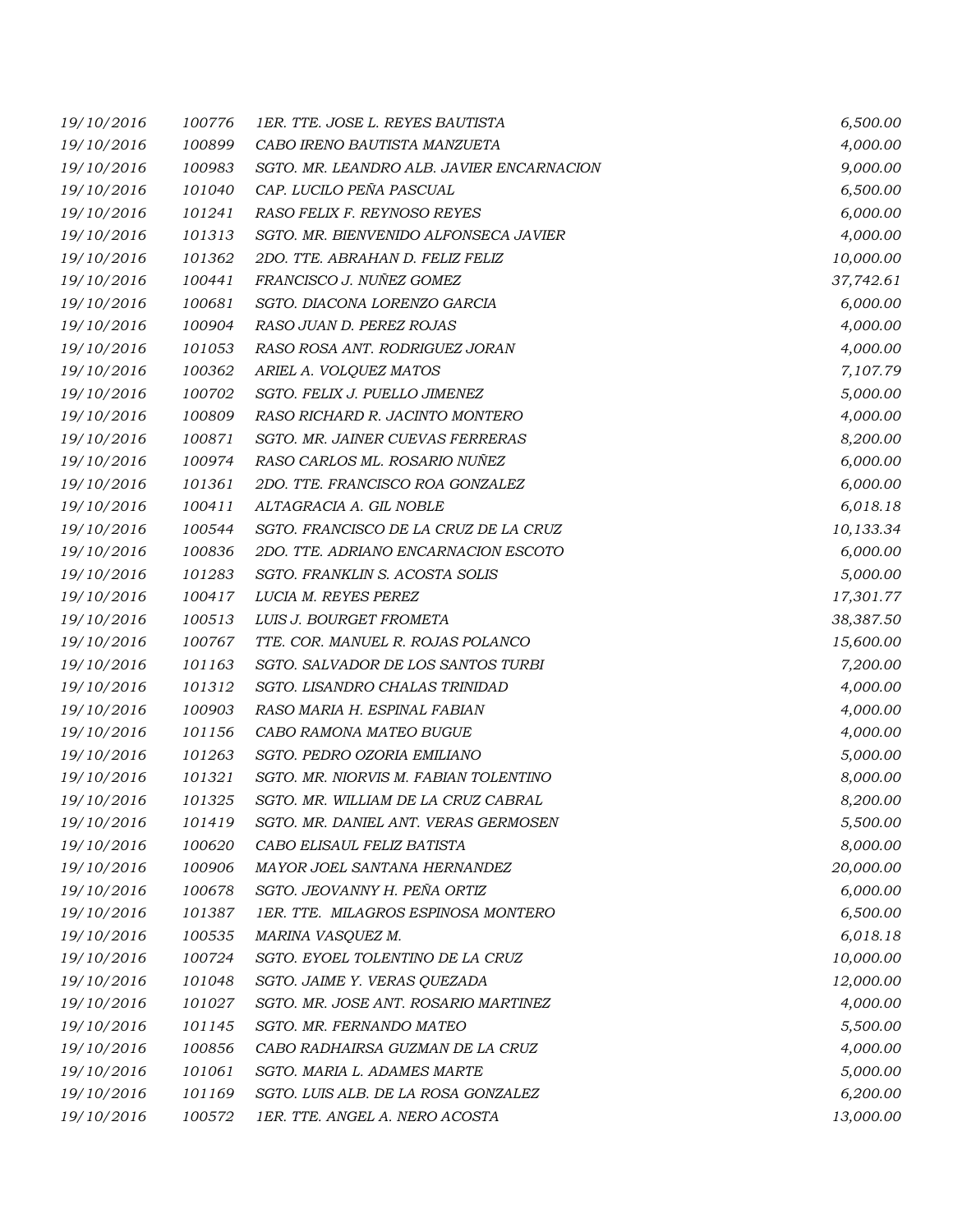| 19/10/2016 | 100601 | 2DO. TTE. NELCIDO RODRIGUEZ ACOSTA        | 12,000.00 |
|------------|--------|-------------------------------------------|-----------|
| 19/10/2016 | 100828 | RASO JOSE ANT. MATEO MARTINEZ             | 4,000.00  |
| 19/10/2016 | 100897 | 2DO. TTE. FRANCISCO DE LA CRUZ TEJEDA     | 6,000.00  |
| 19/10/2016 | 100978 | SGTO. CEVERO RODRIGUEZ RODRIGUEZ          | 5,000.00  |
| 19/10/2016 | 101105 | RASO PETRONILA LOPEZ MEDINA               | 4,000.00  |
| 19/10/2016 | 100413 | BRIGIDA FELIZ VDA. OZUNA                  | 6,018.18  |
| 19/10/2016 | 100827 | CABO EDELSON Y. CALDERON PEREZ            | 4,000.00  |
| 19/10/2016 | 100967 | SGTO. MR. ENEROLINDA AQUINO DE LOS SANTOS | 5,500.00  |
| 19/10/2016 | 101044 | SGTO. REYNOSO PIÑA GUERRERO               | 5,000.00  |
| 19/10/2016 | 101109 | 2DO. TTE. APOLINAR PEÑA PEÑA              | 6,000.00  |
| 19/10/2016 | 101255 | 1ER. TTE. PEDRO BERIGUETE CUELLO          | 6,500.00  |
| 19/10/2016 | 101370 | 1ER. TTE. DANIELA ALT. LOPEZ MIRABAL      | 6,000.00  |
| 19/10/2016 | 100374 | ELIGIA DE LA CRUZ                         | 4,933.66  |
| 19/10/2016 | 100503 | JUANA LUCIA A. SANCHEZ G.                 | 6,018.18  |
| 19/10/2016 | 100629 | 1ER TTE. MARTIN NUÑEZ P.                  | 16,602.93 |
| 19/10/2016 | 101094 | SGTO. JOSE L. BONIFACIO GUTIERREZ         | 5,000.00  |
| 19/10/2016 | 101195 | RASO MILCIADES MESA ENCARNACION           | 4,000.00  |
| 19/10/2016 | 100493 | <b>JULIO H. HERRERA MATOS</b>             | 1,103.33  |
| 19/10/2016 | 100584 | SGTO. JOSE D. ADAMES HEREDIA              | 10,000.00 |
| 19/10/2016 | 100667 | 2DO. TTE. EDUALDO DE LEON LORENZO         | 7,000.00  |
| 19/10/2016 | 101158 | 2DO. TTE. JOSE E. CABRAL Y CABRAL         | 6,000.00  |
| 19/10/2016 | 101345 | 2DO. TTE. ALEJANDRO FORTUNATO ARIAS       | 6,000.00  |
| 19/10/2016 | 100762 | SGTO. VICTOR M. ESPIRITU SORIANO          | 7,200.00  |
| 19/10/2016 | 100893 | RASO BIENVENIDO CABRERA NOVAS             | 4,000.00  |
| 19/10/2016 | 101177 | SGTO. JOSE L. VALDEZ MEDINA               | 5,000.00  |
| 19/10/2016 | 100381 | OLGA E. DIAZ DIAZ                         | 6,018.18  |
| 19/10/2016 | 100406 | ANA M. BAUTISTA                           | 6,018.18  |
| 19/10/2016 | 101032 | CABO ALFREDO ABREU                        | 5,200.00  |
| 19/10/2016 | 101046 | 2DO. TTE. SILVESTRE FELIZ HERNANDEZ       | 10,000.00 |
| 19/10/2016 | 101189 | MAYOR PEDRO ML. R. DOMINGUEZ MORCELO      | 9,000.00  |
| 19/10/2016 | 101358 | 2DO. TTE. NAZARIO MOLINA RODRIGUEZ        | 6,000.00  |
| 19/10/2016 | 101382 | SGTO. MAGALY ALT. TEJADA BRITO            | 5,000.00  |
| 19/10/2016 | 100569 | MAYOR MARCILIANO CUEVAS GARCIA            | 18,000.00 |
| 19/10/2016 | 100744 | MAYOR DAMIAN F. MORA                      | 18,000.00 |
| 19/10/2016 | 100764 | RASO HERIBERTO A. ALVAREZ MONTAS          | 5,200.00  |
| 19/10/2016 | 101107 | 1ER. TTE. ANGEL M. PERALTA PEÑA           | 6,500.00  |
| 19/10/2016 | 101172 | 1ER. TTE. FRANCISCO ALBER VALDEZ          | 6,500.00  |
| 19/10/2016 | 101322 | CABO LEORYS ANT. MARTINEZ OVIEDO          | 6,000.00  |
| 19/10/2016 | 101337 | 1ER. TTE. YNABER Y. SANTANA VASQUEZ       | 6,500.00  |
| 19/10/2016 | 100469 | LOURDES M. NUÑEZ ROSARIO                  | 6,018.18  |
| 19/10/2016 | 100661 | 2DO. TTE. EDDY ANT. TRIUNFEL SOCORRO      | 7,000.00  |
| 19/10/2016 | 100931 | 1ER. TTE. FELIX ANT. MOQUETE MONTILLA     | 11,000.00 |
| 19/10/2016 | 100942 | SGTO. MR. CRISTIAN DEMORIZI BALBUENA      | 9,000.00  |
| 19/10/2016 | 100791 | SGTO. MR. YSIDRO MOTA ESPINO              | 5,500.00  |
| 19/10/2016 | 101016 | CABO HECTOR R. BAUTISTA PICHARDO          | 4,000.00  |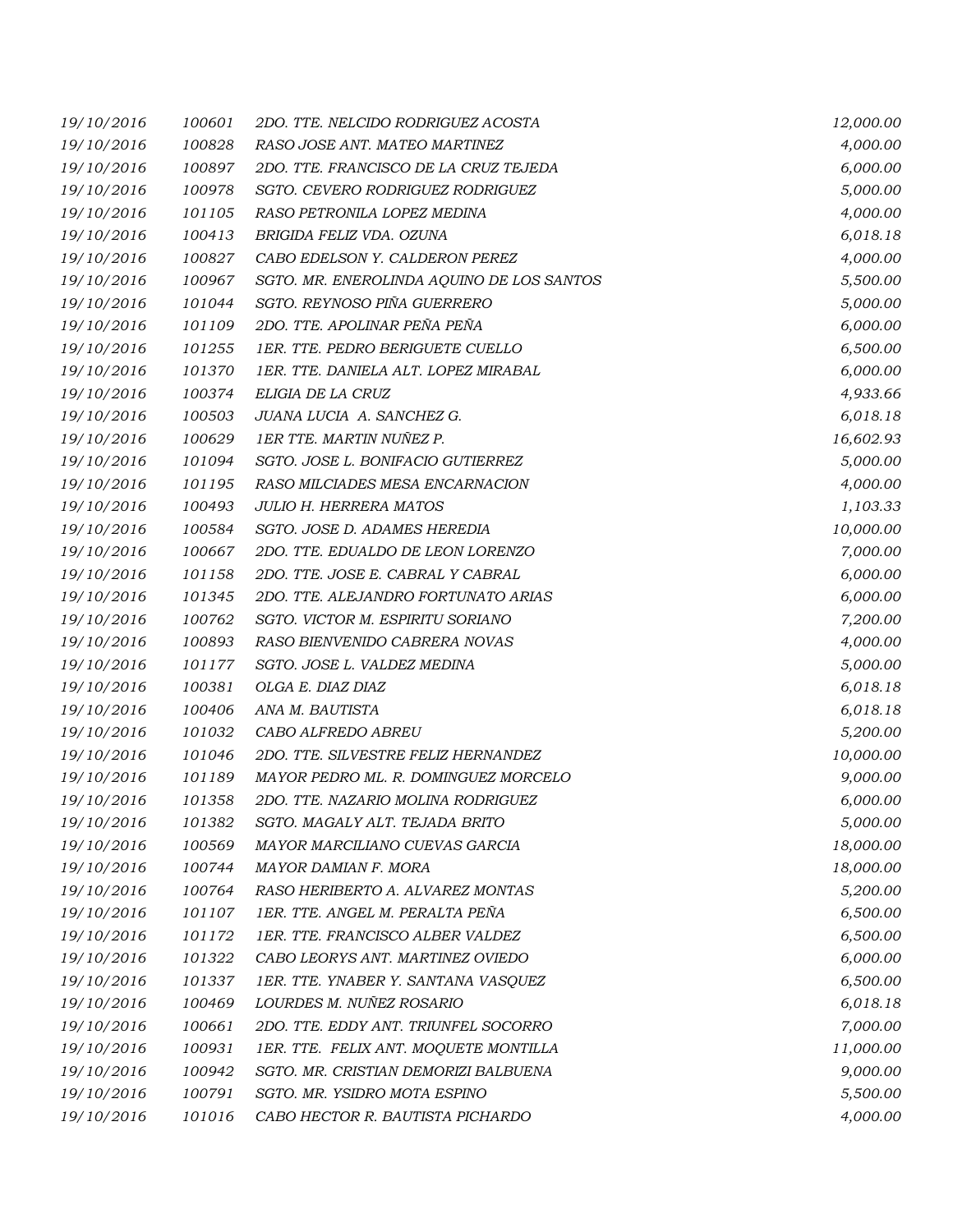| 19/10/2016 | 101219 | RASO MELANEA MILIANO FRIAS              | 4,000.00   |
|------------|--------|-----------------------------------------|------------|
| 19/10/2016 | 100468 | FRANCISCA A. TEJADA                     | 6,018.18   |
| 19/10/2016 | 100846 | COR. FELIX ML. ANTIGUA GERMAN           | 50,000.00  |
| 19/10/2016 | 100989 | SGTO. MR. AQUINO BELLIARD ROJAS         | 4,000.00   |
| 19/10/2016 | 100632 | SGTO. MR. TONY DE LA ROSA PEREZ         | 16,000.00  |
| 19/10/2016 | 101292 | CABO DHAIN S. BERAS FIGUEROA            | 4,000.00   |
| 19/10/2016 | 100356 | FRANCISCO ANT. JEREZ MENA               | 279,276.97 |
| 19/10/2016 | 100892 | SGTO. MR. MARIO DE LA ROSA LIRANZO      | 5,000.00   |
| 19/10/2016 | 100958 | 2DO. TTE. CLODOMIRO ZABALA SANTOS       | 10,000.00  |
| 19/10/2016 | 101134 | 1ER. TTE. DELIS G. COLON VALDEZ         | 5,500.00   |
| 19/10/2016 | 100571 | 1ER. TTE. RANCIS N. ROSARIO RODRIGUEZ   | 13,000.00  |
| 19/10/2016 | 100796 | SGTO. WILMAN PEÑA MENDEZ                | 5,000.00   |
| 19/10/2016 | 101311 | CABO YEIMY RIVAS PEGUERO                | 4,000.00   |
| 19/10/2016 | 100400 | LUZ M. DEL CARMEN RODRIGUEZ GAUTREAU    | 6,018.18   |
| 19/10/2016 | 100414 | <b>LEON FLORES</b>                      | 32,440.83  |
| 19/10/2016 | 100621 | RASO EDWARD DOÑE ALCANTARA              | 8,000.00   |
| 19/10/2016 | 100929 | RASO ANTONIS DOMINGUEZ GARCIA           | 4,000.00   |
| 19/10/2016 | 101001 | 1ER. TTE. JOSE N. BETANCES DIAZ         | 6,000.00   |
| 19/10/2016 | 101033 | SGTO. DOMINGO DE LOS S. ESTEVEZ         | 7,200.00   |
| 19/10/2016 | 101122 | 2DO. TTE. FAUSTO D. ROCHA PEREZ         | 9,200.00   |
| 19/10/2016 | 101348 | SGTO. MR. LUCIANO SANTOS                | 5,500.00   |
| 19/10/2016 | 100450 | MARIA A. CASTRO AGRAMONTE               | 6,018.18   |
| 19/10/2016 | 100529 | HILDA L. LAMARCHE UBIERA                | 3,159.48   |
| 19/10/2016 | 100719 | SGTO. MR. WILSON NUÑEZ TOLENTINO        | 11,000.00  |
| 19/10/2016 | 100879 | SGTO. MR. CANDIDA R. AGUERO ENCARNACION | 5,500.00   |
| 19/10/2016 | 100934 | RASO OCTAVIANO MONTERO BAEZ             | 13,000.00  |
| 19/10/2016 | 101101 | SGTO. EDUARDO MONTERO GRULLON           | 6,000.00   |
| 19/10/2016 | 100370 | SENOVIA ARIAS                           | 6,018.18   |
| 19/10/2016 | 100384 | MELBA FCA. HENRIQUEZ GUZMAN             | 6,018.18   |
| 19/10/2016 | 100889 | 2DO. TTE. JUAN F. MANZANILLO PASCUAL    | 6,000.00   |
| 19/10/2016 | 100901 | 1ER. TTE. REYNA I. CARABALLO MENDEZ     | 6,500.00   |
| 19/10/2016 | 101018 | RASO JALBRIN R. SANTANA GOMEZ           | 4,000.00   |
| 19/10/2016 | 100636 | TTE. COR. DOMINGO A. SALAZAR M.         | 12,000.00  |
| 19/10/2016 | 100727 | CAP. EDWARD A. CASTILLO RODRIGUEZ       | 24,000.00  |
| 19/10/2016 | 100962 | SGTO. RAUL GARCIA HENRIQUEZ             | 7,900.00   |
| 19/10/2016 | 101276 | SGTO. TITO ROJAS MOTA                   | 5,000.00   |
| 19/10/2016 | 101335 | CAP. CLODOMIRO H. DOTEL NOVAS           | 7,000.00   |
| 19/10/2016 | 101342 | 2DO. TTE. FLERIDA A. GARCIA NICOLAS     | 6,000.00   |
| 19/10/2016 | 100492 | ADELFA A. HERRERA TERRERO               | 6,018.18   |
| 19/10/2016 | 100677 | SGTO. CRISELVA GARCIA VALDEZ            | 6,000.00   |
| 19/10/2016 | 101030 | SGTO. JOSE ALT. SANCHEZ DE LA CRUZ      | 5,200.00   |
| 19/10/2016 | 101168 | RASO ANGELO VALLEJO ALCANTARA           | 4,000.00   |
| 19/10/2016 | 101305 | SGTO. FRANKLIN GUZMAN LEONARDO          | 5,000.00   |
| 19/10/2016 | 101347 | SGTO. MR. YOKASTA CASTILLO SUERO        | 5,500.00   |
| 19/10/2016 | 101354 | RASO MELISA REYES                       | 4,000.00   |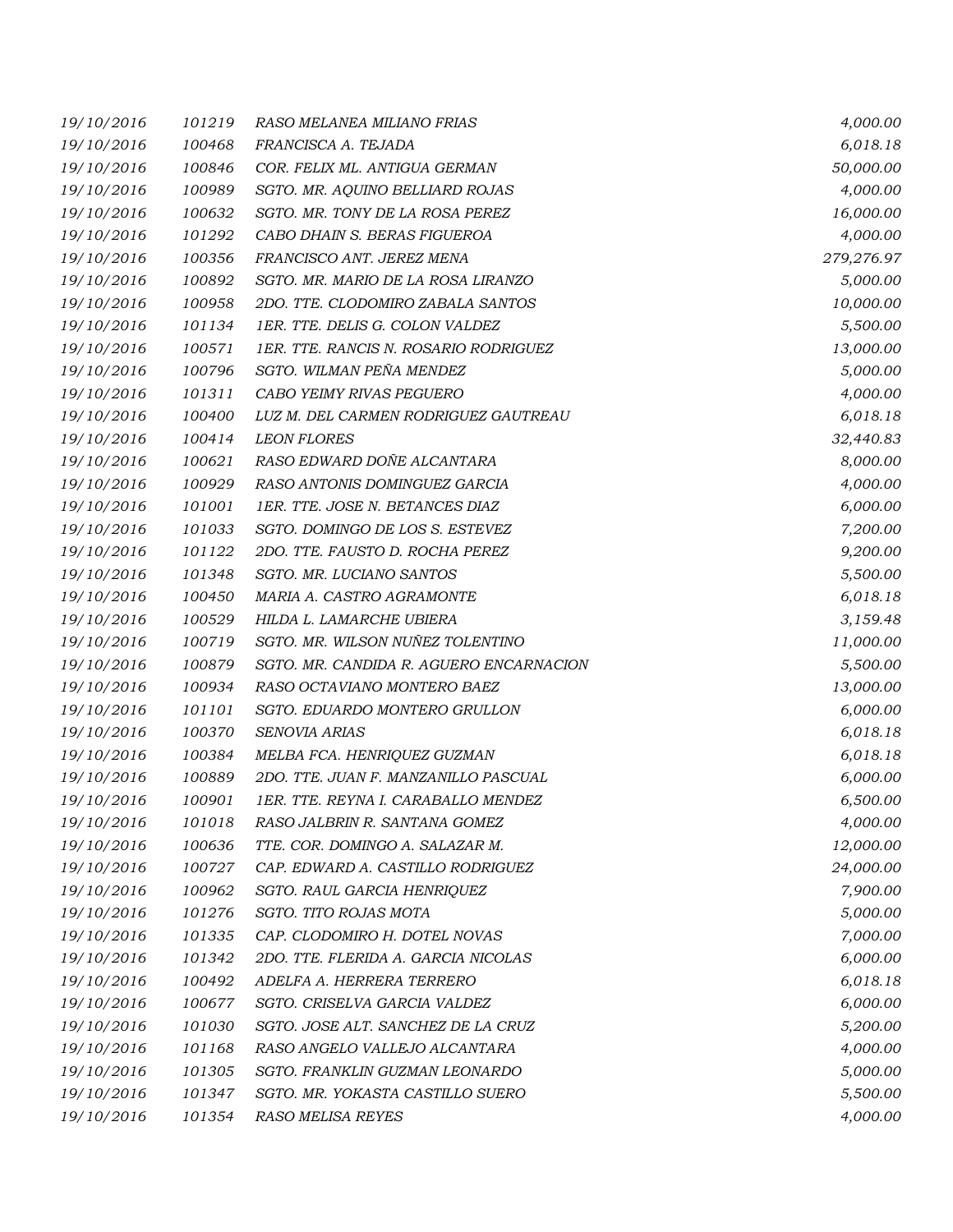| 19/10/2016 | 100682 | 1ER. TTE. AUDRY MA. OSORIA VILLAR         | 6,000.00   |
|------------|--------|-------------------------------------------|------------|
| 19/10/2016 | 100741 | CABO YSAURI GOMEZ MENDEZ                  | 11,000.00  |
| 19/10/2016 | 101280 | SGTO. HECTOR R. MOTA SANTANA              | 7,200.00   |
| 19/10/2016 | 100460 | <b>GUARIONEX BRITO TAVERAS</b>            | 6,018.18   |
| 19/10/2016 | 100965 | 2DO. TTE. MIRIAM ALT. LARA CUEVAS         | 6,000.00   |
| 19/10/2016 | 100976 | 2DO TTE. FELICIANO REYES FLORIAN          | 6,000.00   |
| 19/10/2016 | 101082 | CABO YENNY ALT. ROSARIO GARCIA            | 5,200.00   |
| 19/10/2016 | 101104 | RASO ROBERT O. VASQUEZ FELIZ              | 4,000.00   |
| 19/10/2016 | 101416 | 2DO. TTE. JOEL E. LOPEZ FELIZ             | 9,200.00   |
| 19/10/2016 | 100444 | CARMEN Y. COSME GUTIERREZ                 | 3,498.67   |
| 19/10/2016 | 100554 | 2DO. TTE. PEDRO J. MARTINEZ ENCARNACION   | 12,000.00  |
| 19/10/2016 | 101057 | RASO FRANKLIN PICHARDO VICTORIANO         | 4,000.00   |
| 19/10/2016 | 101339 | 1ER. TTE. FELICIA CONRADO JIMENEZ         | 6,500.00   |
| 19/10/2016 | 100358 | SARA I. HENRIQUEZ MARIN                   | 238,044.58 |
| 19/10/2016 | 100812 | RASO GUSTAVO A. FELIZ FLORIAN             | 4,000.00   |
| 19/10/2016 | 100943 | 1ER. TTE. FIDIAN GONZALEZ                 | 11,000.00  |
| 19/10/2016 | 101041 | 2DO. TTE. ERNESTO ENCARNACION ROSARIO     | 6,000.00   |
| 19/10/2016 | 101171 | CABO JORGE L. FIGUEREO DIAZ               | 4,000.00   |
| 19/10/2016 | 100382 | JOSEFA R. BLANCO                          | 6,018.18   |
| 19/10/2016 | 100604 | 2DO. TTE. IDALINO DIAZ PEREZ              | 12,000.00  |
| 19/10/2016 | 101111 | SGTO. JOSE DOLORES TRINIDAD FELIZ         | 5,000.00   |
| 19/10/2016 | 100399 | HILDA CARRASCO PEREZ                      | 6,018.18   |
| 19/10/2016 | 100627 | TTE. COR. JUNIOR SAVIÑON PEREZ            | 20,000.00  |
| 19/10/2016 | 100880 | SGTO. GUARINA DEL P. PEREZ RODRIGUEZ      | 5,000.00   |
| 19/10/2016 | 100909 | 1ER. TTE. YERDY FCO. MENDEZ TRINIDAD      | 6,500.00   |
| 19/10/2016 | 101154 | CABO JONATHAN F. MEDINA                   | 4,000.00   |
| 19/10/2016 | 101239 | 2DO. TTE. GIL ML. CAMPECHANO GARCIA       | 9,000.00   |
| 19/10/2016 | 100731 | 2DO. TTE. YSIDRO ML. RODRIGUEZ ROJAS      | 16,000.00  |
| 19/10/2016 | 101063 | 1ER. TTE. AGUSTIN NUÑEZ NUÑEZ             | 6,000.00   |
| 19/10/2016 | 101232 | RASO JULIAN SUAZO CASADO                  | 4,000.00   |
| 19/10/2016 | 101302 | 2DO. TTE. DOMINGO ANT. SEVERINO HENRIQUEZ | 6,000.00   |
| 19/10/2016 | 100655 | 1ER. TTE. DORKA O. PEÑA CAMPOS            | 7,500.00   |
| 19/10/2016 | 100689 | SGTO. MR. MARIO ANT. FULGENCIO GARCIA     | 5,000.00   |
| 19/10/2016 | 100756 | 2DO. TTE. LUIS ROSARIO MANZUETA           | 8,000.00   |
| 19/10/2016 | 100808 | SGTO. LEUDIS J. CRUZ DECENA               | 4,000.00   |
| 19/10/2016 | 100790 | SGTO. MR. REYNALDO E. PEREZ CABRERA       | 5,500.00   |
| 19/10/2016 | 100944 | 1ER. TTE. BIENVENIDO RUBIO SENA           | 11,000.00  |
| 19/10/2016 | 100410 | JOSEFINA SUAZO ABREU                      | 32,621.32  |
| 19/10/2016 | 100940 | SGTO. MR. GETULIO RODRIGUEZ FIGUEREO      | 8,200.00   |
| 19/10/2016 | 101126 | RASO WARLIN ANT. CARVAJAL CUEVAS          | 4,000.00   |
| 19/10/2016 | 101230 | 2DO. TTE. SALVADOR MEDINA MEDINA          | 6,000.00   |
| 19/10/2016 | 101285 | RASO WILLIAM E. JIMENEZ SOSA              | 4,000.00   |
| 19/10/2016 | 100508 | ANA M. BAEZ ROSARIO                       | 6,018.18   |
| 19/10/2016 | 100563 | SGTO. JULIO C. RODRIGUEZ HEREDIA          | 10,000.00  |
| 19/10/2016 | 100458 | JOSEFA ALT. MEJIA MIESES                  | 6,018.18   |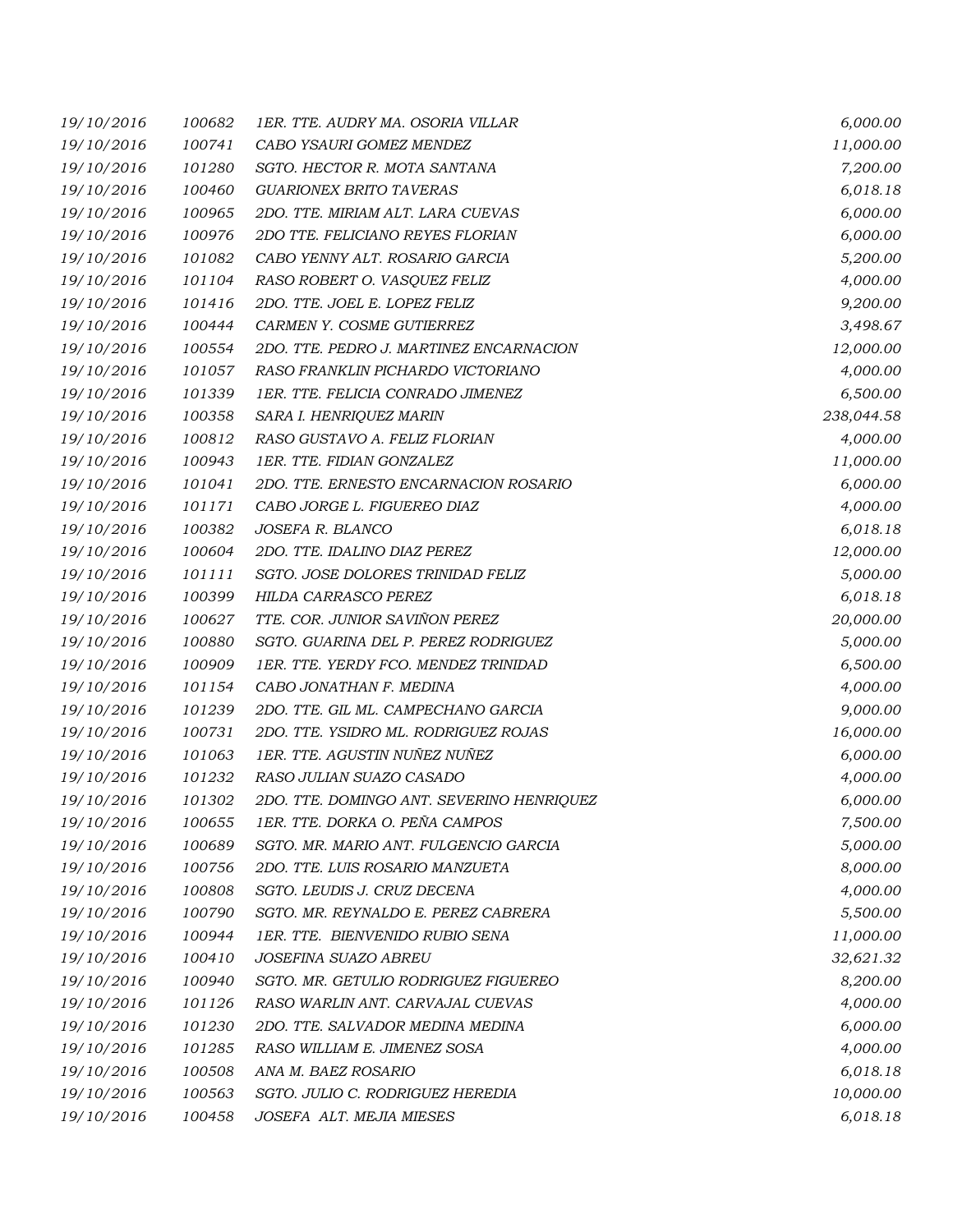| 19/10/2016 | 100484 | LIVIO G. RIVAS                            | 6,018.18  |
|------------|--------|-------------------------------------------|-----------|
| 19/10/2016 | 101214 | SGTO. MR. CESAR ANT. SERRANO GARCIA       | 7,900.00  |
| 19/10/2016 | 100585 | SGTO. REYNARDO F. SELMO                   | 10,000.00 |
| 19/10/2016 | 100807 | CABO FRENCIS ANT. LEBRON VICENTE          | 4,000.00  |
| 19/10/2016 | 100953 | 2DO. TTE. JUAN C. NOVAS ROSARIO           | 10,000.00 |
| 19/10/2016 | 101066 | CABO RAMON ANT. PICHARDO ALVAREZ          | 4,000.00  |
| 19/10/2016 | 101299 | <b>1ER TTE, EMELINDO BATISTA</b>          | 7,000.00  |
| 19/10/2016 | 100625 | TTE. COR. RAMON ANT. NIN RAMIREZ          | 20,000.00 |
| 19/10/2016 | 100686 | SGTO. MR. MILAGROS ALT. MEDINA ROSARIO    | 5,500.00  |
| 19/10/2016 | 100763 | CABO STALIN J. ANDUJAR DIAZ               | 5,200.00  |
| 19/10/2016 | 100817 | RASO FELIX ANT. DE LA CRUZ                | 4,000.00  |
| 19/10/2016 | 100876 | MAYOR JULIO C. HERNANDEZ CRUZ             | 7,000.00  |
| 19/10/2016 | 100941 | SGTO. MR. SACARIA E. DOMINGUEZ HEREDIA    | 9,000.00  |
| 19/10/2016 | 101110 | 2DO. TTE. LEODAN URBAEZ FELIZ             | 6,000.00  |
| 19/10/2016 | 101217 | SGTO. MR. MARCELO UREÑA ROSADO            | 8,200.00  |
| 19/10/2016 | 100615 | SGTO. FRANCISCO J. CARRASCO CABREJA       | 10,000.00 |
| 19/10/2016 | 101206 | RASO DAWRYN GARCIA PERALTA                | 4,000.00  |
| 19/10/2016 | 100626 | MAYOR PEDRO L. ALVAREZ AGRAMONTE          | 20,000.00 |
| 19/10/2016 | 100694 | RASO MARITZA SILFA FAÑA                   | 5,000.00  |
| 19/10/2016 | 100870 | CABO MOISES CONTRERAS PAULINO             | 6,000.00  |
| 19/10/2016 | 100985 | SGTO. WILSON MATEO PEREZ                  | 8,000.00  |
| 19/10/2016 | 101026 | 2DO. TTE. JULIO A. FRANCO DE AZA          | 9,200.00  |
| 19/10/2016 | 100486 | <b>BIENVENIDA VELOZ</b>                   | 6,018.18  |
| 19/10/2016 | 100624 | RASO LUIS G. HERNANDEZ SOSA               | 8,000.00  |
| 19/10/2016 | 101034 | SGTO. FELIX ANT. JAQUEZ                   | 7,200.00  |
| 19/10/2016 | 101042 | SGTO. MR. JUAN ANT. ROSA GOMEZ            | 5,500.00  |
| 19/10/2016 | 100532 | CARMEN A. CASADO MARTINEZ                 | 6,018.18  |
| 19/10/2016 | 100734 | RASO HANSEL DE LOS SANTOS RODRIGUEZ       | 19,000.00 |
| 19/10/2016 | 100562 | SGTO. PABLO BRAND ADON                    | 10,000.00 |
| 19/10/2016 | 100980 | 2DO. TTE. MAXIMO F. CRUZ ROSARIO          | 8,200.00  |
| 19/10/2016 | 100394 | LUIS E. MOREL POUERIE                     | 36,642.28 |
| 19/10/2016 | 100507 | LUCILA NUÑEZ CASTRO                       | 6,018.18  |
| 19/10/2016 | 100774 | CAP. LORENZO REYES DE LEON                | 6,500.00  |
| 19/10/2016 | 100920 | SGTO. KELVIN PANIAGUA DE LOS SANTOS       | 5,000.00  |
| 19/10/2016 | 100517 | ENEIDA DOMINGUEZ                          | 6,018.18  |
| 19/10/2016 | 100704 | RASO FERNANDO DE LOS SANTOS DE LOS SANTOS | 5,000.00  |
| 19/10/2016 | 100837 | SGTO. MR. ROLANDO DE LA CRUZ DE LA CRUZ   | 5,500.00  |
| 19/10/2016 | 101024 | SGTO. GERMAN RAMIREZ JIMENEZ              | 4,000.00  |
| 19/10/2016 | 100416 | CESAR A. VALLEJO NICOLAS                  | 6,018.18  |
| 19/10/2016 | 100465 | AMELIA VALDEZ M.                          | 6,018.18  |
| 19/10/2016 | 100576 | 2DO. TTE. RICARDO ANT. SOSA DISLA         | 12,000.00 |
| 19/10/2016 | 100738 | SGTO. JOSE L. MARIA                       | 15,000.00 |
| 19/10/2016 | 100810 | <b>RASO KEYDI PEREZ</b>                   | 4,000.00  |
| 19/10/2016 | 100956 | RASO LUIS A. PEREZ MEDINA                 | 6,000.00  |
| 19/10/2016 | 101266 | CABO JUAN H. RAMIREZ PACHECO              | 4,000.00  |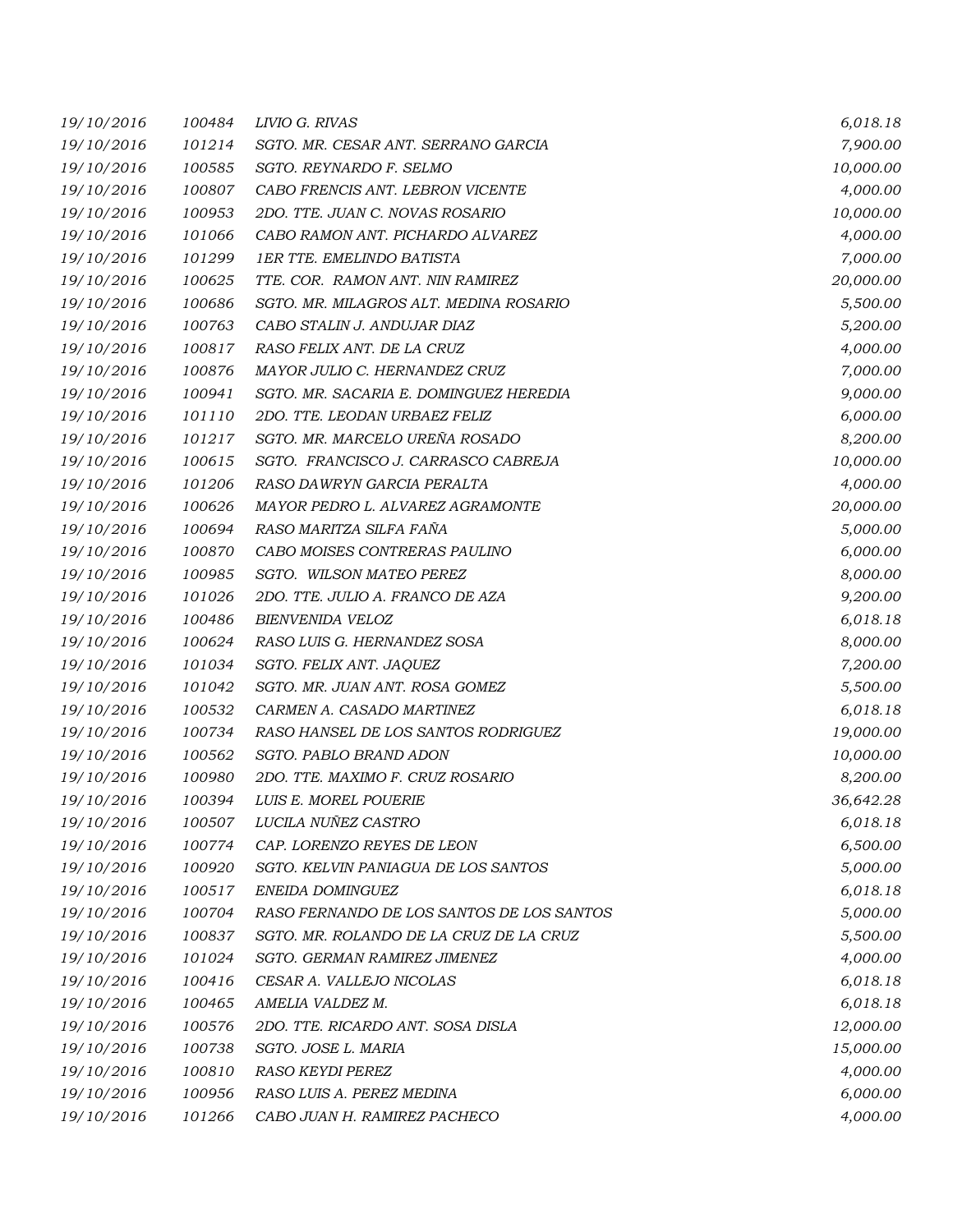| 19/10/2016 | 100520 | ARGENTINA ORTIZ PERDOMO                   | 4,543.18   |
|------------|--------|-------------------------------------------|------------|
| 19/10/2016 | 100593 | 1ER. TTE. JUAN R. DUARTE LIRANZO          | 14,000.00  |
| 19/10/2016 | 100925 | RASO MABEL P. SANCHEZ LOPEZ               | 4,000.00   |
| 19/10/2016 | 101242 | RASO MODESTO MONTERO POLANCO              | 6,000.00   |
| 19/10/2016 | 101363 | SGTO. MR. JOSE RAMON DE LA ROSA           | 4,000.00   |
| 19/10/2016 | 100648 | SGTO. MR. PORFIRIO DE LOS SANTOS ROSARIO  | 8,000.00   |
| 19/10/2016 | 100887 | SGTO. LEON F. COLOMBO CASTILLO            | 8,000.00   |
| 19/10/2016 | 101086 | CAP. NELSON RODRIGUEZ BEATO               | 6,000.00   |
| 19/10/2016 | 101375 | 1ER. TTE. DOMINGO NUEZ GUZMAN             | 6,500.00   |
| 19/10/2016 | 100822 | RASO RAILIN DE LA ROSA MOQUETE            | 4,000.00   |
| 19/10/2016 | 100921 | SGTO. AMAURYS CALZADO JAVIER              | 5,000.00   |
| 19/10/2016 | 101000 | 1ER. TTE. SANTO CALZADO                   | 6,000.00   |
| 19/10/2016 | 101233 | CABO LEONIDES SUAZO CASADO                | 5,200.00   |
| 19/10/2016 | 100431 | MARCIANA ALT. RAMIREZ CORONA              | 21,441.25  |
| 19/10/2016 | 100477 | RICHARDIN DE J. DOTEL                     | 7,490.44   |
| 19/10/2016 | 101035 | RASO MIGUEL FELIZ CABRERA                 | 4,000.00   |
| 19/10/2016 | 101147 | 2DO. TTE. ELADIO CABRERA ROA              | 6,000.00   |
| 19/10/2016 | 101344 | 2DO. TTE. JOSE S. MOREL DE LA CRUZ        | 6,000.00   |
| 19/10/2016 | 100935 | SGTO. PEDRO MONEGRO ROSA                  | 5,000.00   |
| 19/10/2016 | 101092 | RASO DANIEL ADAMES PERALTA                | 4,000.00   |
| 19/10/2016 | 100557 | SGTO. MR. GREGORIO RAMIREZ DOMINGUEZ      | 11,000.00  |
| 19/10/2016 | 100713 | RASO NATANEL BELEN HERNANDEZ              | 8,739.50   |
| 19/10/2016 | 100971 | SGTO. MR. JOVANNY ABREU SURIEL            | 8,200.00   |
| 19/10/2016 | 101135 | SGTO. HUMBERTO MEDINA ROA                 | 7,200.00   |
| 19/10/2016 | 100380 | MILTA ANT. RODRIGUEZ SANTOS               | 6,018.18   |
| 19/10/2016 | 100578 | 2DO. TTE. DOMINGO NUÑEZ                   | 12,000.00  |
| 19/10/2016 | 100771 | CAP. MARINO RODRIGUEZ MARIÑEZ             | 7,000.00   |
| 19/10/2016 | 100447 | ANA J. LOPEZ GERMOSEN                     | 6,018.18   |
| 19/10/2016 | 100754 | 1ER. TTE. JORGE E. CUEVAS SANTANA         | 10,000.00  |
| 19/10/2016 | 100857 | CABO FREDDY PEREZ OTAÑO                   | 6,000.00   |
| 19/10/2016 | 100505 | MANUEL E. SOSA CRUZ                       | 5,518.18   |
| 19/10/2016 | 100820 | SGTO. ROLANDO OGANDO DE LOS SANTOS        | 4,000.00   |
| 19/10/2016 | 101205 | 1ER. TTE. EUGENIO PEGUERO DEL ROSARIO     | 6,500.00   |
| 19/10/2016 | 100364 | NORA A. SOSA MARTINEZ                     | 7,363.48   |
| 19/10/2016 | 100433 | CARMEN DE LOS A. LUCIANO GARCIA           | 5,518.18   |
| 19/10/2016 | 101212 | SGTO. WIQUIN LAVALE GONZALEZ              | 6,900.00   |
| 19/10/2016 | 100548 | <b>1ER.TTE. SABINO ALCANTARA MARTINEZ</b> | 13,000.00  |
| 19/10/2016 | 101250 | 2DO. TTE. NIXON RAMIREZ CANDELARIO        | 6,000.00   |
| 19/10/2016 | 100354 | DULCE M. RODRIGUEZ BLANCO                 | 281,245.72 |
| 19/10/2016 | 100525 | MARITZA MEJIA DUVERGE                     | 5,518.18   |
| 19/10/2016 | 100902 | SGTO. MR. PEDRO A. MOQUETE                | 5,500.00   |
| 19/10/2016 | 100922 | SGTO. MR. PEDRO ENCARNACION SANCHEZ       | 5,000.00   |
| 19/10/2016 | 101234 | 2DO. TTE. JOSE D. TAPIA TAVERAS           | 9,200.00   |
| 19/10/2016 | 101275 | CABO JULIO NOLASCO PEREZ                  | 5,200.00   |
| 19/10/2016 | 100642 | MAYOR VICTOR J. MOREL DE LA CRUZ          | 10,000.00  |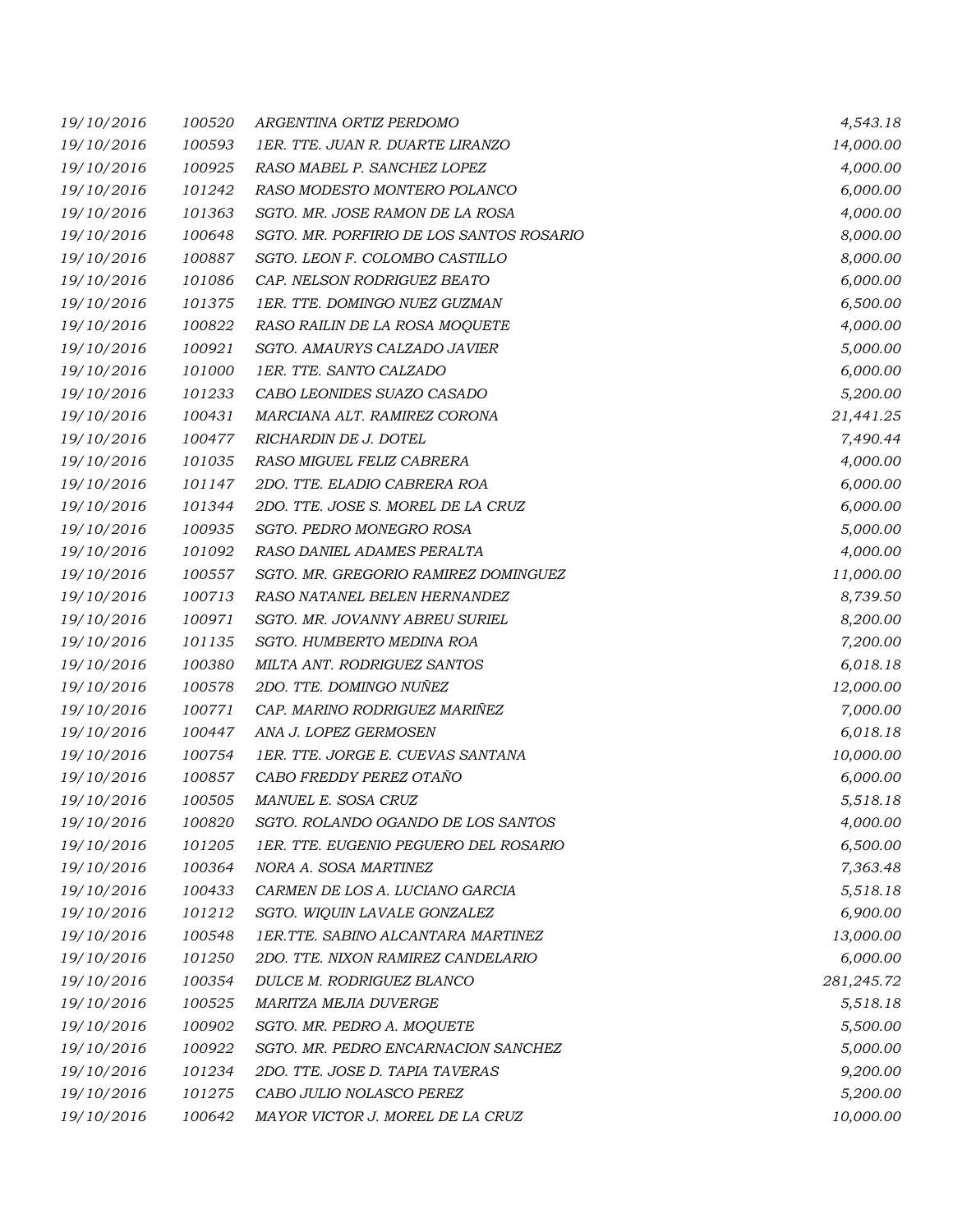| 19/10/2016 | 100715 | CAP. FAUSTO CARRASCO RAMIREZ           | 14,000.00 |
|------------|--------|----------------------------------------|-----------|
| 19/10/2016 | 101117 | SGTO. ALEXANDER DE LEON GARCIA         | 7,200.00  |
| 19/10/2016 | 100813 | RASO JEFFERSON PRENSA CALDERON         | 4,000.00  |
| 19/10/2016 | 101005 | SGTO. MR. RAYMUNDO FAÑAS REYES         | 5,500.00  |
| 19/10/2016 | 101009 | SGTO. MR. GILBERTO ACOSTA GONZALEZ     | 5,500.00  |
| 19/10/2016 | 101175 | CABO MARIBEL DEL C. MOREL              | 4,000.00  |
| 19/10/2016 | 100429 | AFRICA E. SANTOS GUZMAN                | 6,018.18  |
| 19/10/2016 | 100497 | SIMONA FAMILIA ZABALA                  | 4,065.48  |
| 19/10/2016 | 100869 | SGTO. MR. ALEJANDRO BATISTA ROSARIO    | 7,200.00  |
| 19/10/2016 | 100991 | CABO MIGUEL DE JS. SANCHEZ DIAZ        | 5,500.00  |
| 19/10/2016 | 101326 | SGTO. MR. HARRY A. CASTILLO MADERA     | 8,200.00  |
| 19/10/2016 | 100609 | SGTO. EDGAR ML. BRITO MOTA             | 10,000.00 |
| 19/10/2016 | 101097 | SGTO. MR. FREDDY DE JESUS              | 8,200.00  |
| 19/10/2016 | 101259 | SGTO. MR. LEONARDO MONEGRO ORTEGA      | 5,500.00  |
| 19/10/2016 | 101278 | CABO ANASTACIO JOSEPH FOSTEL           | 4,000.00  |
| 19/10/2016 | 101293 | RASO ALEXIS BDO. CABRERA SOLANO        | 4,000.00  |
| 19/10/2016 | 101422 | SGTO. ALFREDO A. PANIAGUA SANTANA      | 5,000.00  |
| 19/10/2016 | 100481 | ROSAURA FERRERAS FERRERAS              | 6,018.18  |
| 19/10/2016 | 100526 | <b>JOSEFA REYES APONTE</b>             | 6,018.18  |
| 19/10/2016 | 100588 | RASO MARIO O. PEREZ PEREZ              | 8,000.00  |
| 19/10/2016 | 100875 | CABO YASMIN MA. GONZALEZ CABRERA       | 4,000.00  |
| 19/10/2016 | 100960 | SGTO. MR. WINKY R. REYES ZABALA        | 12,000.00 |
| 19/10/2016 | 101176 | CABO AGUSTIN CORONADO CORONADO         | 4,000.00  |
| 19/10/2016 | 101349 | SGTO. MERCEDES M. LECLER GARCIA        | 5,000.00  |
| 19/10/2016 | 101381 | 2DO. TTE. HERINELDO VASQUEZ            | 6,000.00  |
| 19/10/2016 | 101191 | SGTO. MR. WILMIN ALB. TRINIDAD ACEVEDO | 5,500.00  |
| 19/10/2016 | 101309 | SGTO. CARLOS ALB. PEGUERO MOTA         | 7,200.00  |
| 19/10/2016 | 101366 | MARINERO FRANCISCO ANT. FELIZ SANCHEZ  | 6,000.00  |
| 19/10/2016 | 101150 | SGTO. CRISTHIAN R. CONCEPCION ORTIZ    | 5,000.00  |
| 19/10/2016 | 101131 | SGTO. ROBERTO ANT. FELIZ MATOS         | 7,200.00  |
| 19/10/2016 | 101298 | CAP. HECTOR DE LOS SANTOS A.           | 10,000.00 |
| 19/10/2016 | 100471 | GREGORIO ARIAS CARRASCO                | 21,709.26 |
| 19/10/2016 | 100743 | 1ER. TTE. YESENIA ANT. BATISTA ORTIZ   | 10,000.00 |
| 19/10/2016 | 100990 | RASO HUGO M. RODRIGUEZ OGANDO          | 6,000.00  |
| 19/10/2016 | 100547 | CAP. LORENZO GARCIA MARTINEZ           | 14,000.00 |
| 19/10/2016 | 100575 | 2DO. TTE. EUGENIA RAMIREZ DE JESUS     | 12,000.00 |
| 19/10/2016 | 100675 | SGTO. SIMON DE LA ROSA ARCANGEL        | 6,000.00  |
| 19/10/2016 | 100770 | CAPITAN ENRIQUE OLIVERO PEREZ          | 7,000.00  |
| 19/10/2016 | 100896 | TTE. DE FRAGATA MANUEL MONTANO MENDEZ  | 6,500.00  |
| 19/10/2016 | 101065 | SGTO. MR. PABLO ML. MORONTA REYES      | 5,000.00  |
| 19/10/2016 | 101180 | SGTO. JUNIOR CUEVAS GUZMAN             | 5,200.00  |
| 19/10/2016 | 100425 | ELISA VIVIECA                          | 6,018.18  |
| 19/10/2016 | 100599 | 2DO. TTE. LUIS R. VARGAS GOMEZ         | 12,000.00 |
| 19/10/2016 | 101286 | 2DO. TTE. CARLOS ML. VIDAL SEGURA      | 10,000.00 |
| 19/10/2016 | 101405 | RASO GEORGINA CASTILLO OZUNA           | 4,000.00  |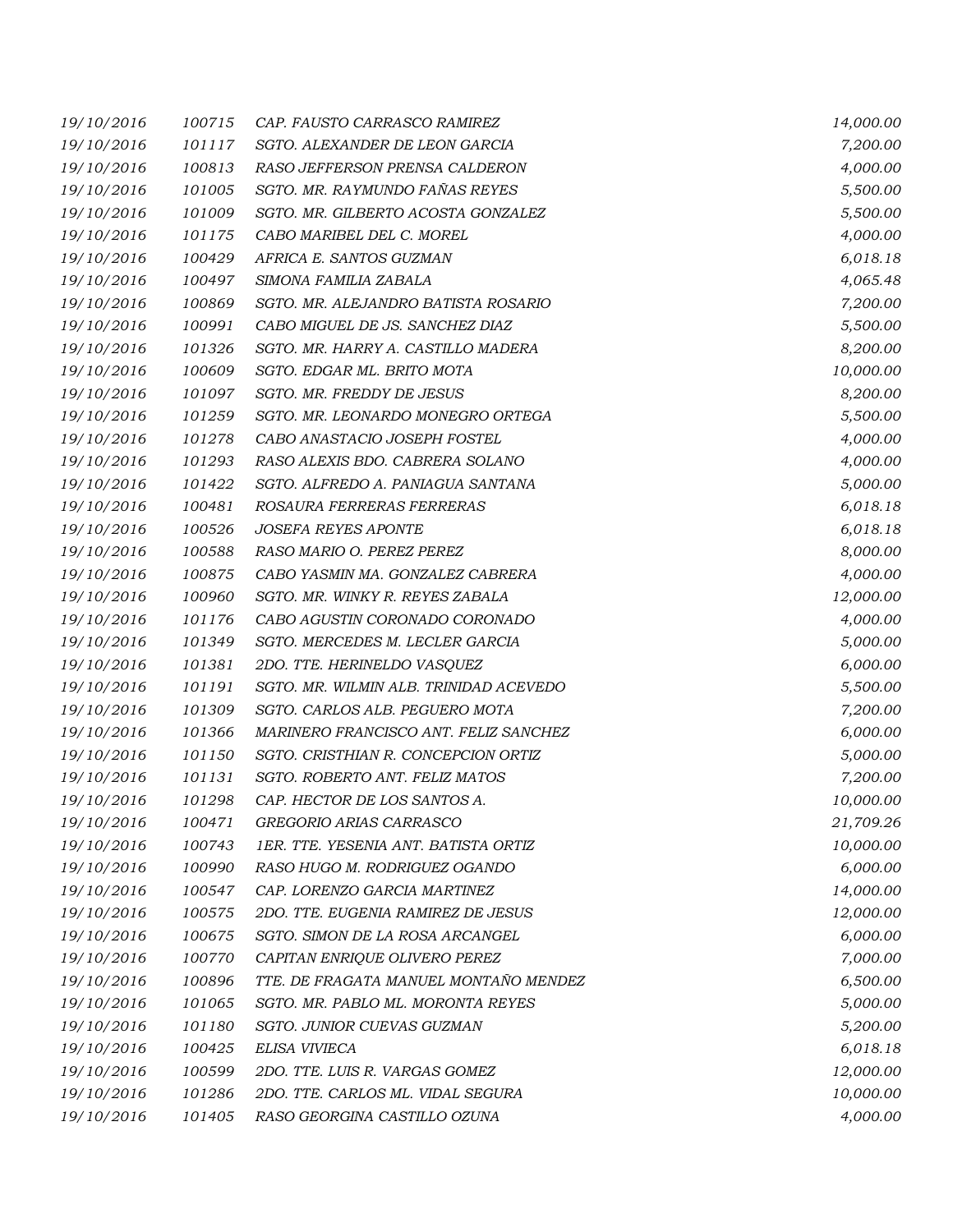| 19/10/2016 | 100462 | JUANA TRAVIESO VASQUEZ                  | 6,018.18   |
|------------|--------|-----------------------------------------|------------|
| 19/10/2016 | 100864 | CAP. FELIX BRITO HERNANDEZ              | 7,000.00   |
| 19/10/2016 | 101374 | SGTO. MR. ROBERTO QUEZADA SANCHEZ       | 5,500.00   |
| 19/10/2016 | 100379 | ALTAGRACIA A. RODRIGUEZ VICTORIA        | 6,018.18   |
| 19/10/2016 | 100427 | PEDRO A. FERNANDEZ SALCEDO              | 35,273.49  |
| 19/10/2016 | 101389 | 1ER. TTE. MANUEL BASILIO                | 6,000.00   |
| 19/10/2016 | 100418 | <b>MERCEDES HIRALDO</b>                 | 6,018.18   |
| 19/10/2016 | 100622 | CABO OSCAL L. NIN NIN                   | 8,000.00   |
| 19/10/2016 | 100838 | SGTO. MR. DESIDERIO POLANCO BRITO       | 5,500.00   |
| 19/10/2016 | 101112 | SGTO. LUIS L. ARIAS SANCHEZ             | 5,000.00   |
| 19/10/2016 | 101343 | ALFEREZ DE FRAGATA NILO PUJOLS GARCIA   | 6,000.00   |
| 19/10/2016 | 101355 | CABO RAFAEL MARTES FIGUEROA             | 4,000.00   |
| 19/10/2016 | 101417 | MAYOR ANGEL A. MICELI CALDERON          | 9,000.00   |
| 19/10/2016 | 100375 | OLGA M. ROSARIO V.                      | 2,977.26   |
| 19/10/2016 | 100590 | <b>MAYOR JULIO PEREZ ESPINAL</b>        | 20,000.00  |
| 19/10/2016 | 100711 | SGTO. MR. SANDY M. PUENTE DE LOS SANTOS | 16,000.00  |
| 19/10/2016 | 100878 | SGTO. FREDDY A. REYES CAMPUSANO         | 5,000.00   |
| 19/10/2016 | 100894 | 1ER. TTE. PEDRO CONTRERAS ALCANTARA     | 6,500.00   |
| 19/10/2016 | 101140 | RASO EDWARD ANT. OGANDO TERRERO         | 4,000.00   |
| 19/10/2016 | 100530 | EDELMIRA RAMIREZ DE ESPINAL             | 6,018.18   |
| 19/10/2016 | 100564 | RASO MICHELL D. ORTEGA ORTIZ            | 8,000.00   |
| 19/10/2016 | 100712 | MAYOR RAUL TAVERAS D.                   | 18,000.00  |
| 19/10/2016 | 100973 | SGTO. MR. MARTIN BERNABEL VIZCAINO      | 9,000.00   |
| 19/10/2016 | 100984 | SGTO. MR. RAMON R. VICTORIANO AQUINO    | 9,000.00   |
| 19/10/2016 | 100494 | SENEO MONTERO MONTAS                    | 3,753.86   |
| 19/10/2016 | 100740 | SGTO. RAMON ANT. ROSARIO PEÑA           | 12,000.00  |
| 19/10/2016 | 101020 | CABO JUAN STGO. PEÑA RODRIGUEZ          | 4,000.00   |
| 19/10/2016 | 100539 | CAP. ALFREDO PEREZ MEDRANO              | 16,000.00  |
| 19/10/2016 | 100646 | CAPITAN SEGUNDO RIVERA                  | 14,000.00  |
| 19/10/2016 | 101091 | SGTO. RAMON ANT. JIMENEZ NUÑEZ          | 7,200.00   |
| 19/10/2016 | 101282 | CAP. VICTOR ML. GONZALEZ ALVAREZ        | 7,000.00   |
| 19/10/2016 | 100454 | MARIA A. HONRADO BADIA                  | 6,018.18   |
| 19/10/2016 | 100534 | <b>MELANIA BELEN</b>                    | 3,180.56   |
| 19/10/2016 | 100844 | RASO MARCO A. BATISTA RUIZ              | 5,200.00   |
| 19/10/2016 | 101080 | SGTO. MR. WILSON GERMAN DE LA CRUZ      | 5,500.00   |
| 19/10/2016 | 101132 | CABO FRANCIS L. VOLQUEZ NOVAS           | 4,000.00   |
| 19/10/2016 | 100357 | EDGARDO HERNANDEZ MEJIA                 | 261,145.72 |
| 19/10/2016 | 100377 | CARMEN POLANCO                          | 6,018.18   |
| 19/10/2016 | 100420 | ELOISA NUÑEZ DE GONZALEZ                | 11,519.20  |
| 19/10/2016 | 100718 | 2DO. TTE. YOHANIS GONZALEZ ALVAREZ      | 12,000.00  |
| 19/10/2016 | 101019 | RASO EDINSON J. MARTINEZ GIL            | 4,000.00   |
| 19/10/2016 | 101054 | 1ER. TTE. HENRY R. HILARIO PERALTA      | 6,500.00   |
| 19/10/2016 | 100737 | RASO JUNIOR A. VALENTIN PUENTE          | 15,000.00  |
| 19/10/2016 | 100757 | RASO JUAN C. PERALTA                    | 8,000.00   |
| 19/10/2016 | 101015 | CABO ROBERTO DEL ROSARIO CENA           | 4,000.00   |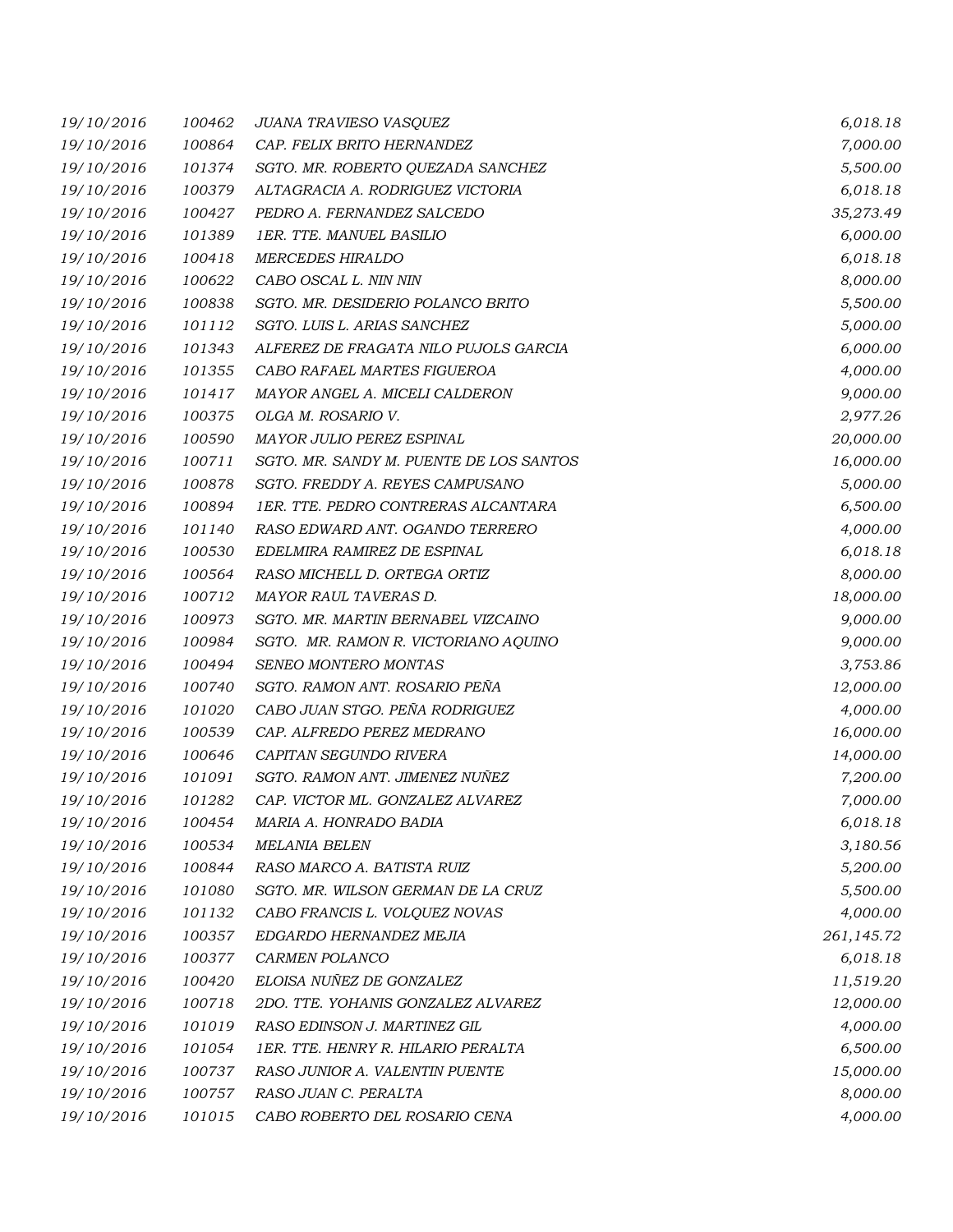| 19/10/2016 | 101209 | CABO SALVADOR A. HEREDIA MATEO        | 6,000.00  |
|------------|--------|---------------------------------------|-----------|
| 19/10/2016 | 101376 | SGTO. MR. CARMEN VALENZA              | 5,500.00  |
| 19/10/2016 | 100439 | <b>DULCE M. ESTEVEZ</b>               | 6,018.18  |
| 19/10/2016 | 100498 | <b>VENECIA RUIZ MATEO</b>             | 5,518.18  |
| 19/10/2016 | 101194 | RASO AMADO E. GUZMAN PEREZ            | 4,000.00  |
| 19/10/2016 | 100423 | <b>INES MDES. REYES CABRERA</b>       | 5,518.18  |
| 19/10/2016 | 100618 | SGTO. MR. JESUS D. RIVERA FRIAS       | 10,000.00 |
| 19/10/2016 | 100911 | 1ER. TTE. JOSE E. VALDEZ VALDEZ       | 6,500.00  |
| 19/10/2016 | 101414 | 1ER. TTE. MODESTO DE LEON BELLO       | 6,500.00  |
| 19/10/2016 | 100463 | ROSA DOMINGUEZ                        | 6,018.18  |
| 19/10/2016 | 100543 | 2DO. TTE. PASCUAL NOVAS SEGURA        | 15,000.00 |
| 19/10/2016 | 100877 | RASO WANDER MERCEDES MATEO            | 5,200.00  |
| 19/10/2016 | 101420 | SGTO. FELIPE S. FRANCISCO POLANCO     | 5,000.00  |
| 19/10/2016 | 100396 | SENAIDA A. ALVAREZ PEREZ              | 6,018.18  |
| 19/10/2016 | 100660 | 2DO. TTE. PEDRO BELTRE VICIOSO        | 7,000.00  |
| 19/10/2016 | 100785 | 2DO. TTE. MAXIMO FORTUNA DE LA CRUZ   | 6,000.00  |
| 19/10/2016 | 100824 | CABO YAHAIRA C. PUJOLS FAMILIA        | 4,000.00  |
| 19/10/2016 | 101162 | SGTO. MR. MANUEL S. MONTILLA MADE     | 5,500.00  |
| 19/10/2016 | 101274 | CABO ARACELIS MARTINEZ RIVERA         | 4,000.00  |
| 19/10/2016 | 101423 | CABO JUAN A. NOVAS HERASME            | 4,000.00  |
| 19/10/2016 | 100428 | RAFAEL A. RODRIGUEZ GONZALEZ          | 27,900.61 |
| 19/10/2016 | 100470 | JOSE P. FLORES M.                     | 9,861.46  |
| 19/10/2016 | 100490 | <b>JUSTO FERRERAS PEREZ</b>           | 6,018.18  |
| 19/10/2016 | 100573 | 1ER. TTE. MANUEL CONTRERAS SANTANA    | 13,000.00 |
| 19/10/2016 | 100611 | SGTO. FELIX ANT NOBOA NOBOA           | 10,000.00 |
| 19/10/2016 | 100858 | RASO JUAN C. ANTIGUA ACOSTA           | 6,000.00  |
| 19/10/2016 | 101203 | SGTO. JOSE ML. DE LA ROSA DE LEON     | 7,200.00  |
| 19/10/2016 | 100596 | 1ER. TTE. JOSE DEL C. BELLO PEREZ     | 13,000.00 |
| 19/10/2016 | 100665 | 2DO. TTE. ELADIO SANCHEZ PANIAGUA     | 7,000.00  |
| 19/10/2016 | 101062 | CABO ALBIN ML. HICIANO GONZALEZ       | 4,000.00  |
| 19/10/2016 | 101320 | SGTO. NELDIS A. BELLO PEREZ           | 8,000.00  |
| 19/10/2016 | 100452 | EURIPIDES A. GARCIA GARCIA            | 36,436.81 |
| 19/10/2016 | 100541 | SGTO. JUAN C. MADE PIÑA               | 16,000.00 |
| 19/10/2016 | 100966 | 2DO. TTE. NELSON SANTANA BAUTISTA     | 6,000.00  |
| 19/10/2016 | 101098 | 2DO. TTE. CARLOS ANT. FORTUNA MONCION | 6,000.00  |
| 19/10/2016 | 100404 | VIRGINIA SUERO ESPINAL                | 3,853.36  |
| 19/10/2016 | 100608 | SGTO. MR. ANTERO DECENA HEREDIA       | 11,000.00 |
| 19/10/2016 | 100634 | 2DO. TTE. SANTOS SANTANA LEBRON       | 15,000.00 |
| 19/10/2016 | 101014 | SGTO. MIGUEL ANT. PASCUAL LAHOZ       | 5,000.00  |
| 19/10/2016 | 101067 | SGTO. MR. SANTIAGO BATISTA DIAZ       | 5,500.00  |
| 19/10/2016 | 101069 | CABO JUAN CISNEROS ALMANZAR           | 4,000.00  |
| 19/10/2016 | 100405 | JOSEFA A. CUESTA DE MAÑON             | 6,929.81  |
| 19/10/2016 | 100491 | VICTOR R. CONCEPCION ROMERO           | 6,018.18  |
| 19/10/2016 | 100676 | SGTO. VENTURA ADON MAMBRU             | 6,000.00  |
| 19/10/2016 | 100850 | 2DO. TTE. JUAN ABAD                   | 6,000.00  |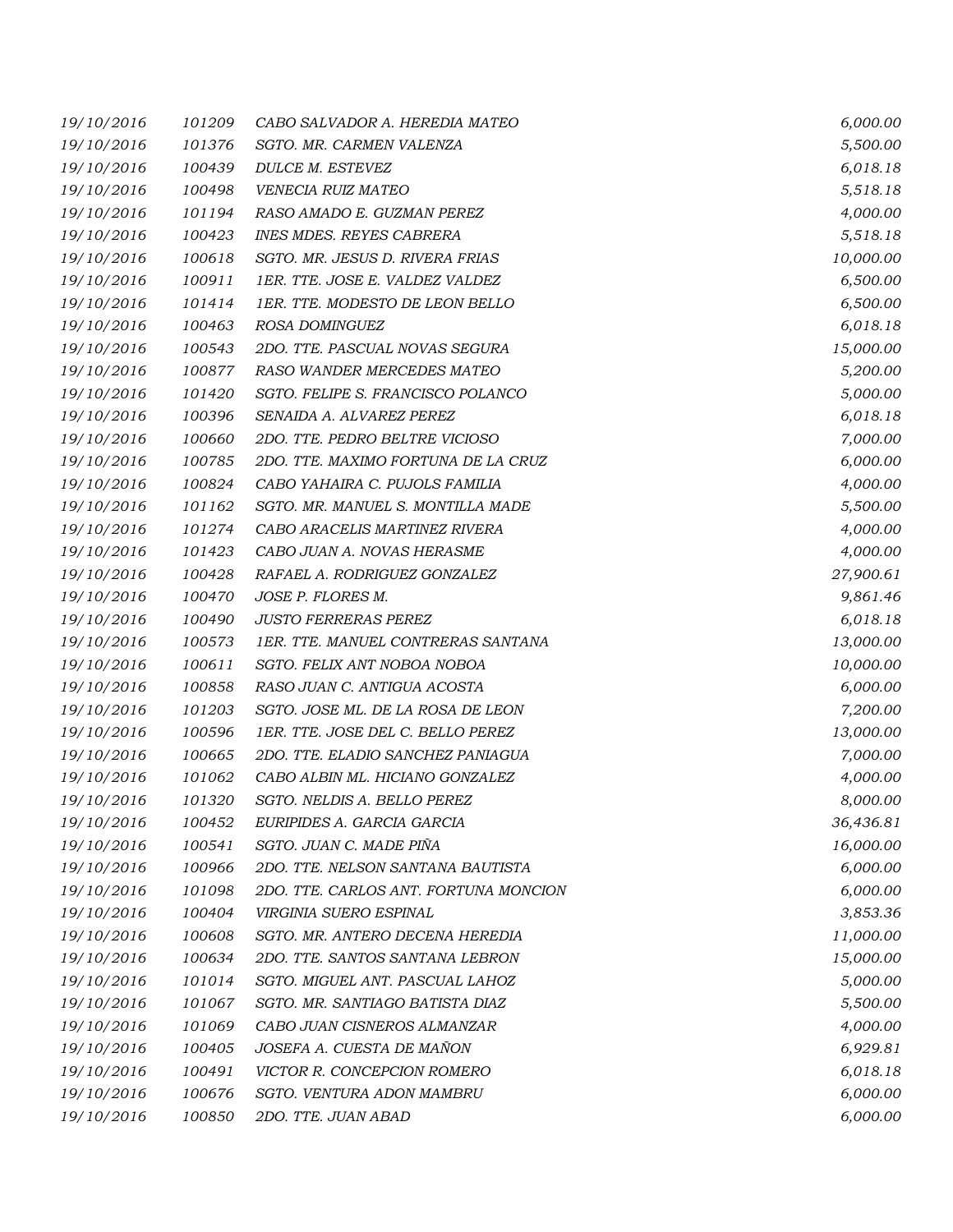| 19/10/2016 | 101088 | SGTO. MR. JACOBO ANT. HURTADO MARIA    | 5,500.00  |
|------------|--------|----------------------------------------|-----------|
| 19/10/2016 | 101247 | RASO JUNIOR ALB. CASTILLO ESCANIO      | 5,200.00  |
| 19/10/2016 | 100387 | AMELIA DEL ORBE PEÑA                   | 3,054.30  |
| 19/10/2016 | 100797 | SGTO. MARINO DE LA CRUZ GALVEZ         | 5,000.00  |
| 19/10/2016 | 101143 | CABO JOSE R. COHEN BERAS               | 4,000.00  |
| 19/10/2016 | 101264 | SGTO. FIOR R. SEGURA CANA              | 5,000.00  |
| 19/10/2016 | 100408 | DORA H. STERLING VAZQUEZ               | 6,018.18  |
| 19/10/2016 | 100645 | MAYOR ROBERTO L. LEREBOURS GARCIA      | 10,000.00 |
| 19/10/2016 | 100680 | SGTO. SERGIO H. NIN ABAD               | 6,000.00  |
| 19/10/2016 | 100742 | <b>SGTO. REYES ARIAS</b>               | 10,196.33 |
| 19/10/2016 | 100748 | CAP. VIRGILIO DE J. SARMIENTO          | 14,000.00 |
| 19/10/2016 | 100933 | SGTO. JULIO C. ESPINAL PEREZ           | 8,000.00  |
| 19/10/2016 | 100415 | MARIA A. PAULINO MARTE                 | 6,018.18  |
| 19/10/2016 | 100994 | MAYOR JORGE L. ZOUAIN TAVAREZ          | 9,000.00  |
| 19/10/2016 | 101003 | SGTO. MR. ELIAS R. MEDINA TERRERO      | 5,500.00  |
| 19/10/2016 | 101185 | RASO TOMAS DE JESUS MEJIA              | 6,000.00  |
| 19/10/2016 | 101290 | CABO EDGAL EFRAIN SANTANA DIAZ         | 4,000.00  |
| 19/10/2016 | 101308 | SGTO. MR. ANDRES GUERRERO              | 5,500.00  |
| 19/10/2016 | 100430 | MILEDYS S. SOSA R.                     | 27,533.27 |
| 19/10/2016 | 100552 | 2DO. TTE. EDGAR ANT. ROSARIO RODRIGUEZ | 12,000.00 |
| 19/10/2016 | 100779 | 2DO. TTE. TORIBIO J. FELIZ DIAZ        | 6,000.00  |
| 19/10/2016 | 101328 | TTE. COR. WILLIAN CABRERA ARIAS        | 10,000.00 |
| 19/10/2016 | 101336 | CAP. PASCUAL CASTRO MARTE              | 7,000.00  |
| 19/10/2016 | 100671 | 2DO. TTE. ARIEL I. ORTEGA CORDERO      | 6,500.00  |
| 19/10/2016 | 101421 | SGTO. JOSE A. SANCHEZ SANCHEZ          | 5,000.00  |
| 19/10/2016 | 100361 | RHINA MONTILLA BRITO                   | 5,975.26  |
| 19/10/2016 | 100499 | AUGUSTO E. OVIEDO PEÑA                 | 6,846.76  |
| 19/10/2016 | 100690 | CABO ANGEL A. ARRIAGA RODRIGUEZ        | 5,000.00  |
| 19/10/2016 | 100829 | CABO DELVIN B. CACERES CACERES         | 5,200.00  |
| 19/10/2016 | 100849 | 1ER. TTE. WILFREDO SANCHEZ CORDERO     | 6,500.00  |
| 19/10/2016 | 101404 | SGTO. JUAN C. PEREZ                    | 4,000.00  |
| 19/10/2016 | 101424 | RASO YEFRICA MA. HIDALGO MARTINEZ      | 4,000.00  |
| 19/10/2016 | 100654 | 1ER. TTE. BIENVENIDA ALT. ORTIZ CUEVAS | 7,500.00  |
| 19/10/2016 | 100746 | CABO SANTO A. BRUJAN AOUINO            | 8,739.81  |
| 19/10/2016 | 101190 | 2DO. TTE. MARINO SANCHEZ VASQUEZ       | 6,000.00  |
| 19/10/2016 | 100708 | SGTO. WENDY G. REYES CEPEDA            | 4,000.00  |
| 19/10/2016 | 100766 | RASO ANGEL R. ARROYO RIVAS             | 5,200.00  |
| 19/10/2016 | 100926 | RASO JULIO C. SOLANO PEÑA              | 4,000.00  |
| 19/10/2016 | 101012 | SGTO. DANNY R. ABREU CONCEPCION        | 5,000.00  |
| 19/10/2016 | 101146 | CABO VICTOR ESPINOSA GONZALEZ          | 4,900.00  |
| 19/10/2016 | 101164 | CABO EDDY A. MONTILLA MONTERO          | 4,000.00  |
| 19/10/2016 | 101297 | RASO YOEL ML. AGESTA SILVESTRE         | 5,200.00  |
| 19/10/2016 | 100570 | CABO NELSON ARIAS ESPINAL              | 8,739.50  |
| 19/10/2016 | 100847 | MAYOR MANUEL DE JESUS DECENA           | 10,060.00 |
| 19/10/2016 | 100440 | MARIA DE LA C. CANELA CANELA           | 3,623.78  |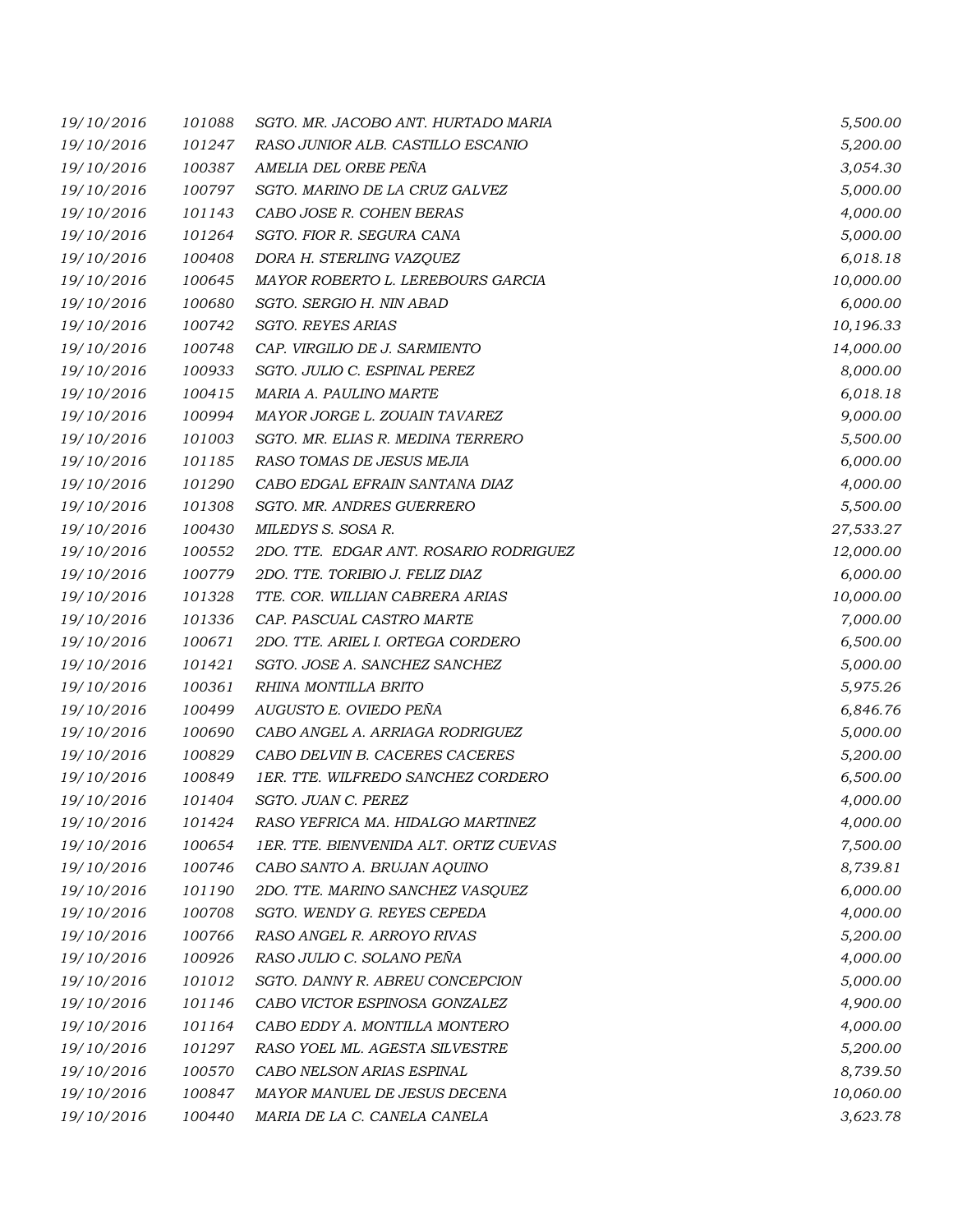| 19/10/2016 | 100488 | PEDRO REYES MEDINA                   | 5,718.18  |
|------------|--------|--------------------------------------|-----------|
| 19/10/2016 | 100495 | XIOMARA A. MONTERO JIMENEZ           | 5,534.11  |
| 19/10/2016 | 101166 | CABO AGUSTIN FLORENTINO ROSARIO      | 5,200.00  |
| 19/10/2016 | 101310 | SGTO. JOAQUIN SALAS CEDEÑO           | 5,000.00  |
| 19/10/2016 | 101365 | RASO JOSE V. MATEO DE LA CRUZ        | 5,200.00  |
| 19/10/2016 | 100422 | LUZ DEL C. SANCHEZ CALDERON          | 6,018.18  |
| 19/10/2016 | 100706 | CABO MARCOS ANT. FRIAS SANCHEZ       | 5,000.00  |
| 19/10/2016 | 100753 | SGTO. MR. KELVIN W. ALMONTE MERCEDES | 11,000.00 |
| 19/10/2016 | 100932 | 2DO. TTE. RAMON MA. CABRERA RINCON   | 10,000.00 |
| 19/10/2016 | 101099 | SGTO. RAFAEL DEL C. GUZMAN LOPEZ     | 5,000.00  |
| 19/10/2016 | 101165 | 1ER. TTE. WILLIAM G. PEREZ           | 5,500.00  |
| 19/10/2016 | 101183 | SGTO. MR. PEDRO SOTO                 | 9,000.00  |
| 19/10/2016 | 101295 | SGTO. ALCADIO JOSE ROSARIO           | 7,200.00  |
| 19/10/2016 | 101296 | SGTO. HENRY ML. ESCORBORES AVILA     | 7,200.00  |
| 19/10/2016 | 100435 | CARMEN L. SANTOS PIMENTEL            | 6,018.18  |
| 19/10/2016 | 100592 | CAP. PABLO R. PEREZ VOLQUEZ          | 23,110.00 |
| 19/10/2016 | 100643 | MAYOR ROBERTO AVILA CONCEPCION       | 10,000.00 |
| 19/10/2016 | 101181 | RASO LEIDY ALB. HERNANDEZ MINYETTY   | 4,900.00  |
| 19/10/2016 | 100684 | SGTO. FRAWILKEN CISNERO FARIÑA       | 6,000.00  |
| 19/10/2016 | 100698 | SGTO. YOHANYS MA. ALVAREZ JIMENEZ    | 5,000.00  |
| 19/10/2016 | 100950 | 1ER. TTE. JACOBO DE LEON PEREZ       | 11,000.00 |
| 19/10/2016 | 100961 | 1ER. TTE. FERNANDO GOMEZ MENDEZ      | 9,900.00  |
| 19/10/2016 | 100456 | JUAN ANT. SANCHEZ VILLA              | 3,763.09  |
| 19/10/2016 | 100600 | 2DO. TTE. RAFAEL ESPINAL BRITO       | 12,000.00 |
| 19/10/2016 | 100745 | CABO HILARIO SEVERINO PASCUAL        | 9,000.00  |
| 19/10/2016 | 100993 | MAYOR HILARIO O. AYBAR POLANCO       | 9,000.00  |
| 19/10/2016 | 101201 | CABO MANOLIN BASILIO SALOMON         | 5,200.00  |
| 19/10/2016 | 101291 | 2DO. TTE. DIOMEDES PAREDES SANTANA   | 6,000.00  |
| 19/10/2016 | 101390 | SGTO. RAMON C. PAULINO OTAÑE         | 8,000.00  |
| 19/10/2016 | 101317 | CAP. CESAREO PEGUERO PRADO           | 11,000.00 |
| 19/10/2016 | 101329 | MAYOR ERASMO ALCANTARA VARGAS        | 9,000.00  |
| 19/10/2016 | 101397 | CABO ELIAS VALDEZ VALDEZ             | 4,900.00  |
| 19/10/2016 | 100511 | <b>EVARISTO JIMENEZ FIGUEREO</b>     | 10,720.63 |
| 19/10/2016 | 100669 | SGTO. MR. ELIZABETH GERMOSEN REYES   | 6,500.00  |
| 19/10/2016 | 100955 | SGTO. MR. RUBEN ALCANTARA JIMENEZ    | 4,000.00  |
| 19/10/2016 | 101174 | SGTO. ANTONIO GOMEZ TAPIA            | 4,000.00  |
| 19/10/2016 | 101340 | 1ER. TTE. ADOLFO CARRASCO FELIZ      | 6,500.00  |
| 19/10/2016 | 100688 | RASO HECTOR Y. GUERRERO RODRIGUEZ    | 5,000.00  |
| 19/10/2016 | 100730 | 1ER. TTE. GARY A. MEDRANO SOTO       | 17,000.00 |
| 19/10/2016 | 100388 | <b>BIENVENIDA BELLIARD</b>           | 36,119.77 |
| 19/10/2016 | 100623 | CABO ANDERSON PAREDES RAMIREZ        | 8,000.00  |
| 19/10/2016 | 100915 | 2DO. TTE. HERIBERTO COMAS DE LEON    | 6,000.00  |
| 19/10/2016 | 100885 | SGTO. MR. IVAN J. AMPARO             | 12,000.00 |
| 19/10/2016 | 100913 | 2DO. TTE. EPIFANIO SANCHEZ LLUBERES  | 6,000.00  |
| 19/10/2016 | 101084 | SGTO. MR. SANTO E. TEJEDA            | 9,000.00  |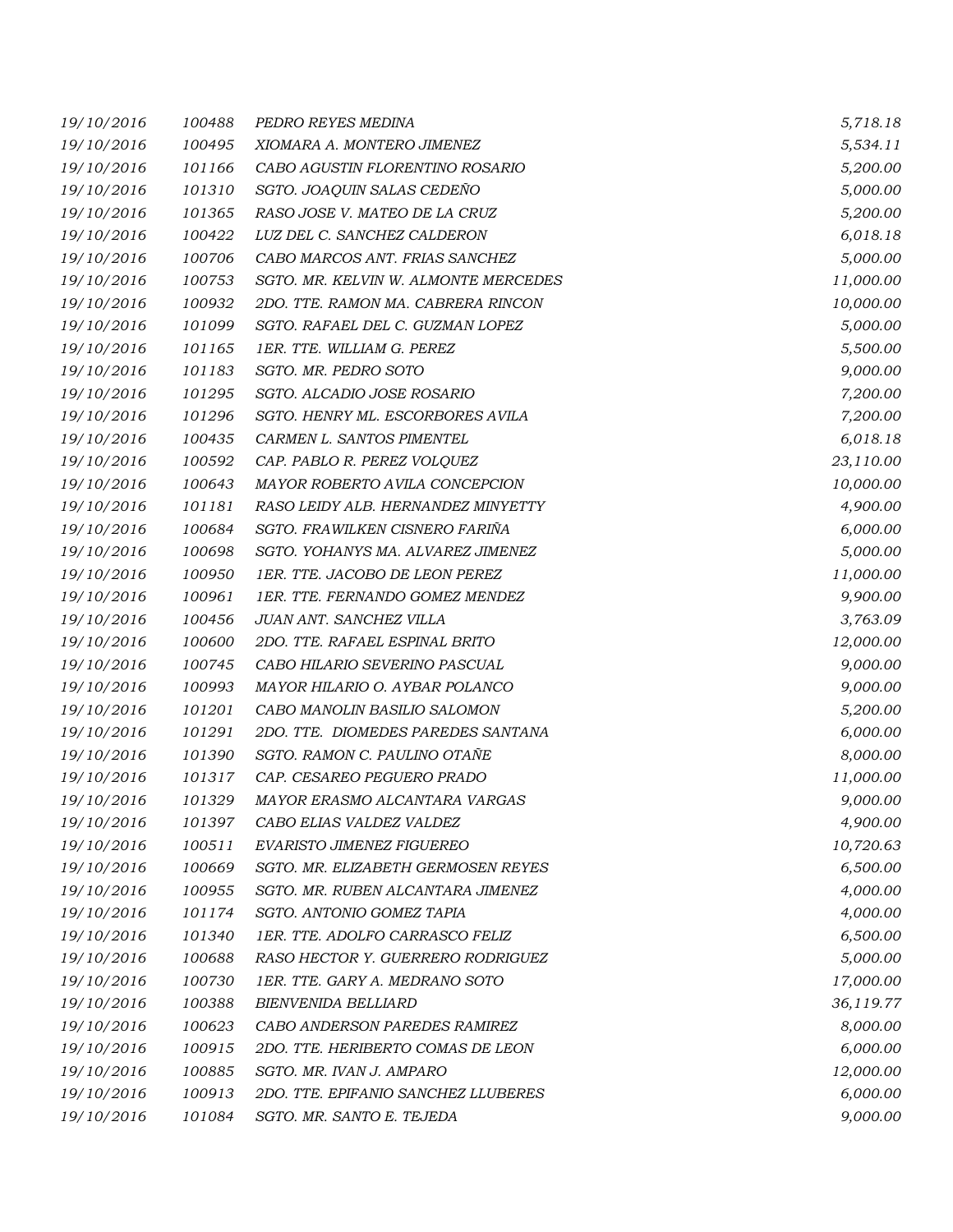| 19/10/2016 | 101406 | RASO WINSTON A. ACOSTA URBINO              | 4,000.00  |
|------------|--------|--------------------------------------------|-----------|
| 19/10/2016 | 101152 | SGTO. MR. CRISTIAN ENCARNACION VALENZUELA  | 5,000.00  |
| 19/10/2016 | 100617 | SGTO. RICARDO MONTES DE OCA DE LA CRUZ     | 10,000.00 |
| 19/10/2016 | 100868 | 2DO. TTE. JOSE T. DE LEON RODRIGUEZ        | 8,200.00  |
| 19/10/2016 | 100912 | 2DO. TTE. DOMINGA G. DE JESUS AMPARO       | 6,000.00  |
| 19/10/2016 | 100975 | CAP. JOSE DIAZ FLORIAN                     | 7,000.00  |
| 19/10/2016 | 101136 | MAYOR RAFAEL ANT. SOTO MORETA              | 9,000.00  |
| 19/10/2016 | 101139 | RASO YOHAN ML. LUCIANO BAUTISTA            | 6,000.00  |
| 19/10/2016 | 100403 | RAFAEL CONTRERAS CONTRERAS                 | 6,018.18  |
| 19/10/2016 | 100714 | CAP. ANGEL DE LOS S. DUVERGE AGUASVIVAS    | 14,000.00 |
| 19/10/2016 | 100721 | CABO CARLOS W. DIAZ BAEZ                   | 8,000.00  |
| 19/10/2016 | 101049 | MAYOR LORENZO DE LEON FLORES               | 9,000.00  |
| 19/10/2016 | 100372 | MARIA M. PIMENTEL FABIAN                   | 6,018.18  |
| 19/10/2016 | 100527 | CARMEN MA. MORALES MORALES                 | 5,518.18  |
| 19/10/2016 | 100778 | 2DO. TTE. ALEJANDRO E. MENDEZ VENTURA      | 6,000.00  |
| 19/10/2016 | 101103 | SGTO. MR. FAUSTINO BASIL LUIS              | 6,900.00  |
| 19/10/2016 | 101204 | MAYOR DAMIAN ANT. OVALLES JORGE            | 9,000.00  |
| 19/10/2016 | 100367 | LILIAN M. DIAZ GIL                         | 7,682.27  |
| 19/10/2016 | 100815 | RASO MANUEL DE JS. MORA MATEO              | 4,000.00  |
| 19/10/2016 | 100514 | RUTH MONTALVO FRANCISCO                    | 29,497.03 |
| 19/10/2016 | 100656 | 1ER. TTE. NAPOLES O. MEJIA MORDAN          | 7,500.00  |
| 19/10/2016 | 100784 | 2DO. TTE. MANUEL DE JS. ENCARNACION MONTAS | 6,000.00  |
| 19/10/2016 | 101315 | RASO JEAN C. PUENTE REINA                  | 4,900.00  |
| 19/10/2016 | 101121 | 1ER. TTE. MERGEN F. BATISTA RIVAS          | 6,500.00  |
| 19/10/2016 | 101251 | SGTO. GRECIA I. ASTACIO JIMENEZ            | 5,000.00  |
| 19/10/2016 | 100383 | MARIA DEL R. CUELLO PARADIS                | 19,387.01 |
| 19/10/2016 | 100825 | CABO ANTONIO MEDINA MEDINA                 | 5,000.00  |
| 19/10/2016 | 101338 | 1ER. TTE. JULIO E. FELIZ URBAEZ            | 6,500.00  |
| 19/10/2016 | 100549 | 1ER. TTE. GEOVANNY B. PERALTA BRITO        | 13,000.00 |
| 19/10/2016 | 100907 | MAYOR FLORENTINO LOPEZ ROJAS               | 15,000.00 |
| 19/10/2016 | 101129 | CAP. JUAN DE D. NOVAS VARGAS               | 6,000.00  |
| 19/10/2016 | 101388 | <i>MAYOR RAMON ANT. PEREZ MENDEZ</i>       | 7,000.00  |
| 19/10/2016 | 100687 | RASO ELIANA E. SENCION PEREZ               | 5,000.00  |
| 19/10/2016 | 100816 | CABO RAFAEL G. CRUZ DIAZ                   | 4,000.00  |
| 19/10/2016 | 100917 | SGTO. MR. ANYELO MORENO GARCIA             | 5,500.00  |
| 19/10/2016 | 100977 | 1ER. TTE. JOSE FCO. RODRIGUEZ ROSARIO      | 6,000.00  |
| 19/10/2016 | 100445 | FRANCISCA R. PEREZ PEÑA                    | 6,018.18  |
| 19/10/2016 | 100473 | MERCEDES SEGURA CUEVAS                     | 2,997.94  |
| 19/10/2016 | 100839 | SGTO. MR. MARIA TERRERO PEREZ              | 5,500.00  |
| 19/10/2016 | 100843 | SGTO. MR. JUAN G. MENDOZA CONCEPCION       | 5,000.00  |
| 19/10/2016 | 101013 | SGTO. ROBERT E. TEJADA SUAREZ              | 5,000.00  |
| 19/10/2016 | 101253 | CAP. ERNESTO MEJIA SARMIENTO               | 7,000.00  |
| 19/10/2016 | 101377 | SGTO. MAR. ARIAS A. GONZALES PEÑA          | 5,500.00  |
| 19/10/2016 | 100633 | 2DO TTE. PEDRO RAMIREZ M. P.N.             | 15,501.64 |
| 19/10/2016 | 100908 | 2DO. TTE. FRANCISCO DE A. JIMENEZ ALMONTE  | 12,000.00 |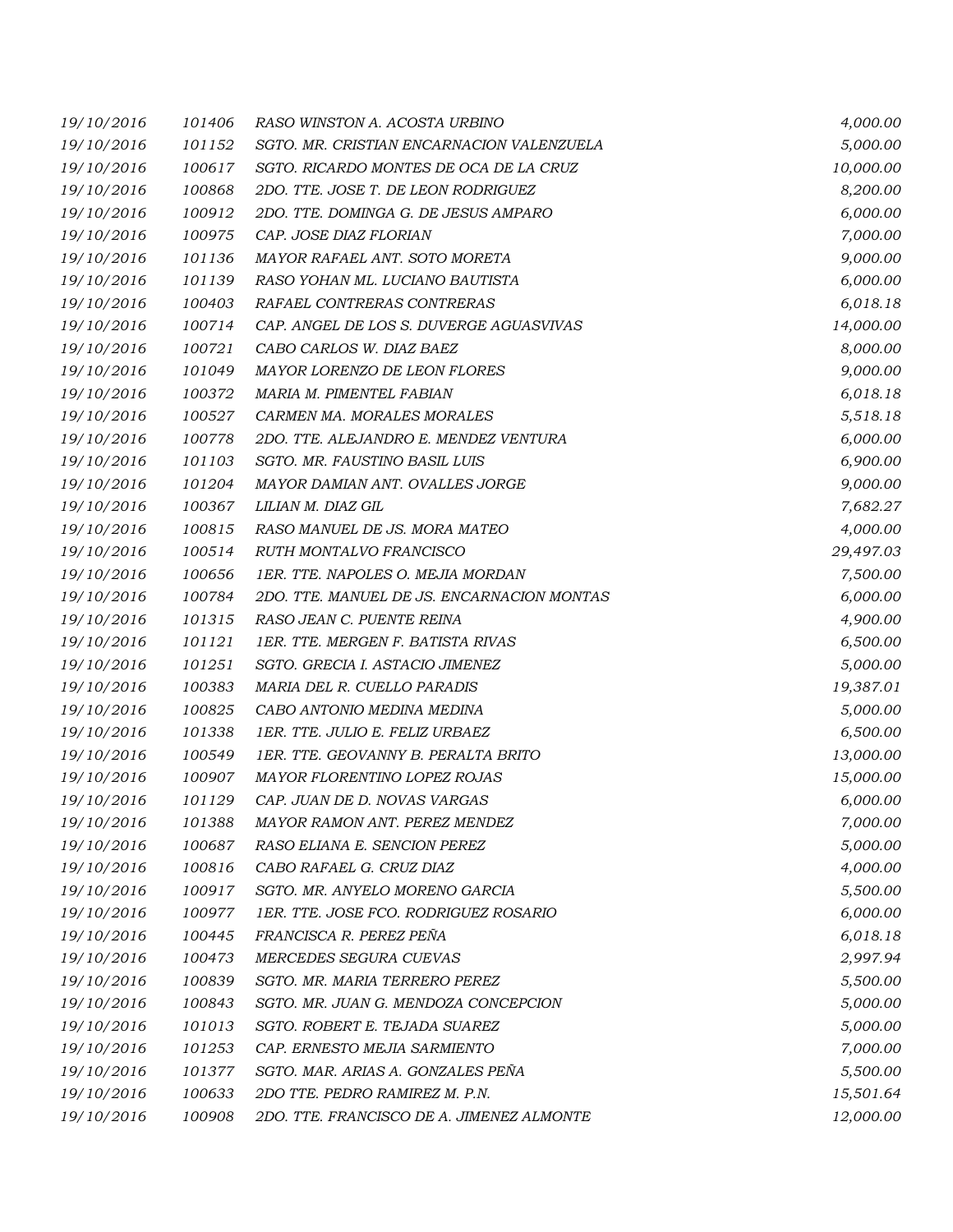| 19/10/2016 | 101229 | 2DO. TTE. RAMON E. MENDEZ RUIZ         | 6,000.00  |
|------------|--------|----------------------------------------|-----------|
| 19/10/2016 | 100371 | RAMONA DIAZ                            | 6,018.18  |
| 19/10/2016 | 100726 | MAYOR RAFAEL ESPINOSA F.               | 18,000.00 |
| 19/10/2016 | 101149 | 1ER. TTE. WILSON GUZMAN PEREZ          | 5,500.00  |
| 19/10/2016 | 101371 | RASO JOSE A. SUAZO PEREZ               | 5,200.00  |
| 19/10/2016 | 100518 | JOSEFINA GURIDIS POZO                  | 6,018.18  |
| 19/10/2016 | 100559 | SGTO. MR. VICTOR ANT. CHECO CORNELIO   | 11,000.00 |
| 19/10/2016 | 100594 | CAP. FELICIANO OGANDO RODRIGUEZ        | 14,000.00 |
| 19/10/2016 | 100865 | 2DO. TTE. RAMON E. DEL ORBE GUILLEN    | 5,000.00  |
| 19/10/2016 | 101118 | RASO WILMER A. URBAEZ FELIZ            | 4,000.00  |
| 19/10/2016 | 100531 | LUCINDA ESPINAL                        | 5,834.18  |
| 19/10/2016 | 101124 | SGTO. GILTON MATEO MEDINA              | 7,200.00  |
| 19/10/2016 | 100421 | MIREYA CAPELLAN A.                     | 6,018.18  |
| 19/10/2016 | 100438 | CARLOS D. GARCIA GARCIA                | 6,018.18  |
| 19/10/2016 | 100716 | CAP. CAMILO DE JS. LAGUAL VALERIO      | 14,000.00 |
| 19/10/2016 | 101238 | 2DO. TTE. JUAN DEL A. FELIZ FELIZ      | 10,000.00 |
| 19/10/2016 | 101022 | CABO ARELIS M. VILLAR SANTOS           | 4,000.00  |
| 19/10/2016 | 101096 | SGTO. JOSE R. HERNANDEZ PAULINO        | 4,000.00  |
| 19/10/2016 | 100649 | CAP. JOSE GARCIA BELTRE                | 8,000.00  |
| 19/10/2016 | 100668 | 2DO. TTE. ANGEL DE JESUS TORIBIO       | 6,500.00  |
| 19/10/2016 | 100437 | RAMON ANT. CARABALLO ABREU             | 6,018.18  |
| 19/10/2016 | 100487 | EUGENIA PEREZ SANTANA                  | 5,359.88  |
| 19/10/2016 | 100679 | SGTO. ROBERTO PEREZ VASQUEZ            | 6,000.00  |
| 19/10/2016 | 101130 | SGTO. MR. LUIS F. JOSE GARCIA          | 5,500.00  |
| 19/10/2016 | 100482 | NURIS M. NOVAS MATOS                   | 4,316.57  |
| 19/10/2016 | 100614 | SGTO. JOSE ALB. ANTUNA CALDERON        | 10,000.00 |
| 19/10/2016 | 100696 | SGTO. RAFAEL ANT. UCETA MONTAN         | 5,000.00  |
| 19/10/2016 | 100747 | CABO ELPIDIO DIAZ VALLEJO              | 8,739.73  |
| 19/10/2016 | 101083 | SGTO. RAMON SEVERINO PAREDES           | 7,200.00  |
| 19/10/2016 | 101116 | RASO JUAN C. ACOSTA SOLIS              | 4,000.00  |
| 19/10/2016 | 100489 | FELICIA CUEVAS CARVAJAL                | 3,696.13  |
| 19/10/2016 | 100910 | 1ER. TTE. LAZARO B. CAMACHO DE LA CRUZ | 6,500.00  |
| 19/10/2016 | 101357 | 1ER. TTE. DOMINGO M. REYES RODRIGUEZ   | 10,200.00 |
| 19/10/2016 | 100373 | LUZ DEL C. MONTANO                     | 6,018.18  |
| 19/10/2016 | 100476 | DOMINGO GUZMAN MORETA FELIZ            | 3,009.09  |
| 19/10/2016 | 100979 | 2DO. TTE. RAFAEL FRANCO LUNA           | 10,000.00 |
| 19/10/2016 | 100369 | ROSA REYNOSO                           | 6,018.18  |
| 19/10/2016 | 100969 | SGTO. JOSE ALT. ENCARNACION VALDEZ     | 5,000.00  |
| 19/10/2016 | 101028 | 2DO. TTE. JOSE LUIS CRUZ JORGE         | 9,200.00  |
| 19/10/2016 | 101029 | SGTO. MIGUEL SILVERIO MARIA            | 5,000.00  |
| 19/10/2016 | 101079 | CABO JESUS ANT. DE LA CRUZ SUERO       | 4,000.00  |
| 19/10/2016 | 101323 | CABO ANGEL MA. RAMIREZ SEPULVEDA       | 6,000.00  |
| 19/10/2016 | 100395 | YOLANDA E. DE WINDT DE GAUTREAU        | 12,993.40 |
| 19/10/2016 | 100407 | MIRELLA DE LA ROSA DOMINGUEZ           | 6,018.18  |
| 19/10/2016 | 100773 | 1RE. TTE. PREVISTILIO LUGO RAMIREZ     | 6,500.00  |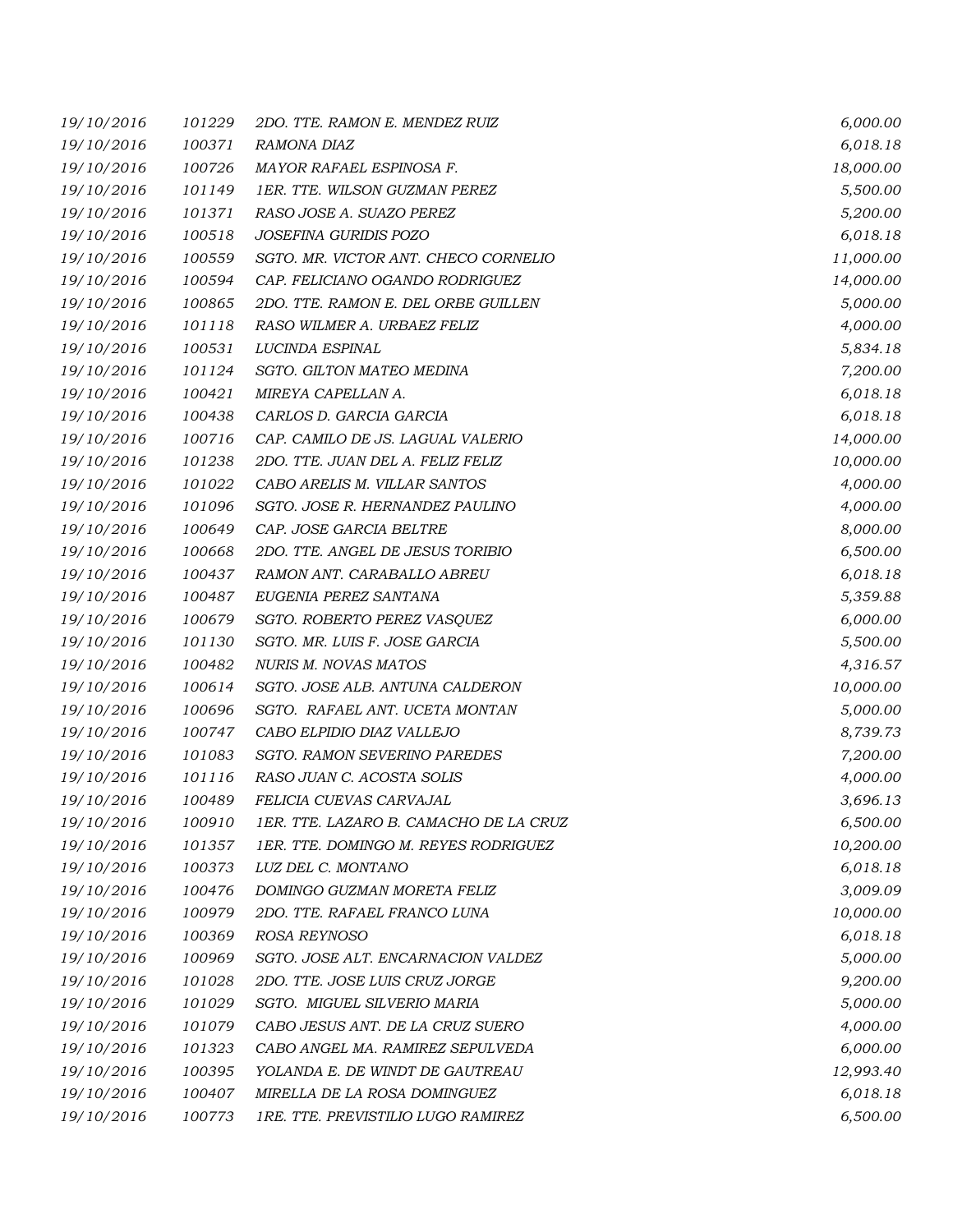| 19/10/2016 | 101281 | SGTO. CRISTIAN DE PAULA POLANCO           | 7,200.00  |
|------------|--------|-------------------------------------------|-----------|
| 19/10/2016 | 100426 | TERESA MORA DE LA ROSA                    | 6,018.18  |
| 19/10/2016 | 100579 | 2DO. TTE. KENNEDY PINALES ENCARNACION     | 12,000.00 |
| 19/10/2016 | 100970 | 2DO. TTE. JORGE DE LOS SANTOS ANDUJAR     | 12,000.00 |
| 19/10/2016 | 101213 | CABO MILKELIS FIGUEROA SUAREZ             | 4,000.00  |
| 19/10/2016 | 101364 | CABO OLIVIO SENA FERRERAS                 | 6,000.00  |
| 19/10/2016 | 100506 | DANIEL MEDINA BELLIARD                    | 6,018.18  |
| 19/10/2016 | 100900 | RASO JUAN FCO. HERASME PEÑA               | 4,900.00  |
| 19/10/2016 | 100968 | SGTO. CARMELINO CONTRERAS OFFRER          | 5,000.00  |
| 19/10/2016 | 101333 | CAP. IGNACIO G. MUÑOZ MORA                | 7,000.00  |
| 19/10/2016 | 100393 | ISABEL E. DE LOS SANTOS GOMEZ             | 6,018.18  |
| 19/10/2016 | 100635 | 2DO TTE. PEDRO GARCIA ROMERO              | 13,354.00 |
| 19/10/2016 | 100639 | MAYOR LUIS MARIA REYNOSO                  | 10,939.73 |
| 19/10/2016 | 100657 | 2DO. TTE. LUIS ANT. REYES CUEVAS          | 7,000.00  |
| 19/10/2016 | 100948 | RASO LUIS A. LARA PUJOLS                  | 6,000.00  |
| 19/10/2016 | 101202 | CABO JUAN DIAZ ENCARNACION                | 5,200.00  |
| 19/10/2016 | 101425 | RASO ELIZABETH METIVIER MARTINEZ          | 4,000.00  |
| 19/10/2016 | 100883 | MARINERO HENRY VALERA GARCIA              | 4,000.00  |
| 19/10/2016 | 100891 | SGTO. SIXTA SANCHEZ SANTOS                | 5,000.00  |
| 19/10/2016 | 101228 | CABO WANDER AGRAMONTE CESPEDES            | 5,200.00  |
| 19/10/2016 | 101240 | SGTO. CRISTIAN JAVIER ARREDONDO           | 9,000.00  |
| 19/10/2016 | 101324 | SGTO. EDWIN ALB. CUEVAS MARCANO           | 4,900.00  |
| 19/10/2016 | 101331 | CAP. EMETERIO A. SANTANA HERNANDEZ        | 7,000.00  |
| 19/10/2016 | 100442 | MARIA G. DALMASI LORA                     | 6,018.18  |
| 19/10/2016 | 100765 | RASO ANDDY SUAREZ BENITEZ                 | 4,000.00  |
| 19/10/2016 | 100821 | CABO WILSON A. ROMAN ESTEVEZ              | 4,000.00  |
| 19/10/2016 | 100888 | 1ER. TTE. TOMAS MONTERO M.                | 6,500.00  |
| 19/10/2016 | 101119 | SGTO. LIBRADO M. SEGURA ALCANTARA         | 5,000.00  |
| 19/10/2016 | 101142 | CABO JEOVANNY A. SANCHEZ ADAMES           | 4,000.00  |
| 19/10/2016 | 101284 | CABO CLAUDIO CORNIELLE                    | 4,000.00  |
| 19/10/2016 | 101407 | 2DO. TTE. FRANCISCO ANT. HERNANDEZ JAVIER | 6,000.00  |
| 19/10/2016 | 101170 | RASO VALERIO MORILLO MERAN                | 5,200.00  |
| 19/10/2016 | 101207 | CAPITAN EVARISTO VELAZQUEZ                | 11,200.00 |
| 19/10/2016 | 101270 | CABO JULIO S. MAZARA REINOSO              | 4,000.00  |
| 19/10/2016 | 100510 | ELBA H. VARGAS FRIAS                      | 6,018.18  |
| 19/10/2016 | 100760 | CABO SUJENLI Y. HEREDIA DE LOS SANTOS     | 5,200.00  |
| 19/10/2016 | 100803 | 2DO. TTE. ALEXANDER MONTAS DE JESUS       | 5,000.00  |
| 19/10/2016 | 100780 | 2DO. TTE. NEURY MERCEDES TAVAREZ          | 6,000.00  |
| 19/10/2016 | 101037 | SGTO. MR. FRANCISCO D. BAEZ VALERIO       | 4,000.00  |
| 19/10/2016 | 101408 | SGTO. FREMIS DE LEON ALCANTARA            | 5,000.00  |
| 19/10/2016 | 100519 | ALTAGRACIA M. PLACENCIO FORTUNA           | 6,018.18  |
| 19/10/2016 | 100558 | SGTO. MR. CARLOS Y. DE OLEO MATEO         | 11,000.00 |
| 19/10/2016 | 101133 | 2DO. TTE. JOSELIN DIAZ SENA               | 6,000.00  |
| 19/10/2016 | 100436 | AMERICA G. ESPINAL HUED                   | 6,018.18  |
| 19/10/2016 | 100631 | RASO ANDY DE LOS SANTOS RODRIGUEZ         | 16,000.00 |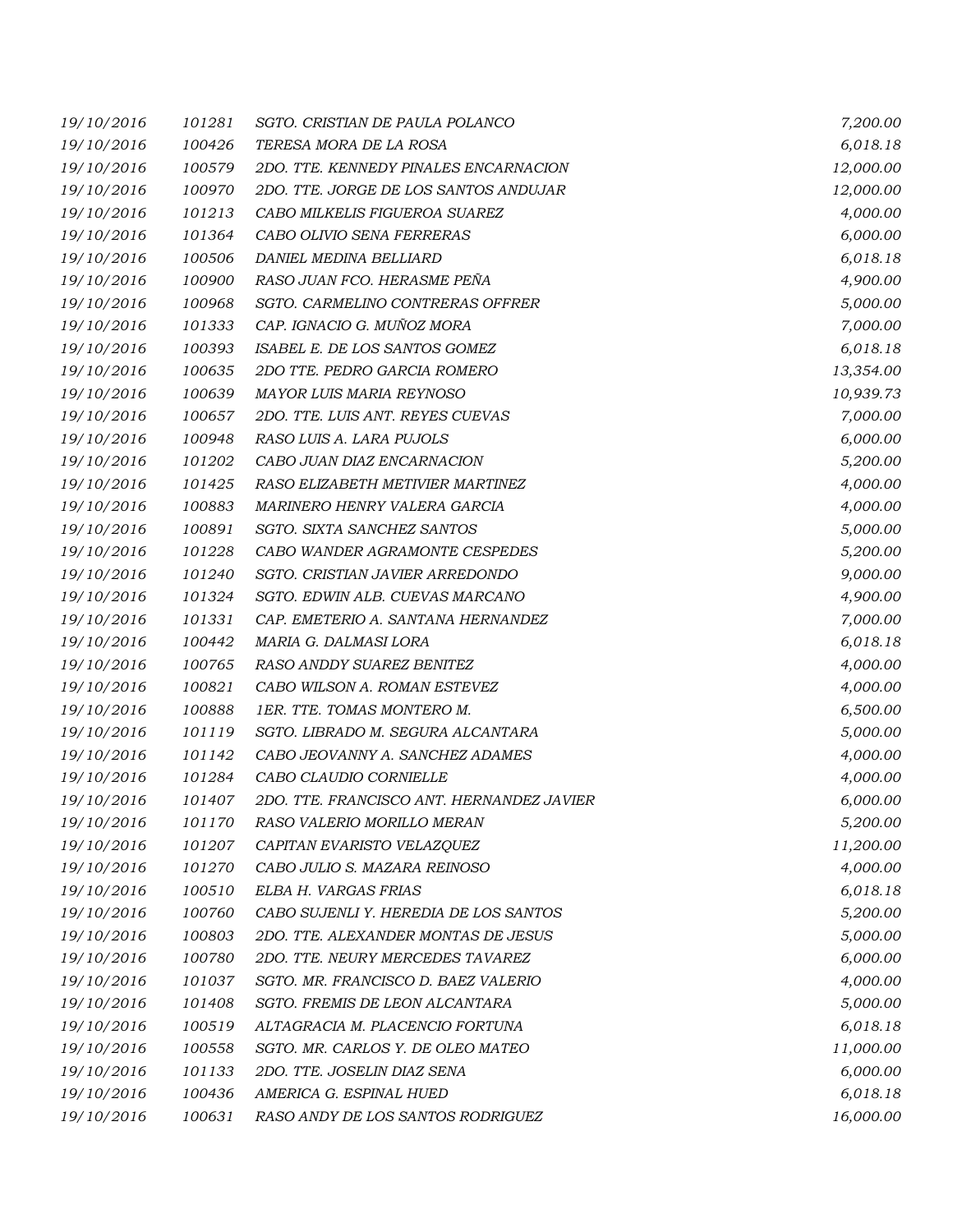| 19/10/2016 | 100832 | SGTO. MR. CRISTIAN ML. CAMPUSANO DE LOS SANTOS | 5,200.00  |
|------------|--------|------------------------------------------------|-----------|
| 19/10/2016 | 101198 | RASO FELIX E. VALENZUELA SIERRA                | 4,000.00  |
| 19/10/2016 | 100536 | JUANA JIMENEZ E.                               | 6,018.18  |
| 19/10/2016 | 100691 | CABO EDGAR PINEDA ROSSO                        | 5,000.00  |
| 19/10/2016 | 100709 | MAYOR ROQUE HERNANDEZ BENAVIDES                | 24,000.00 |
| 19/10/2016 | 101010 | 2DO. TTE. JUAN J. PIMENTEL                     | 5,500.00  |
| 19/10/2016 | 100884 | SGTO. FELIX MUESES MARTINEZ                    | 7,200.00  |
| 19/10/2016 | 101087 | SGTO. MR. LUIS CASTRO ACOSTA                   | 5,500.00  |
| 19/10/2016 | 101095 | SGTO. MR. MATIAS CRUCETA REINOSO               | 8,200.00  |
| 19/10/2016 | 100804 | SGTO. JOAN ML. BRITO NUÑEZ                     | 5,000.00  |
| 19/10/2016 | 101115 | CABO ESTERVIN ML. CRUZ PEREZ                   | 4,000.00  |
| 19/10/2016 | 101220 | SGTO. MR. JOHAN ML. SOSA                       | 5,500.00  |
| 19/10/2016 | 100951 | 1ER. TTE. REMEDIO PEREZ FELIZ                  | 11,000.00 |
| 19/10/2016 | 101120 | SGTO. MR. REILYN D. FELIZ GUEVARA              | 4,000.00  |
| 19/10/2016 | 101167 | SGTO. MR. MARIOLIN LORENZO MEDINA              | 5,000.00  |
| 19/10/2016 | 101221 | 2DO. TTE. JOSE R. LUGO CARMONA                 | 4,900.00  |
| 19/10/2016 | 100586 | SGTO. AMAURIS J. SANCHEZ CASTILLO              | 10,000.00 |
| 19/10/2016 | 100653 | 1ER. TTE. HENDRIK ANT. DE LOS SANTOS CESPEDES  | 7,500.00  |
| 19/10/2016 | 101123 | SGTO. MR. ANGEL R. GONZALEZ CUEVAS             | 5,500.00  |
| 19/10/2016 | 101301 | 2DO. TTE. CIRIACO PAYANO SEVERINO              | 6,000.00  |
| 19/10/2016 | 100598 | 2DO. TTE. RAFAEL ANT. FAÑA RODRIGUEZ           | 12,000.00 |
| 19/10/2016 | 100647 | CAP. ANATACIO S. MARIÑEZ BRUJAN                | 21,000.00 |
| 19/10/2016 | 101106 | RASO ROSELIA PEREZ DE LA CRUZ                  | 4,000.00  |
| 19/10/2016 | 101261 | SGTO. MR. RAFAEL REYES MEJIA                   | 5,500.00  |
| 19/10/2016 | 101314 | CABO SANTO SEVERINO SANTANA                    | 4,000.00  |
| 19/10/2016 | 101089 | RASO ROANGEL FCO. FRIAS ROJAS                  | 4,000.00  |
| 19/10/2016 | 101186 | RASO ADRIAN A. PALACIO MARTINEZ                | 6,000.00  |
| 19/10/2016 | 100628 | CAPITAN LUIS MARIÑEZ PEÑA                      | 19,197.23 |
| 19/10/2016 | 100927 | RASO LUCIA M. CRUZ POLANCO                     | 4,000.00  |
| 19/10/2016 | 100409 | <b>FELIX R. CUEVAS RUFINO</b>                  | 6,018.18  |
| 19/10/2016 | 100474 | NERY MEDINA DIAZ                               | 3,968.18  |
| 19/10/2016 | 101025 | CABO HECTOR A. DE LOS SANTOS NONE              | 4,000.00  |
| 19/10/2016 | 101289 | RASO MAXIMO AQUINO GOMEZ                       | 4,000.00  |
| 19/10/2016 | 101383 | SGTO. JOSE GUZMAN RODRIGUEZ                    | 5,000.00  |
| 19/10/2016 | 101398 | SGTO. MR. DOMINGUITO GREGORIO MARTINEZ         | 5,500.00  |
| 19/10/2016 | 100365 | SONIA CORADIN                                  | 6,018.18  |
| 19/10/2016 | 101300 | 1ER. TTE. JUAN JIMENEZ SANTANA                 | 6,500.00  |
| 19/10/2016 | 101378 | 1ER. TTE. SENCION ROMERO BRUJAN                | 9,200.00  |
| 19/10/2016 | 101395 | 1ER. TTE. ESTHER M. RAMIREZ BEATO              | 10,200.00 |
| 19/10/2016 | 100818 | CABO CHARLES L. FERRERA VASQUEZ                | 4,000.00  |
| 19/10/2016 | 100840 | SGTO. YAQUIRA S. NIN LAHOZ                     | 5,000.00  |
| 19/10/2016 | 101075 | 2DO. TTE. JOSE ALB. EVANGELISTA CONCEPCION     | 5,000.00  |
| 19/10/2016 | 101193 | CABO FRANCISCO ANT. GUANCE                     | 4,000.00  |
| 19/10/2016 | 101386 | CABO MAURO MEDINA MATOS                        | 4,000.00  |
| 19/10/2016 | 101144 | SGTO. LUIS FCO. AMADOR VICIOSO                 | 5,200.00  |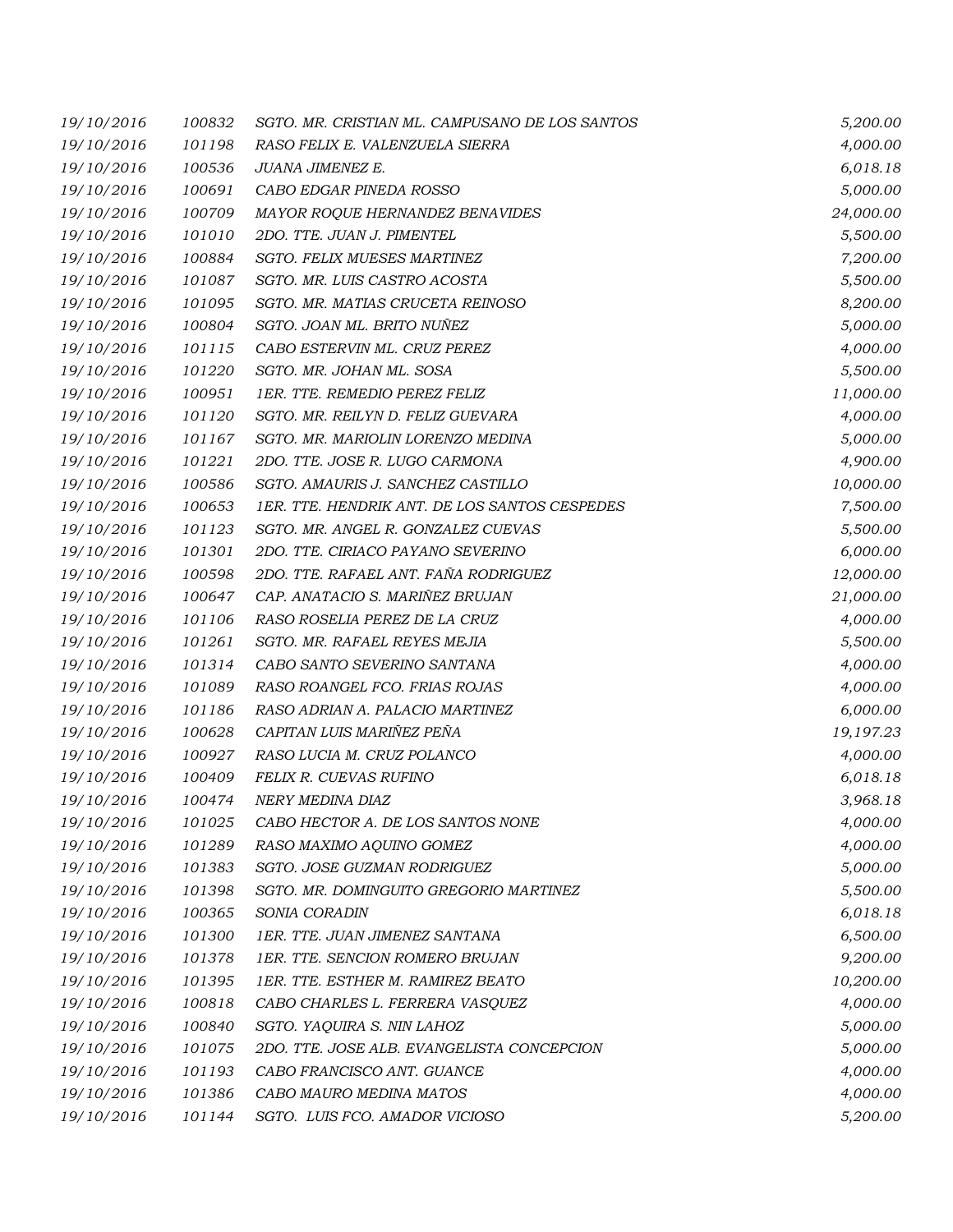| 19/10/2016 | 101288 | 1ER. TTE. FELIX ALB. PEREYRA ROA     | 6,500.00   |
|------------|--------|--------------------------------------|------------|
| 19/10/2016 | 101399 | SGTO. DANY F. CAMPUSANO VALDEZ       | 5,000.00   |
| 19/10/2016 | 100670 | 1ER. TTE. JULIO E. LUGO GARCIA       | 6,500.00   |
| 19/10/2016 | 100761 | 2DO. TTE. DANIEL PEREZ F.            | 9,200.00   |
| 19/10/2016 | 101017 | RASO KATIUSKA DEL C. MERCEDES        | 4,000.00   |
| 19/10/2016 | 101093 | RASO LORENZO L. VERAS DE LA ROSA     | 4,000.00   |
| 19/10/2016 | 101023 | CABO JOSE R. ACEVEDO FAMILIA         | 4,000.00   |
| 19/10/2016 | 101353 | SGTO. BRUNO LORENZO JIMENEZ          | 4,000.00   |
| 19/10/2016 | 100640 | MAYOR CARLOS E. AQUINO               | 10,000.00  |
| 19/10/2016 | 100862 | TTE. DE CORBETA BARTOLO NUÑEZ SMITH  | 8,200.00   |
| 19/10/2016 | 100873 | CAP. FELIPE SIERRA DOTEL             | 7,000.00   |
| 19/10/2016 | 100376 | <b>IRIS RODRIGUEZ P.</b>             | 6,018.18   |
| 19/10/2016 | 100419 | RAMONA FLORES DE MATOS               | 5,143.18   |
| 19/10/2016 | 100800 | SGTO. DANIEL TEJEDA MARTINEZ         | 5,000.00   |
| 19/10/2016 | 100834 | 2DO. TTE. RAMON ELIAS RAMIREZ PEÑA   | 6,000.00   |
| 19/10/2016 | 100945 | 2DO. TTE. ANGEL MA. MORILLO ROSARIO  | 10,000.00  |
| 19/10/2016 | 101210 | SGTO. MR. MANUEL S. SOTO CABRAL      | 7,200.00   |
| 19/10/2016 | 101319 | 2DO. TTE. PEDRO LAUREANO GUZMAN      | 8,000.00   |
| 19/10/2016 | 100353 | MARIANO GERMAN MEJIA                 | 299,962.75 |
| 19/10/2016 | 101004 | SGTO. MR. REIMUNDO ALVAREZ PEÑA      | 5,500.00   |
| 19/10/2016 | 101055 | SGTO. JOSE VICTORIANO ROSA           | 5,000.00   |
| 19/10/2016 | 101248 | 2DO. TTE. GERVASIO DEGOLLADO RINCON  | 8,900.00   |
| 19/10/2016 | 101418 | SGTO. MR. JOSE M. BELLIARD DISLA     | 5,500.00   |
| 19/10/2016 | 100467 | CAROLINA A. VICTORIA                 | 6,018.18   |
| 19/10/2016 | 100683 | SGTO. EURIPIDE R. ALBERTO TOLENTINO  | 6,000.00   |
| 19/10/2016 | 100806 | SGTO. SLEVER Y. BRITO POLANCO        | 5,000.00   |
| 19/10/2016 | 101391 | CABO FELIX MUESES NUÑEZ              | 6,000.00   |
| 19/10/2016 | 100693 | RASO DEYVI RAMIREZ                   | 5,000.00   |
| 19/10/2016 | 101258 | 2DO. TTE. RAMON E. RAMIREZ PACHECO   | 6,000.00   |
| 19/10/2016 | 100641 | <b>1ER. TTE. JUAN MARTINEZ SALAS</b> | 10,000.00  |
| 19/10/2016 | 100928 | CABO MIGUEL A. DIAZ BENITEZ          | 4,000.00   |
| 19/10/2016 | 101114 | CABO WANDER SANTANA FERRERAS         | 4,000.00   |
| 19/10/2016 | 101330 | MAYOR ELVIS R. HERNANDEZ FERNANDEZ   | 9,000.00   |
| 19/10/2016 | 100854 | SGTO. LUIS M. DE LA ROSA DE LA ROSA  | 5,000.00   |
| 19/10/2016 | 101223 | RASO JUAN U. ARIAS                   | 5,200.00   |
| 19/10/2016 | 100567 | CABO DANNIS ACOSTA REINOSO           | 8,000.00   |
| 19/10/2016 | 100602 | 2DO. TTE. JOSE ML. REYES MENDEZ      | 12,000.00  |
| 19/10/2016 | 100701 | SGTO. HILARIO AMPARO REYES           | 5,000.00   |
| 19/10/2016 | 100793 | SGTO. MR. ORLANDO ROMERO             | 5,500.00   |
| 19/10/2016 | 101197 | SGTO. MR. JORGE LUCIANO MARTINEZ     | 8,000.00   |
| 19/10/2016 | 100610 | SGTO. KELVIN DEL JESUS ENCARNACION   | 10,000.00  |
| 19/10/2016 | 100964 | CAP. JOSE M. JAQUEZ FERNANDEZ        | 6,500.00   |
| 19/10/2016 | 100997 | CAP. JOSE L. MORROBEL                | 7,000.00   |
| 19/10/2016 | 101148 | 1ER. TTE. TEODORO VALLEJO MORILLO    | 5,500.00   |
| 19/10/2016 | 101303 | SGTO. MR. LUISA J. JIMENEZ BORT      | 5,500.00   |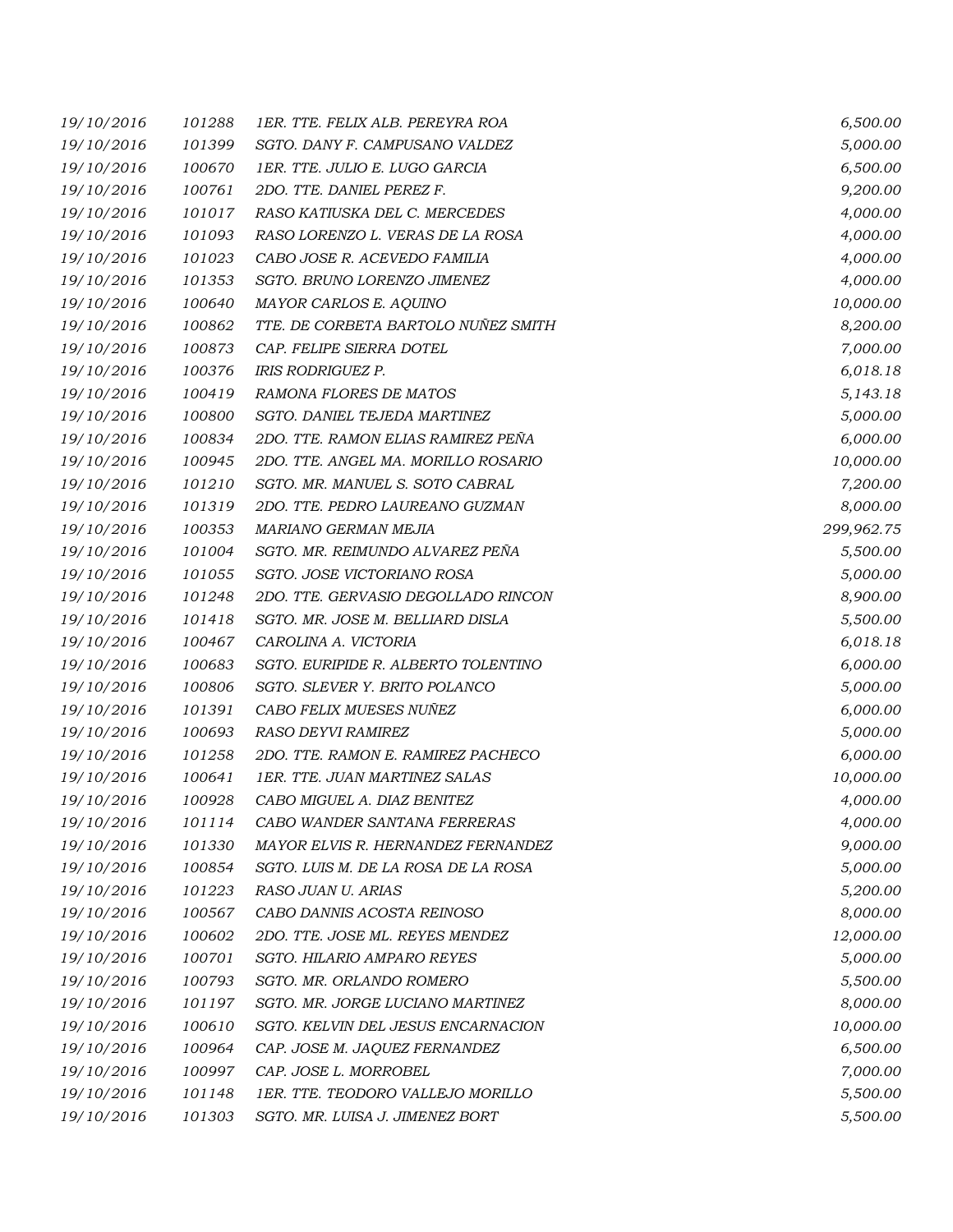| 19/10/2016 | 101411 | SGTO. ANDRES C. FIGUEROA AQUINO          | 5,000.00  |
|------------|--------|------------------------------------------|-----------|
| 19/10/2016 | 101412 | RASO MANUEL ANT. MEJIA PEÑA              | 4,000.00  |
| 19/10/2016 | 101008 | SGTO. MR. MANUEL ANT. GIL DE LEON        | 5,500.00  |
| 19/10/2016 | 101074 | CABO WILLIAMS ADAMES ESPINAL             | 4,000.00  |
| 19/10/2016 | 101269 | RASO FRANK ALBURQUERQUE MOTA             | 4,000.00  |
| 19/10/2016 | 100480 | SERGIO OLIVERO FELIZ                     | 7,453.56  |
| 19/10/2016 | 100772 | 1ER. TTE. ALEJANDRINA FORTUNA ROA        | 6,500.00  |
| 19/10/2016 | 101070 | 2DO. TTE. FRANCISCO S. FULCAR VILORIO    | 5,500.00  |
| 19/10/2016 | 101184 | SGTO. FELIX SANCHEZ GUZMAN               | 8,000.00  |
| 19/10/2016 | 100789 | SGTO. MR. GERSON ANTONIO ESCAÑO V.       | 5,500.00  |
| 19/10/2016 | 100981 | SGTO. MR. SANTO B. BERAS BAUTISTA        | 9,000.00  |
| 19/10/2016 | 101043 | CABO SANTA M. HENRIQUEZ PASCUAL          | 4,000.00  |
| 19/10/2016 | 101401 | CABO JUAN A. SANTOS MORBAN               | 4,000.00  |
| 19/10/2016 | 100755 | SGTO. MR. ADOLFO A. GOMEZ MIESES         | 9,000.00  |
| 19/10/2016 | 100863 | SGTO. MR. RAFAEL JAQUEZ RAFAEL           | 5,200.00  |
| 19/10/2016 | 101222 | 2DO. TTE. DIOMEDES DE LA CRUZ DE LA CRUZ | 9,200.00  |
| 19/10/2016 | 101413 | 2DO. TTE. ANGEL DE LOS SANTOS DE LA ROSA | 6,000.00  |
| 19/10/2016 | 100603 | 2DO. TTE. HENRY G. RAMIREZ LLAUGER       | 12,000.00 |
| 19/10/2016 | 100751 | SGTO. MR. VICTOR DE JS. BASILIO GARCIA   | 11,000.00 |
| 19/10/2016 | 100811 | CABO FRANCISCO ALB. HERRAND BERIGUETE    | 4,000.00  |
| 19/10/2016 | 100918 | SGTO. MR. FELIX MARCELO MESA             | 5,500.00  |
| 19/10/2016 | 101262 | 2DO. TTE. MARIO M. VICIOSO MANZANILLO    | 5,000.00  |
| 19/10/2016 | 100556 | 2DO. TTE. FELIX GIRON FIGUEROA           | 12,000.00 |
| 19/10/2016 | 100658 | 2DO. TTE. SIRIACO VARGAS PICHARDO        | 7,000.00  |
| 19/10/2016 | 100717 | 2DO. TTE. JOSE G. MARIÑEZ TURBI          | 12,000.00 |
| 19/10/2016 | 100841 | CABO MIGUEL NOVAS FLORIAN                | 4,000.00  |
| 19/10/2016 | 100882 | 2DO. TTE CONCEPCION DEL C MENDOZA JORGE  | 6,000.00  |
| 19/10/2016 | 101007 | SGTO. MR. RAFAEL ANT. ALCANTARA REYES    | 5,500.00  |
| 19/10/2016 | 101279 | SGTO. MR. JOEL A. GUERRERO MEDINA        | 5,500.00  |
| 19/10/2016 | 101307 | CABO DANIEL E. RAMIREZ MESA              | 4,000.00  |
| 19/10/2016 | 100448 | ROSAURA JULIA JIMENEZ DAJER DE LOPEZ     | 26,372.75 |
| 19/10/2016 | 100826 | 2DO. TTE. ARSENIO DE OLEO MONTERO        | 6,000.00  |
| 19/10/2016 | 101081 | SGTO. EDUARDO DE JS. CRUZ VENTURA        | 5,000.00  |
| 19/10/2016 | 101102 | RASO ANTONIO PANIAGUA PANIAGUA           | 5,000.00  |
| 19/10/2016 | 101360 | 2DO. TTE. SILVESTRE PEÑA GOMEZ           | 10,000.00 |
| 19/10/2016 | 100457 | RAMONA JIMENEZ LIZARDO                   | 6,018.18  |
| 19/10/2016 | 100516 | ELIDA E. SANCHEZ NINA                    | 16,855.44 |
| 19/10/2016 | 100819 | CABO HENRRY J. RAMIREZ DE OLEO           | 4,000.00  |
| 19/10/2016 | 101200 | CABO JEUDIS PAREDES MOJICA               | 5,200.00  |
| 19/10/2016 | 100566 | RASO JOSE R. BRITO ORTEGA                | 8,000.00  |
| 19/10/2016 | 100788 | 2DO. TTE. ANTONIO DE LA ROSA RAMIREZ     | 5,500.00  |
| 19/10/2016 | 101059 | CAP. GERSON ACOSTA POLANCO               | 7,000.00  |
| 19/10/2016 | 100455 | MARIA ALT. RAMOS GARCIA                  | 6,018.18  |
| 19/10/2016 | 100720 | SGTO. JUNIOR CUETO GIL                   | 10,000.00 |
| 19/10/2016 | 100831 | SGTO. NATHANAEL FELIZ LOPEZ              | 7,200.00  |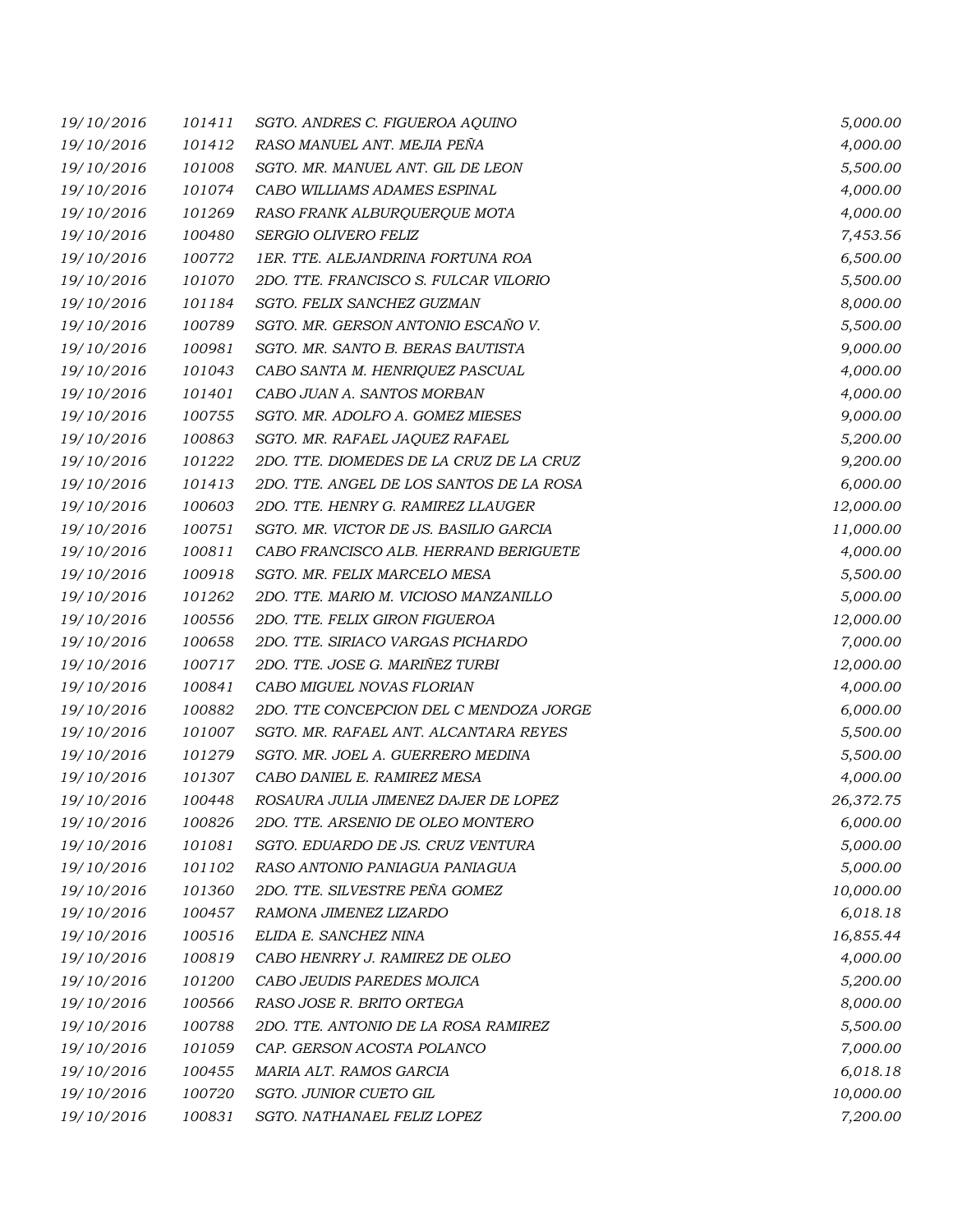| 19/10/2016 | 100845 | 2DO. TTE. FAUTINO MONTERO DE LOS SANTOS | 5,500.00   |
|------------|--------|-----------------------------------------|------------|
| 19/10/2016 | 101199 | RASO LUIS F. VALLEJO MARTINEZ           | 5,200.00   |
| 19/10/2016 | 101257 | 2DO. TTE. GERSON ALCANTARA GOMEZ        | 6,000.00   |
| 19/10/2016 | 101316 | MAYOR JOSE FCO. FRIAS MOTA              | 9,000.00   |
| 19/10/2016 | 100914 | 2DO. TTE. DIEGO ML. PEÑA FIGUEROA       | 6,000.00   |
| 19/10/2016 | 100959 | SGTO. JUAN C. MONTILLA MONTERO          | 8,000.00   |
| 19/10/2016 | 100401 | CRISTINO RODRIGUEZ                      | 6,018.18   |
| 19/10/2016 | 100794 | SGTO. AQUILES MARTE SUERO               | 5,000.00   |
| 19/10/2016 | 101372 | SGTO. MR. ANA I. FERMIN PEÑA            | 5,500.00   |
| 19/10/2016 | 101415 | SGTO. MR. LUIS D. REYES PEÑA            | 8,200.00   |
| 19/10/2016 | 100739 | SGTO. DIONY GARCIA SUERO                | 16,000.00  |
| 19/10/2016 | 101076 | RASO JUNIOR CABRERA RODRIGUEZ           | 5,200.00   |
| 19/10/2016 | 101392 | SGTO. MR. LUIS A. OGANDO RUBIO          | 4,000.00   |
| 19/10/2016 | 100485 | ISMAEL PEÑA                             | 10,720.63  |
| 19/10/2016 | 100758 | CABO JANEIRO MATOS CUEVAS               | 8,000.00   |
| 19/10/2016 | 100860 | 2DO. TTE. LOIDA E, REYES AMPARO         | 4,000.00   |
| 19/10/2016 | 100963 | CABO FRANKLIN MONTERO MONTERO           | 4,900.00   |
| 19/10/2016 | 101237 | CAP. JOE ANT. GARCIA HOFFMAN            | 7,000.00   |
| 19/10/2016 | 100561 | SGTO. MR. ALBERTO RAMIREZ DE LA CRUZ    | 11,000.00  |
| 19/10/2016 | 100783 | 2DO. TTE. ROBERT RINCON SALAS           | 6,000.00   |
| 19/10/2016 | 100823 | RASO JULIO E. BELLIARD RODRIGUEZ        | 4,000.00   |
| 19/10/2016 | 100872 | MAYOR TEODORO VALDEZ PEREZ              | 9,000.00   |
| 19/10/2016 | 101039 | CABO MIGUEL V. ARAGONEZ GOMEZ           | 4,000.00   |
| 19/10/2016 | 101141 | SGTO. MR. JOSE ML. REYES BELLO          | 8,200.00   |
| 19/10/2016 | 101227 | SGTO. DANTE E. GALAN SANTANA            | 7,200.00   |
| 19/10/2016 | 101332 | CAP. RAUL FCO. SURIEL ARIAS             | 7,000.00   |
| 19/10/2016 | 101379 | ALF. DE NAVIO FRANKLIN HERASME          | 6,500.00   |
| 19/10/2016 | 100355 | JOSE A. CRUCETA ALMANZAR                | 262,822.14 |
| 19/10/2016 | 101128 | SGTO. ELVIN U. NOVAS MEDRANO            | 5,000.00   |
| 19/10/2016 | 101235 | 2DO. TTE. EMILIO ROBLES PLASENCIO       | 6,000.00   |
| 19/10/2016 | 100391 | CARMEN L. PERALTA CASTELLANOS           | 6,018.18   |
| 19/10/2016 | 100750 | 1ER. TTE. MARIO L. CASTRO RINCON        | 13,000.00  |
| 19/10/2016 | 100859 | RASO JUAN C. CRUZ VASQUEZ               | 6,000.00   |
| 19/10/2016 | 101090 | RASO ROBINSON OVIEDO FARIAS             | 4,000.00   |
| 19/10/2016 | 101159 | SGTO. ARTURO VILLEGAS DE LOS SANTOS     | 5,000.00   |
| 19/10/2016 | 100732 | SGTO. GERFIS ROA DE LA ROSA             | 16,000.00  |
| 19/10/2016 | 100775 | 1ER. TTE. HAMLET A. PEREZ MARTINEZ      | 6,500.00   |
| 19/10/2016 | 100898 | SGTO. ELIZABETH ACEVEDO QUIROZ          | 5,000.00   |
| 19/10/2016 | 101068 | SGTO. SOREMINDA FLETE ADAMES            | 5,000.00   |
| 19/10/2016 | 101252 | CABO ANGEL GONZALEZ BORQUEZ             | 4,900.00   |
| 19/10/2016 | 100386 | FRANCIA C. MARTINEZ DRULLARD            | 21,441.25  |
| 19/10/2016 | 100496 | RAMON A. MORETA                         | 5,618.18   |
| 19/10/2016 | 100630 | MAYOR CARLOS J. LORA JIMENEZ            | 16,360.00  |
| 19/10/2016 | 100674 | SGTO. AMAURYS GOMEZ SIMON               | 6,000.00   |
| 19/10/2016 | 100881 | CABO MERQUIADES LORENZO GONZALEZ        | 4,000.00   |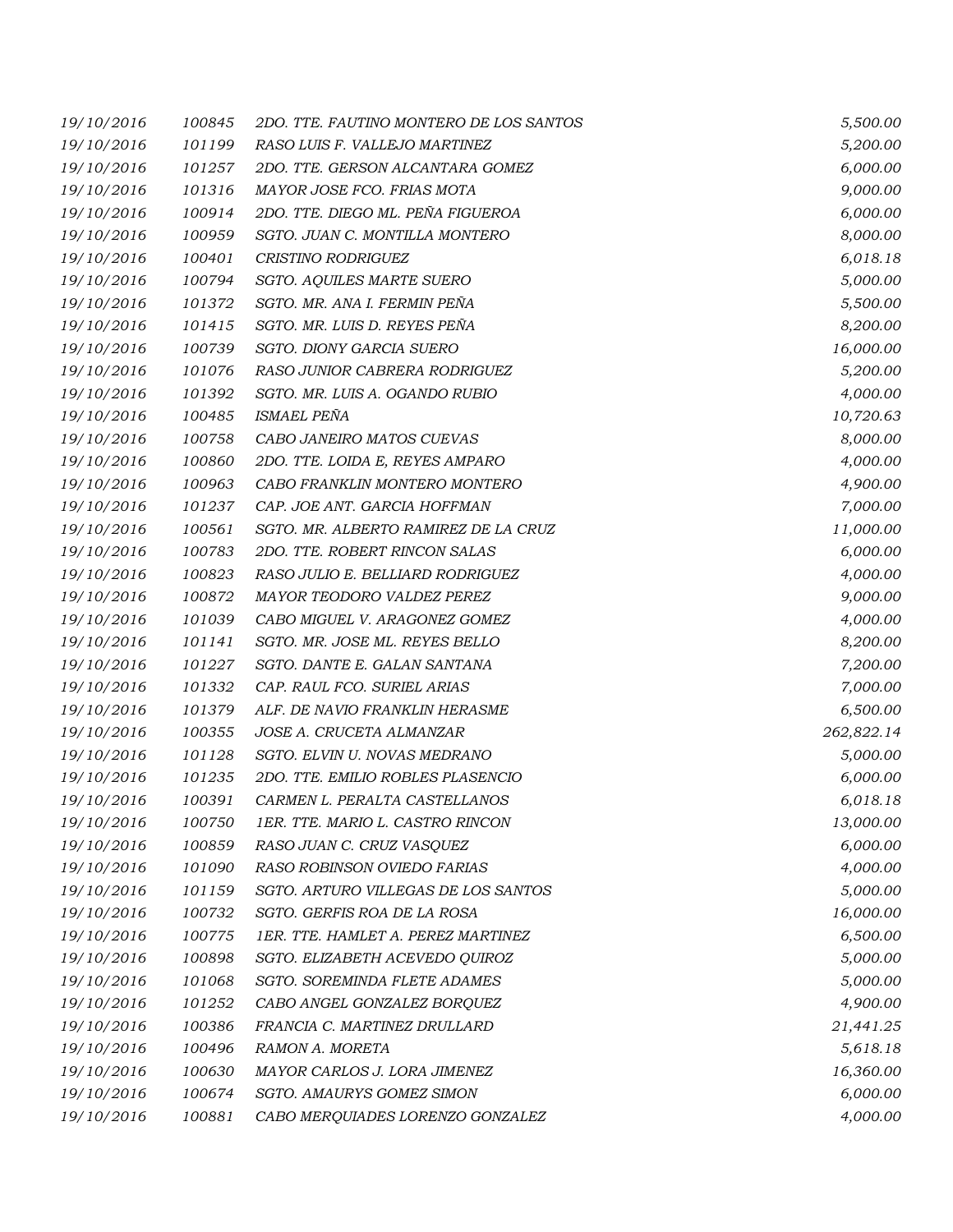| 19/10/2016 | 100992 | TTE. COR. JOSE M. ROSARIO AQUINO       | 10,000.00  |
|------------|--------|----------------------------------------|------------|
| 19/10/2016 | 100638 | TTE. COR. MIGUEL ALB. BALBUENA ALVAREZ | 12,000.00  |
| 19/10/2016 | 100795 | SGTO. ALEXANDER BELLO DE LEON          | 5,000.00   |
| 19/10/2016 | 100919 | SGTO. MR. JUAN C. DIAZ HERRERA         | 5,500.00   |
| 19/10/2016 | 100982 | CABO JUAN C. NATERA SANTANA            | 6,000.00   |
| 19/10/2016 | 100605 | 2DO. TTE. LEOCADIO MORILLO MORILLO     | 12,000.00  |
| 19/10/2016 | 101271 | CABO FRANCISCO ANT. BASTARDO CORDERO   | 4,000.00   |
| 19/10/2016 | 100504 | ANTHIA M. REYES JIMENEZ                | 5,376.89   |
| 19/10/2016 | 100587 | CABO ANGELA MA. QUEZADA VASQUEZ        | 8,000.00   |
| 19/10/2016 | 100923 | SGTO. CRISTIAN GUZMAN                  | 4,000.00   |
| 19/10/2016 | 101254 | CAP. PACO MORILLO RAMIREZ              | 7,000.00   |
| 19/10/2016 | 100360 | VICTOR J. CASTELLANOS ESTRELLA         | 251,795.18 |
| 19/10/2016 | 100550 | TTE. DE FRAGATA RAMON DIAZ MARIA       | 12,000.00  |
| 19/10/2016 | 100851 | SGTO. MR. JOSE J. ENCARNACION MONTERO  | 5,500.00   |
| 19/10/2016 | 101369 | SGTO. CIRILO DE JESUS PASCUAL          | 7,200.00   |
| 19/10/2016 | 100533 | INES JOSE G.                           | 922.18     |
| 19/10/2016 | 100644 | MAYOR SANTIAGO B. FRANCO LORENZO       | 10,000.00  |
| 19/10/2016 | 101002 | 1ER. TTE. CARLOS J. BIDO D OLEO        | 6,000.00   |
| 19/10/2016 | 101161 | 2DO. TTE. JOSE A. DIAZ VALDEZ          | 6,000.00   |
| 19/10/2016 | 101268 | CABO JACOB ROMERO RODRIGUEZ            | 4,000.00   |
| 19/10/2016 | 101352 | CABO GLADYS SANTANA HERNANDEZ          | 4,000.00   |
| 21/10/2016 | 101427 | IRIS SUGELLY BORGEN SANTANA            | 6,268.78   |
| 24/10/2016 | 101447 | JARLIN ANT. FRIAS FRIAS                | 18,125.00  |
| 24/10/2016 | 101446 | GEOVANNA LEBRON PENA                   | 18,125.00  |
| 24/10/2016 | 101429 | CIRO Y. PEREZ FIGUEREO                 | 48,874.02  |
| 24/10/2016 | 101433 | CALEB DE LOS SANTOS MONCION            | 31,649.00  |
| 24/10/2016 | 101441 | HUGO D. REYES PEREZ                    | 17,250.00  |
| 24/10/2016 | 101444 | MIQUELY BAEZ CASTILLO                  | 17,250.00  |
| 24/10/2016 | 101432 | ALEXIS VASQUEZ ROSADO                  | 29,899.00  |
| 24/10/2016 | 101435 | ROBIN E. SANDOVAL FONTANA              | 50,974.02  |
| 24/10/2016 | 101438 | WILBERTO JUBILEO MARTINEZ              | 19,675.00  |
| 24/10/2016 | 101440 | JOSE ML. DE PADUA MORENO               | 16,375.00  |
| 24/10/2016 | 101434 | JOSE R. POZO LEONARDO                  | 31,649.00  |
| 24/10/2016 | 101442 | FAUSTO A. DUARTE BLANCO                | 18,125.00  |
| 24/10/2016 | 101449 | ESTEBAN LORENZO SEGURA DE LA CRUZ      | 31,649.00  |
| 24/10/2016 | 101428 | CONSEJO DEL PODER JUDICIAL             | 21,000.00  |
| 24/10/2016 | 101448 | YONATAN I. GARCIA PENA                 | 17,250.00  |
| 24/10/2016 | 101437 | MANUEL DE JS. MATOS ESPINOSA           | 18,800.00  |
| 24/10/2016 | 101439 | MELVIN C. DEL ORBE SANCHEZ             | 17,250.00  |
| 24/10/2016 | 101430 | JULIO C. HERNANDEZ JAVIER              | 49,574.02  |
| 24/10/2016 | 101445 | ETNOEL D. REYES                        | 17,250.00  |
| 24/10/2016 | 101436 | WASCAR D. ARIAS TEJEDA                 | 29,899.00  |
| 24/10/2016 | 101443 | BERONICA VARGAS PEREZ                  | 17,250.00  |
| 24/10/2016 | 101431 | LENIN R. SOSA VASQUEZ                  | 50,974.02  |
| 25/10/2016 | 101451 | CONSEJO DEL PODER JUDICIAL             | 2,625.00   |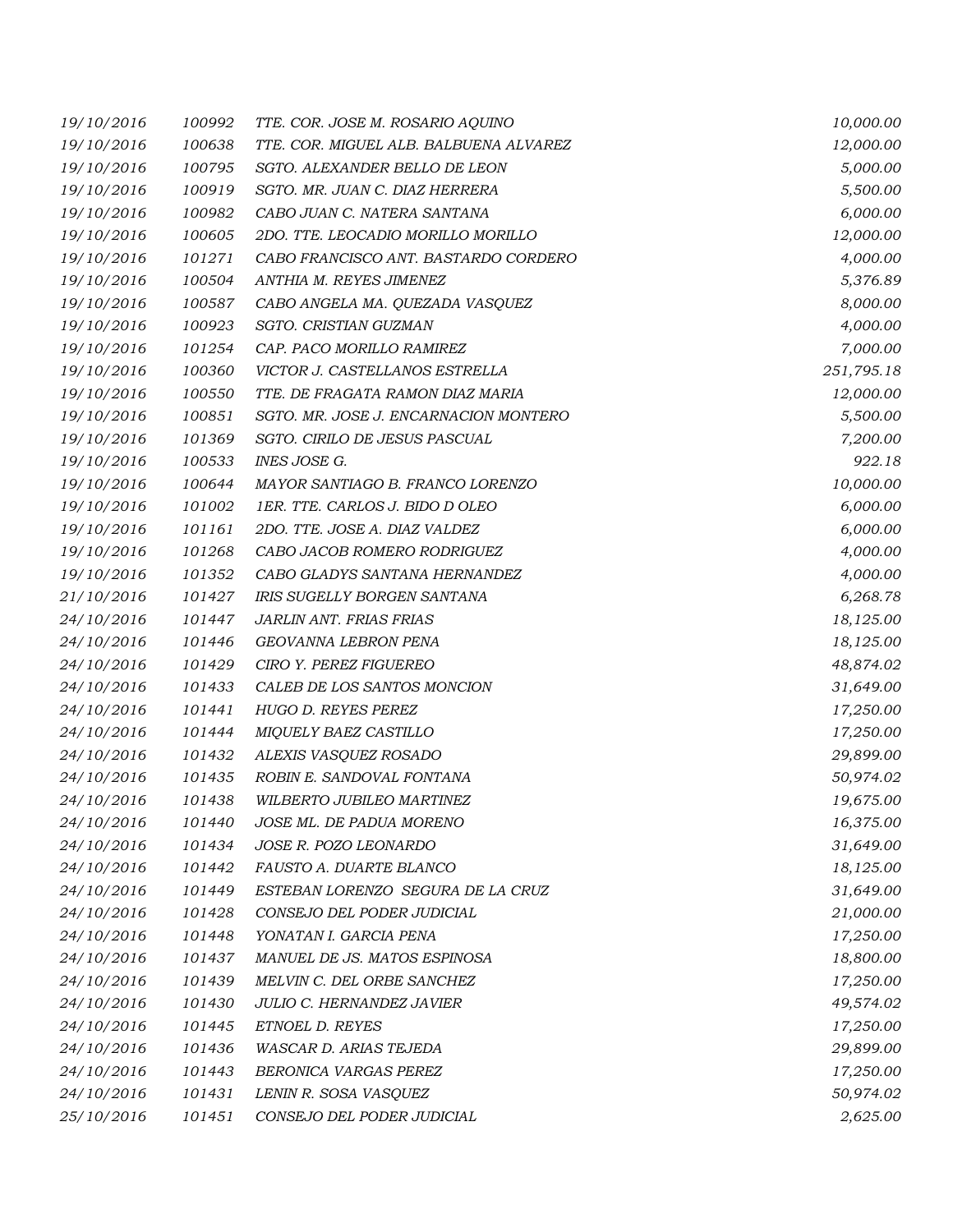| 25/10/2016 | 101454 | CONSEJO DEL PODER JUDICIAL               | 93,256.45  |
|------------|--------|------------------------------------------|------------|
| 25/10/2016 | 101457 | CARLOS ML. MENDEZ L.                     | 150.00     |
| 25/10/2016 | 101453 | FONDO DE PENSIONES Y JUBILACIONES        | 91,884.25  |
| 25/10/2016 | 101455 | COOPNASEJU                               | 119,027.39 |
| 25/10/2016 | 101450 | CONSEJO DEL PODER JUDICIAL               | 6,125.00   |
| 25/10/2016 | 101456 | COOPNASEJU                               | 81,010.00  |
| 25/10/2016 | 101458 | CONSEJO DEL PODER JUDICIAL               | 875.00     |
| 25/10/2016 | 101459 | CONSEJO DEL PODER JUDICIAL               | 18,423.58  |
| 25/10/2016 | 101452 | <b>INSTITUTO DE AUXILIOS Y VIVIENDAS</b> | 225.00     |
| 26/10/2016 | 101512 | LORENZO A. VARGAS CRUZ                   | 1,782.00   |
| 26/10/2016 | 101492 | ALAN R. ENCARNACION RAMON                | 15,789.22  |
| 26/10/2016 | 101541 | JUANA E. PEREZ CASTILLO                  | 2,033.15   |
| 26/10/2016 | 101538 | MELANIO MATOS JIMENEZ                    | 2,243.39   |
| 26/10/2016 | 101493 | SANDY ML. ALMARANTE BAEZ                 | 14,248.80  |
| 26/10/2016 | 101481 | <b>INSTITUTO DE AUXILIOS Y VIVIENDAS</b> | 159,225.00 |
| 26/10/2016 | 101562 | GERTRUDIS M. ADAMES BATISTA              | 2,243.39   |
| 26/10/2016 | 101529 | <b>WILSON J. SIERRA FERRERAS</b>         | 26,920.68  |
| 26/10/2016 | 101531 | EUDOCIO FERRERAS MEDINA                  | 60,571.53  |
| 26/10/2016 | 101466 | JOHANNA MARTINEZ BATISTA                 | 2,000.00   |
| 26/10/2016 | 101507 | ELIZABETH MARTE LIRIO                    | 53,460.00  |
| 26/10/2016 | 101573 | HECTOR F. MARTINEZ                       | 4,486.78   |
| 26/10/2016 | 101462 | DOMINGA REYNOSO MOLINA                   | 4,500.00   |
| 26/10/2016 | 101539 | BRUNILDA FORTUNA RUBEN                   | 24,677.29  |
| 26/10/2016 | 101496 | MERY C. MATTA HILARIO                    | 47,111.20  |
| 26/10/2016 | 101485 | CONSEJO DEL PODER JUDICIAL               | 10,741.67  |
| 26/10/2016 | 101520 | MAYRA J. DE LA CRUZ LORA                 | 39,204.00  |
| 26/10/2016 | 101494 | ANTONIO MENDEZ FELIZ                     | 5,421.74   |
| 26/10/2016 | 101502 | JUNIOR A. NICASIO GARCIA                 | 8,087.16   |
| 26/10/2016 | 101564 | <b>BLADIMIR RUBIO GARCIA</b>             | 6,730.17   |
| 26/10/2016 | 101566 | AGUSTIN CONCEPCION CHALAS                | 6,730.17   |
| 26/10/2016 | 101516 | OLIMPIA MA. RODRIGUEZ DELGADO            | 44,867.82  |
| 26/10/2016 | 101478 | CONSEJO DEL PODER JUDICIAL               | 5,544.93   |
| 26/10/2016 | 101532 | MIGUEL VALDEZ PEREZ                      | 49,354.60  |
| 26/10/2016 | 101472 | CARLOS ML. MENDEZ L.                     | 6,350.00   |
| 26/10/2016 | 101536 | JOSELYN A. MATEO SALCIE                  | 25,997.90  |
| 26/10/2016 | 101540 | ALEYDA FRANCO TEJADA                     | 6,730.17   |
| 26/10/2016 | 101497 | <b>BADIA A. WEHBE GUZMAN</b>             | 47,111.20  |
| 26/10/2016 | 101503 | DAVID MEJIA DE LA CRUZ                   | 8,087.16   |
| 26/10/2016 | 101467 | JOSEFINA MERCEDES REYES ESPINAL          | 3,000.00   |
| 26/10/2016 | 101486 | <b>WENDY VALERIO DE PARKER</b>           | 5,800.00   |
| 26/10/2016 | 101479 | DULCE MARIA AQUINO GONZALEZ              | 3,600.00   |
| 26/10/2016 | 101461 | INSTITUTO NACIONAL DE LA VIVIENDA        | 366.95     |
| 26/10/2016 | 101548 | ANGEL G. DE LA ROSA COMAS                | 6,730.17   |
| 26/10/2016 | 101505 | LUIS N. GOMEZ GIL                        | 85,248.84  |
| 26/10/2016 | 101480 | NAZARET ALMONTE SUAREZ                   | 7,500.00   |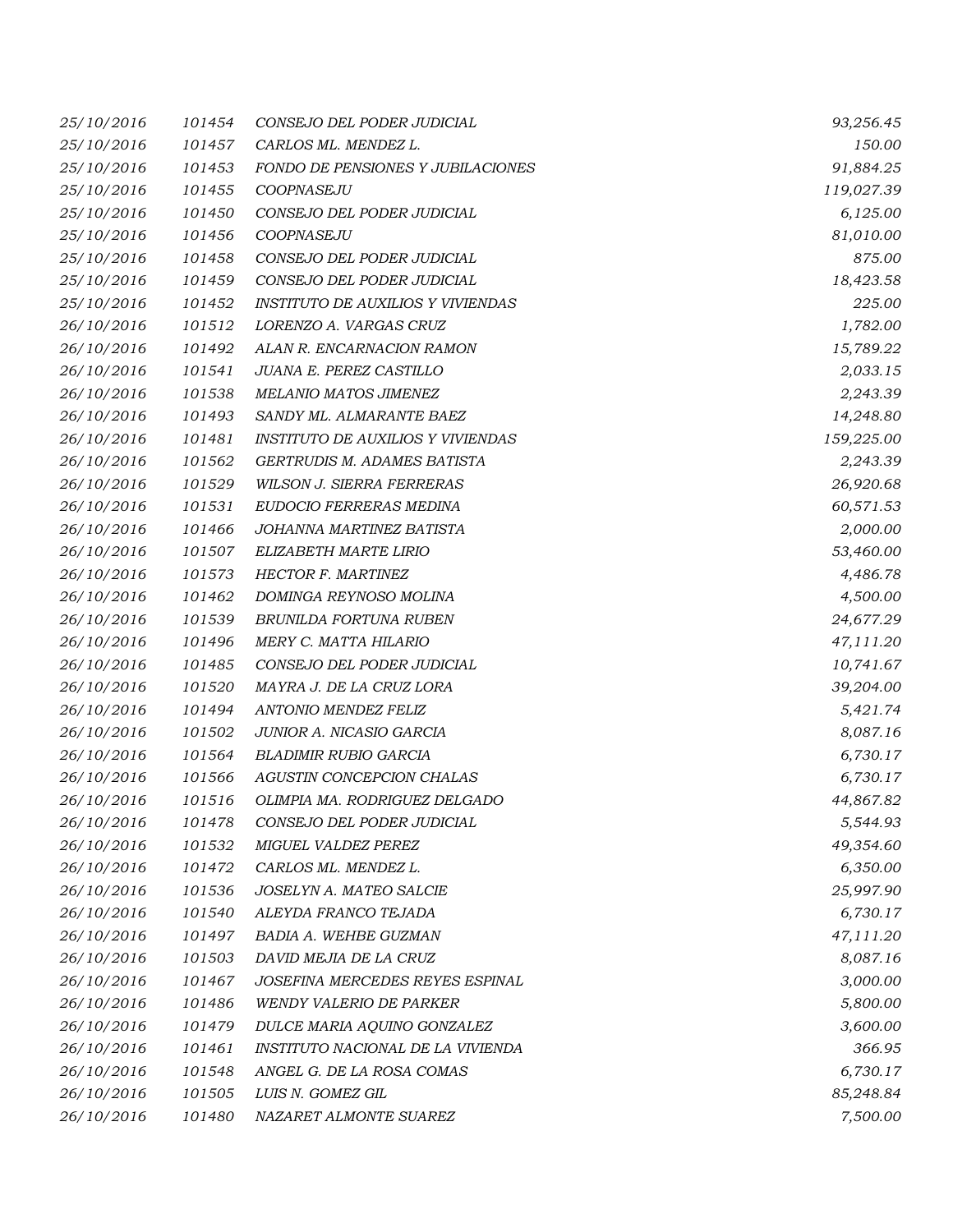| 26/10/2016 | 101571 | <b>SARA MARTE MARTINEZ</b>        | 4,486.78     |
|------------|--------|-----------------------------------|--------------|
| 26/10/2016 | 101463 | EMMACULADA N. DEL ORBE PEREZ      | 4,000.00     |
| 26/10/2016 | 101553 | MARIAM E. JIMENEZ MATA            | 9,242.46     |
| 26/10/2016 | 101511 | ELLIN J. CORDERO TEJADA           | 35,894.24    |
| 26/10/2016 | 101558 | ANDRES DIAZ DEL ROSARIO           | 8,973.56     |
| 26/10/2016 | 101490 | FRANCISCO ANT. JEREZ MENA         | 295,423.72   |
| 26/10/2016 | 101482 | <b>MAILENY RICHIEZ</b>            | 3,500.00     |
| 26/10/2016 | 101556 | DOMINGO ANT. GUERRERO CALDERON    | 20,190.51    |
| 26/10/2016 | 101495 | JEANNETTE J. JIMENEZ DURAN        | 9,371.39     |
| 26/10/2016 | 101537 | JUANA M. CONCEPCION MORETA        | 2,243.39     |
| 26/10/2016 | 101522 | MANUEL GUEVARA FERRERAS           | 106,920.00   |
| 26/10/2016 | 101544 | BENITO DE LA ROSA PEREZ           | 4,486.78     |
| 26/10/2016 | 101560 | RONNY ALB. LEBRON PEÑA            | 7,625.03     |
| 26/10/2016 | 101526 | CONFESOR SAMBOY FELIZ             | 20,190.51    |
| 26/10/2016 | 101569 | PATRICIO VENTURA HIRALDO          | 15,943.26    |
| 26/10/2016 | 101508 | NELSON B. DE LA ROSA PAULINO      | 42,624.44    |
| 26/10/2016 | 101491 | SAN E. SANCHEZ                    | 15,789.22    |
| 26/10/2016 | 101574 | ROSA E. ALMONTE R. DE VENTURA     | 8,973.56     |
| 26/10/2016 | 101546 | JEANNERET DEL C. DIAZ PRESINAL    | 6,730.17     |
| 26/10/2016 | 101513 | CESAR E. CABRAL ORTIZ             | 6,730.17     |
| 26/10/2016 | 101527 | LIBIS M. MEREJO PEREZ             | 20,190.51    |
| 26/10/2016 | 101470 | CONSEJO DEL PODER JUDICIAL        | 11,387.34    |
| 26/10/2016 | 101565 | PEDRO P. GARCIA VASQUEZ           | 2,243.39     |
| 26/10/2016 | 101488 | NOHEMI E. FELIZ URBAEZ            | 6,500.00     |
| 26/10/2016 | 101518 | CARMEN M. ALONZO MARTE            | 103,356.00   |
| 26/10/2016 | 101506 | CANDIDA OLIVO                     | 29,164.07    |
| 26/10/2016 | 101534 | MIGUEL A. PEREZ MENDEZ            | 26,920.68    |
| 26/10/2016 | 101484 | FAVIANA L. MATOS MATOS            | 2,000.00     |
| 26/10/2016 | 101554 | MILDRED L. FLORES ISAMBERT        | 16,724.47    |
| 26/10/2016 | 101464 | YAHAIRA ALT. RAMOS QUEZADA        | 3,000.00     |
| 26/10/2016 | 101500 | JOEL ANT. ARIAS CRUZ              | 8,087.16     |
| 26/10/2016 | 101550 | SONIA DE LOS A. RUIZ MATOS        | 2,243.39     |
| 26/10/2016 | 101517 | JOSE F. THEN REINOSO              | 68,622.31    |
| 26/10/2016 | 101460 | FONDO DE PENSIONES Y JUBILACIONES | 6,662,251.21 |
| 26/10/2016 | 101530 | LUISA I. MATOS SAMBOY             | 35,894.24    |
| 26/10/2016 | 101476 | NURYS LANDA VALDEZ SANCHEZ        | 2,500.00     |
| 26/10/2016 | 101469 | FUNDACION DE CREDITO EDUCATIVO    | 235,036.71   |
| 26/10/2016 | 101559 | ALEXANDRA DIAZ VASQUEZ            | 10,397.78    |
| 26/10/2016 | 101475 | LISSET MARIBEL HERNANDEZ PENA     | 6,000.00     |
| 26/10/2016 | 101552 | MERY S. SEVERINO VASQUEZ          | 20,795.56    |
| 26/10/2016 | 101551 | RAFAEL B. SOTO SEPULVEDA          | 20,190.52    |
| 26/10/2016 | 101563 | VIRGINIA F. PERALTA HERRERA       | 2,243.39     |
| 26/10/2016 | 101483 | CONSEJO DEL PODER JUDICIAL        | 2,535.39     |
| 26/10/2016 | 101501 | JUAN A. POLANCO MARTINEZ          | 8,087.16     |
| 26/10/2016 | 101549 | CARMENNELIA BELTRE DIAZ           | 4,486.78     |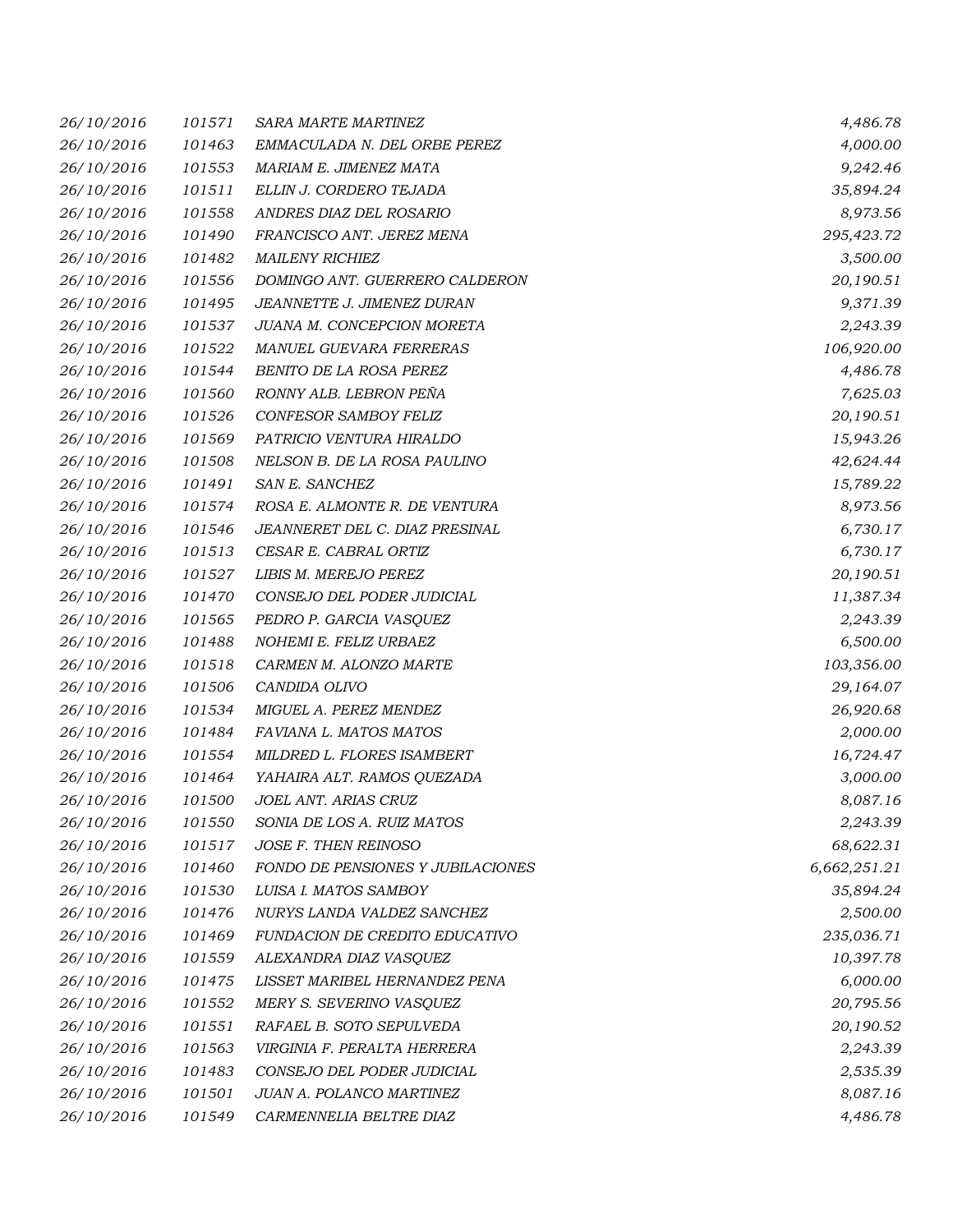| 26/10/2016 | 101543 | JOHNNY F. PEREZ RODRIGUEZ                | 2,243.39  |
|------------|--------|------------------------------------------|-----------|
| 26/10/2016 | 101533 | CLARO TRINIDAD SANTANA                   | 32,728.07 |
| 26/10/2016 | 101504 | BERTA G. DE LOS M. GOMEZ GIL             | 57,024.00 |
| 26/10/2016 | 101557 | ARANIBAL MANZANO ZAPATA                  | 8,973.56  |
| 26/10/2016 | 101468 | INSTITUTO DE AUXILIOS Y VIVIENDA         | 1,873.69  |
| 26/10/2016 | 101519 | LORENZO FLORIMON ESPINAL                 | 22,433.90 |
| 26/10/2016 | 101514 | BEATO A. SANTANA TEJADA                  | 20,190.51 |
| 26/10/2016 | 101521 | EDIS Y. RODRIGUEZ MUÑOZ                  | 40,381.03 |
| 26/10/2016 | 101509 | FRANCIA Y. CLASE CLASE                   | 47,111.20 |
| 26/10/2016 | 101528 | RUTH M. GONZALEZ DE LOS SANTOS           | 29,164.07 |
| 26/10/2016 | 101547 | MANUELICA MEDINA BELTRE                  | 4,486.78  |
| 26/10/2016 | 101568 | LEONIDO BELLO QUEZADA                    | 2,243.39  |
| 26/10/2016 | 101572 | ABRAHAM GARCIA                           | 6,730.17  |
| 26/10/2016 | 101524 | ZOBEIDA MATEO                            | 3,564.00  |
| 26/10/2016 | 101545 | ZORAIRA MARQUEZ MERAN                    | 10,692.00 |
| 26/10/2016 | 101499 | STARLYN R. ESPINAL ALMONTE               | 8,087.16  |
| 26/10/2016 | 101523 | GUSTAVO A. RUIZ FELIZ                    | 3,465.92  |
| 26/10/2016 | 101515 | ABEL ANT. SIERRA RONDON                  | 2,243.39  |
| 26/10/2016 | 101561 | <b>OSCAR MOQUETE CUEVAS</b>              | 13,460.35 |
| 26/10/2016 | 101525 | LELIS Y. GUEVARA MEDINA                  | 22,433.90 |
| 26/10/2016 | 101555 | MAXIMILIANO PEGUERO DE AZA               | 31,407.47 |
| 26/10/2016 | 101567 | <b>CARMEN CRUZ</b>                       | 20,190.51 |
| 26/10/2016 | 101570 | MARIA E. ESTEVEZ MEJIA                   | 53,460.00 |
| 26/10/2016 | 101477 | CONSEJO DEL PODER JUDICIAL               | 7,468.75  |
| 26/10/2016 | 101487 | LAURIDISY SANCHEZ ORTIZ                  | 10,000.00 |
| 26/10/2016 | 101471 | CONSEJO DEL PODER JUDICIAL               | 5,000.00  |
| 26/10/2016 | 101474 | AURA MARIA YBELICE MERCEDES              | 2,000.00  |
| 26/10/2016 | 101498 | BRACILIA DEL C. CORTES RAPOSO            | 2,243.39  |
| 26/10/2016 | 101510 | THELMA V. REYES GARCIA                   | 85,248.89 |
| 26/10/2016 | 101542 | HIPOLITO CANDELARIO CASTILLO             | 4,486.78  |
| 26/10/2016 | 101473 | CONSEJO DEL PODER JUDICIAL               | 12,176.33 |
| 26/10/2016 | 101535 | DENNIS M. PEREZ GUZMAN                   | 29,164.07 |
| 26/10/2016 | 101489 | ANGELITA ROSARIO MONTES DE OCA           | 4,000.00  |
| 26/10/2016 | 101465 | YANIA MARMOL PUELLO                      | 2,000.00  |
| 27/10/2016 | 101576 | CONSEJO DEL PODER JUDICIAL               | 1,161.60  |
| 27/10/2016 | 101575 | FONDO DE PENSIONES Y JUBILACIONES        | 1,730.78  |
| 27/10/2016 | 101577 | <b>INSTITUTO DE AUXILIOS Y VIVIENDAS</b> | 25.00     |
| 28/10/2016 | 101583 | LIZ MA. RIVAS AQUINO                     | 9,177.00  |
| 28/10/2016 | 101616 | ZUMILKA M. SANTANA ROQUE                 | 28,167.51 |
| 28/10/2016 | 101581 | STARLING O. CONTRERAS DE LA ROSA         | 7,513.25  |
| 28/10/2016 | 101593 | CARLOS ML. NUÑEZ SEVERINO                | 15,904.22 |
| 28/10/2016 | 101614 | SGTO. MR. CARLOS J. MERCEDES VASQUEZ     | 9,600.00  |
| 28/10/2016 | 101585 | NIGLISSA PORTES TAPIA                    | 38,473.78 |
| 28/10/2016 | 101579 | MARIERLYS ORTIZ DE LANCER                | 10,117.72 |
| 28/10/2016 | 101584 | JOHANNY H. OGANDO MATEO                  | 21,820.85 |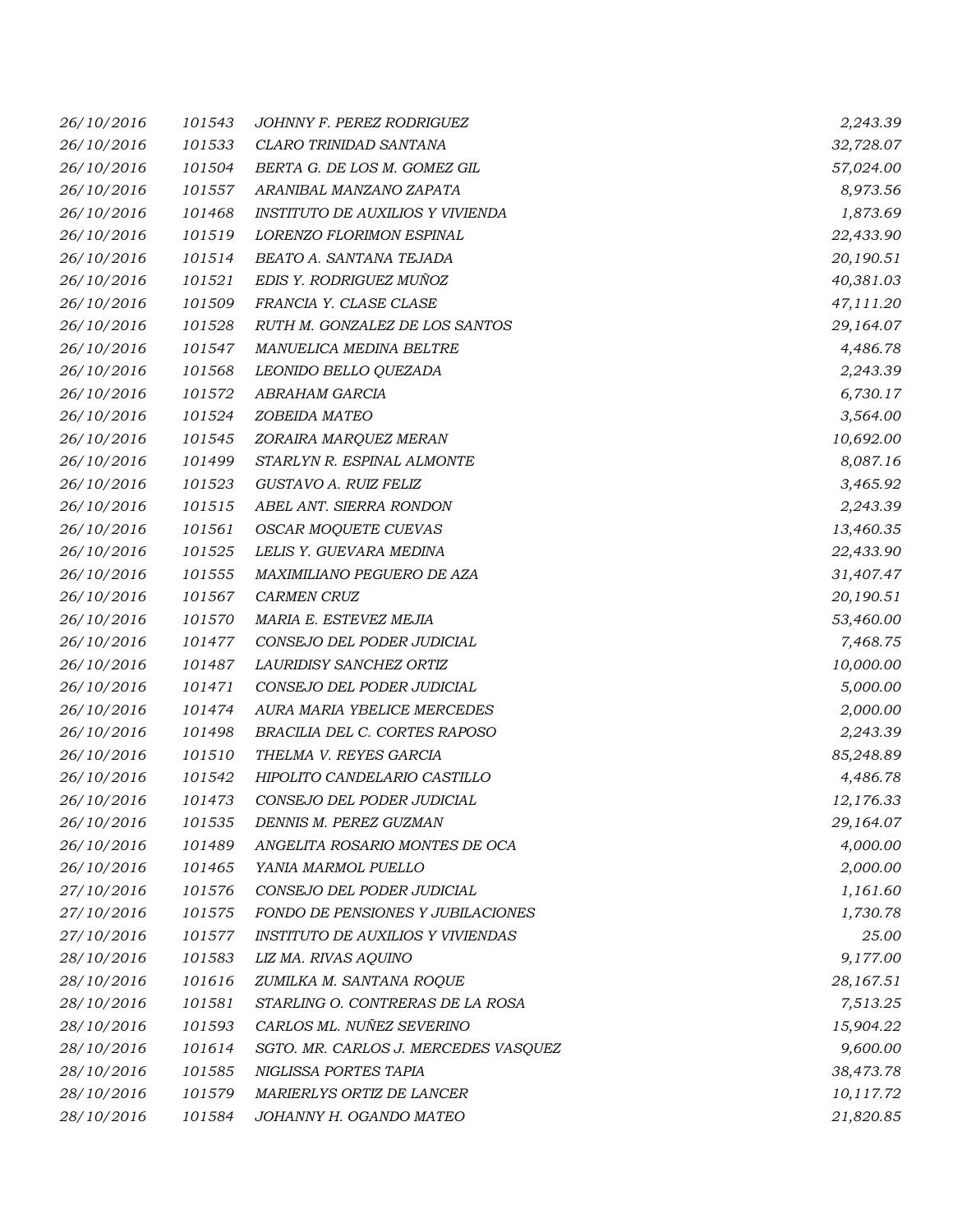|            |        | TOTAL RD\$                               | 56,151,211.01 |
|------------|--------|------------------------------------------|---------------|
| 31/10/2016 | 101620 | <b>ENGEL CEDENO FOE</b>                  | 4,401.18      |
| 31/10/2016 | 101622 | RAUL A. REYNOSO ALVAREZ                  | 25,581.83     |
| 31/10/2016 | 101625 | GERARD N. FELIZ PENA                     | 25,647.85     |
| 31/10/2016 | 101628 | COLECTOR DE IMPUESTOS INTERNOS           | 18,064,595.11 |
| 31/10/2016 | 101623 | MIRIAN M. MUNOZ GUZMAN                   | 18,012.50     |
| 31/10/2016 | 101617 | SGTO. MR. PEDRO LAUREANO PAULA           | 5,500.00      |
| 31/10/2016 | 101619 | CARLOS ML. NUNEZ SEVERINO                | 13,863.70     |
| 31/10/2016 | 101626 | COLECTOR DE IMPUESTOS INTERNOS           | 1,636,538.11  |
| 31/10/2016 | 101618 | WILDEN J. DEL JESUS HERNANDEZ            | 9,682.59      |
| 31/10/2016 | 101627 | <b>COLECTOR DE IMPUESTOS INTERNOS</b>    | 202,062.70    |
| 31/10/2016 | 101621 | DENNY K. MOSCAT BREA                     | 15,059.45     |
| 31/10/2016 | 101624 | MAYELINA PIMENTEL LORENZO                | 25,647.85     |
| 28/10/2016 | 101598 | SGTO. JHONNY MORAN                       | 14,933.33     |
| 28/10/2016 | 101596 | FONDO DE PENSIONES Y JUBILACIONES        | 3,733.52      |
| 28/10/2016 | 101601 | SGTO. MR. FRANKLIN BONILLA MONTAS        | 51,350.00     |
| 28/10/2016 | 101607 | TTE. COR. ROQUE A. HILARIO UREÑA         | 81,600.00     |
| 28/10/2016 | 101580 | CESAR J. PEÑA GONZALEZ                   | 15,051.51     |
| 28/10/2016 | 101602 | SGTO. MR. MAX E. GONZALEZ FERNANDEZ      | 38,200.00     |
| 28/10/2016 | 101605 | 2DO. TTE. MARYSOL FELIX CARVAJAL         | 12,000.00     |
| 28/10/2016 | 101594 | JENNIFFER SANCHEZ MARTINEZ               | 12,090.05     |
| 28/10/2016 | 101591 | REINA RAMIREZ DE LA CRUZ                 | 7,933.33      |
| 28/10/2016 | 101611 | RASO ESTELIN G. SANCHEZ SENCION          | 10,933.33     |
| 28/10/2016 | 101597 | CONSEJO DEL PODER JUDICIAL               | 2,830.33      |
| 28/10/2016 | 101604 | 2DO. TTE. RAUL UBRI PERDOMO              | 12,000.00     |
| 28/10/2016 | 101613 | RASO NEIRON ALF. VALLEJO PEREZ           | 31,600.00     |
| 28/10/2016 | 101600 | 2DO. TTE. JUAN C. JOSE HEREDIA           | 47,600.00     |
| 28/10/2016 | 101599 | TTE. COR. JOSE E. BARROS MORENO          | 49,233.33     |
| 28/10/2016 | 101603 | 2DO. TTE. ALFREDO JIMENEZ VALDEZ         | 31,000.00     |
| 28/10/2016 | 101595 | <b>INSTITUTO DE AUXILIOS Y VIVIENDAS</b> | 275.00        |
| 28/10/2016 | 101589 | ROSANNA E. CHALAS VELAZQUEZ              | 7,513.25      |
| 28/10/2016 | 101615 | FONDO DE PENSIONES Y JUBILACIONES        | 13,641,027.07 |
| 28/10/2016 | 101609 | CABO JULIO A. SEBERINO SOTO              | 20,133.33     |
| 28/10/2016 | 101606 | CABO ISRAEL SANCHEZ CUEVAS               | 10,573.33     |
| 28/10/2016 | 101612 | CABO ANGEL HERNANDEZ PANIAGUA            | 8,933.33      |
| 28/10/2016 | 101586 | FRANCISCO J. FABIAN FAMILIA              | 8,545.28      |
| 28/10/2016 | 101608 | 1ER. TTE. LEONARDO BURGOS                | 14,300.00     |
| 28/10/2016 | 101587 | FRANGELICA BRITO TAVAREZ                 | 9,188.90      |
| 28/10/2016 | 101590 | ISHELL A. JIMENEZ ACEVEDO                | 8,297.23      |
| 28/10/2016 | 101582 | KENLUIS BATISTA PEREZ                    | 7,513.25      |
| 28/10/2016 | 101610 | RASO MARILYN VASQUEZ VILLA               | 27,333.33     |
| 28/10/2016 | 101588 | MARIA I. POLANCO ALMANZAR                | 11,120.85     |
| 28/10/2016 | 101592 | ZUMILKA M. SANTANA ROQUE                 | 10,304.00     |
| 28/10/2016 | 101578 | NIXON JUAN SALOMON                       | 22,218.00     |